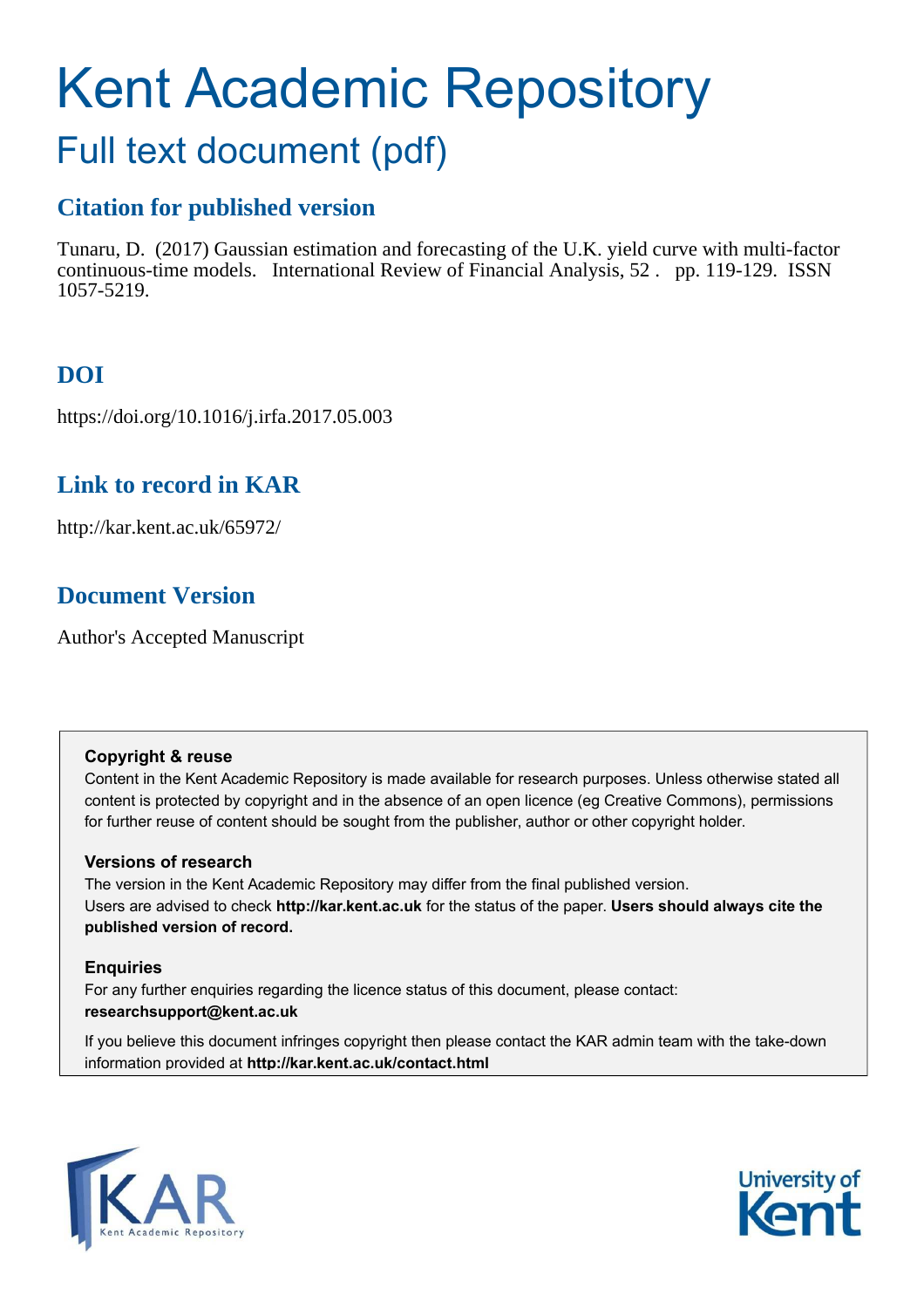# Gaussian Estimation and Forecasting of the U.K. Yield Curve with Multi-Factor Continuous-Time Models

# Diana Tunaru

University of Westminster, Westminster Business School 309 Regent Street, London W1B 2HW

e-mail: [e.tunaru@my.westminster.ac.uk](mailto:e.tunaru@my.westminster.ac.uk)

# ABSTRACT

In this paper we estimate the term structure of daily U.K. interest rates using more flexible continuous-time models. A multivariate framework is employed for the dynamic estimation and forecasting of four classic models over the eventful period of 2000-2013. The extensions are applied in two stages to four- and five-factor formulations, allowing us to assess the potential benefit of gradually increasing the model-flexibility. The Gaussian estimation methods for dynamic continuous-time models yield insightful comparative results concerning the two different segments of the yield curve, short- and long-term, respectively. In terms of in-sample performance the newly extended multi-factor general model is superior to all the other restricted models. When compared to benchmark discrete-time models, the out-of-sample performance of the extended continuous-time models seem to be consistently superior with regards mainly to the short-term segment of the yield curve.

Keywords: continuous-time models, forecasting, multi-factor diffusion models with feedbacks, term structure of interest rates, U.K. yield curve.

JEL classification: G12, G17, C51, C58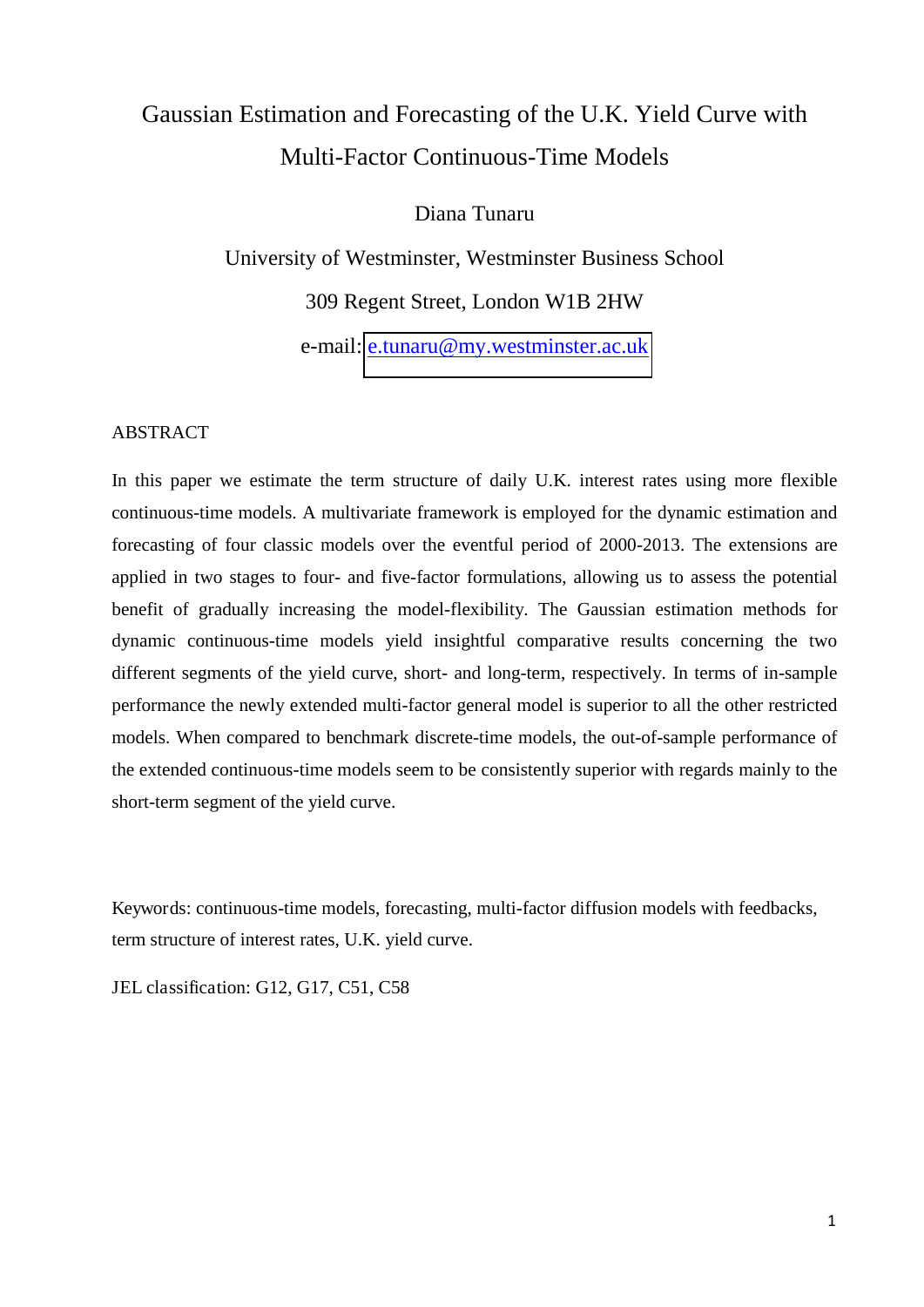### **1. Introduction**

Modelling and understanding the behaviour of interest rates is crucial to areas such as derivative pricing, risk management and monetary policy. In finance the key to the accuracy of any global macroeconomic model "are the yield curve models that forecast interest rates and upon which the determination of all other variables depends" (Dempster et al., 2014; p. 251).

 In the aftermath of the last global financial crisis of 2007-2009, recent studies and financial regulators have suggested that the yield curve models used by market participants should allow for higher flexibility by increasing the number of factors included in the model. Basel II Committee on Banking Supervision (2010, p12) recommended that "banks must model the yield curve using a minimum of six risk factors". What is the optimal number of factors to be included in the model is still an open question. By assuming multiple sources of uncertainty, multi-factor models are more realistic and therefore able to better capture the dynamics of the term structure of interest rates (hereafter TSIR). The overwhelming empirical literature on the TSIR offers mostly applications of two- and three-factor specifications, and only few studies (including Duffee, 2011; Filipovic et al., 2014) have considered testing four or five-factor models. Following a principal component analysis (PCA), Steeley (2014) identified the change in the volatility as an important fourth factor, responsible for changes in the shape of the yield curve.

The empirical investigation conducted in this paper aims to test for the benefit of richer TSIR models in terms of both fitting the historical data and forecasting performance. Following Nowman (2003, 2006) we gradually extend the general Chan, Karolyi, Longstaff and Sanders (1992) (CKLS) model to four- and five-factors. Also, we comparatively consider another three classic TSIR models nested in the CKLS framework, namely the Vasicek (1977), Cox, Ingersoll and Ross (1985) (hereafter CIR) and Brennan and Schwartz (1980) (hereafter, BS) models.

In term of the estimation technique we apply the Gaussian estimation methods of continuous-time dynamic systems developed over two decades by Bergstrom (1983, 1984, 1985, 1986, 1989, 1990) to daily U.K. interest rates over the period 2000 – 2013. The method yields quasi maximum likelihood (QML) estimates and its empirical application is justified by the considerable gain in the predictive power of continuous-time models compared with less efficient methods such as 2SLS (two stage least square) and 3SLS (three stage least square) or less sophisticated models such as discrete simultaneous equation systems and vector autoregressive (VAR) models.

Another purpose of this study is the dynamic estimation and the forecasting of above models within comparative context. Although several studies (e.g. Duffee, 2002; Diebold and Li, 2006; Matsumura et al., 2011) have been dedicated to the forecasting performance of competing term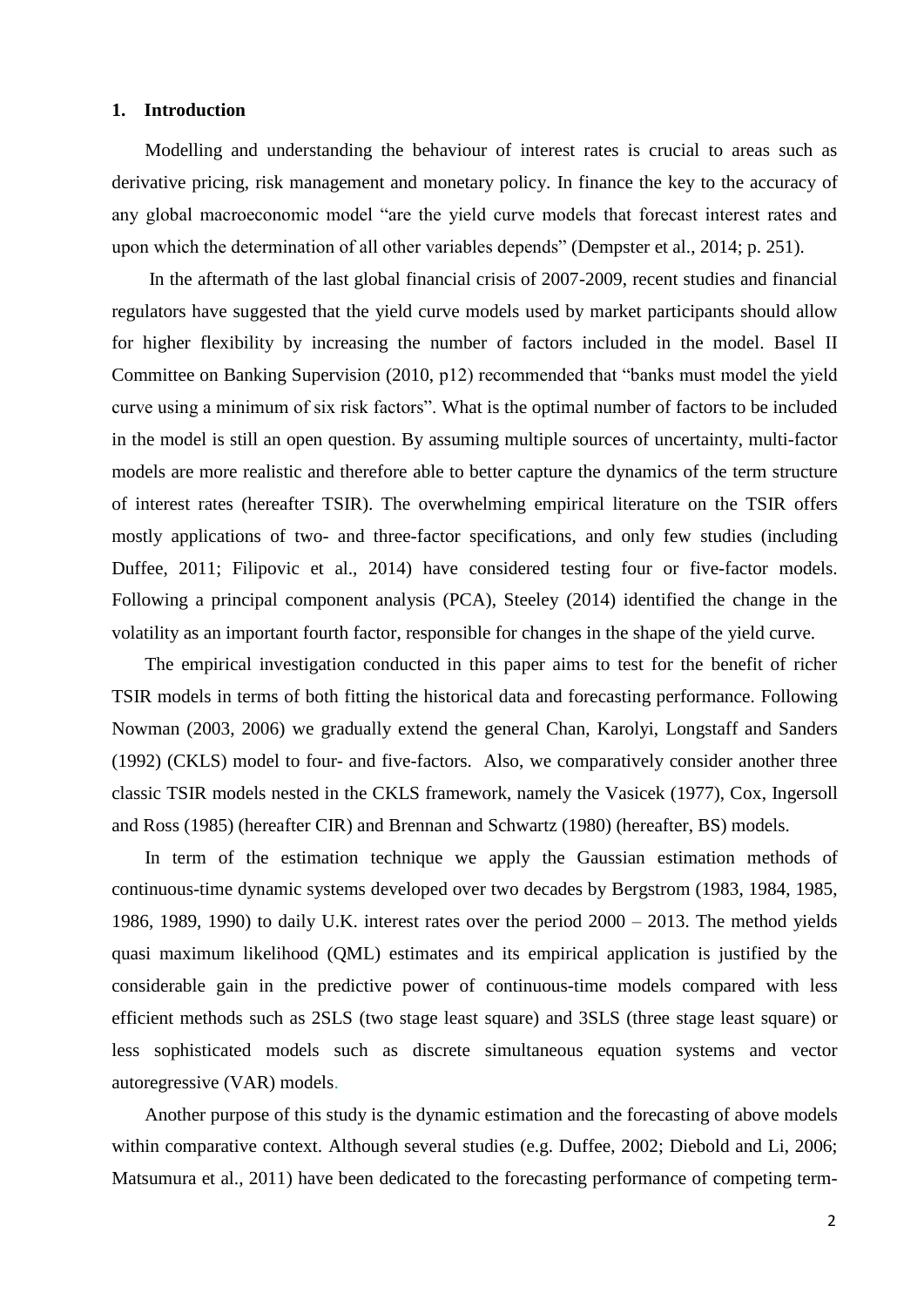structure models, no previous empirical work has explored the possibility of different predictive performance of the same models across different segments of the yield curve. We separately estimate the short- and the long-maturity segments of the U.K. yield curve by considering four and five cross-sectional points for each segment of the yield curve. We use the daily GBP-LIBOR rates for the short end of the curve and the daily U.K. government nominal rates for the longer than one-year maturity segment.

The empirical results from the dynamic estimation of sixteen<sup>1</sup> models provide the in-thesample estimates that are subsequently used to gauge the out-of-sample performance of the models. Two elements of forecasting analysis are brought together to construct a robust forecasting comparison framework: across six different forecasting methods (four continuoustime models are compared with the first order AR(1) and vector-autoregressive VAR(1) discretetime models) and between the two model-extensions (four- and five-factors). We find that all the classic models are rejected in terms of goodness of fit against the general CKLS multi-factor model for both short- and long-term segments of the yield curve. However, for the long-term segment the Vasicek (1977) specification that admits negative interest rates seems to compete extremely well against the CKLS model. With regards to the out-of-sample performance, the LIBOR curve is best predicted by the CKLS model that clearly outperforms the parsimonious econometric models AR(1) and VAR(1).

The structure of this paper is as follows: In Section 2 we present a brief literature review on the theoretical models of the TSIR. Section 3 presents the gradual extension of the multivariate CKLS model with feedback effects to four- and five-factors and the data sets. Section 4 reports the empirical results from the estimation of the continuous-time models. Section 5 presents the forecasting analysis and comparison between the models. Finally, the concluding remarks are summarised in Section 6.

#### **2. Literature Review - A Taxonomy of Continuous-Time Interest Rate Models**

<u>.</u>

The current modern financial literature offers a profusion of interest rate models that evolved along distinct theoretical paths, hence the difficulty to develop a common framework in which the models could be classified into mutually exclusive categories (Gibson et al., 2010).

 Depending on specific criteria term structure models could be classified in many different ways. In terms of calibration we can differentiate between two types of theoretical models no-

<sup>&</sup>lt;sup>1</sup> We estimate eight models for each of the two extensions, four theoretical models for the short-term segment of the yield curve and the same four models for the long-term segment.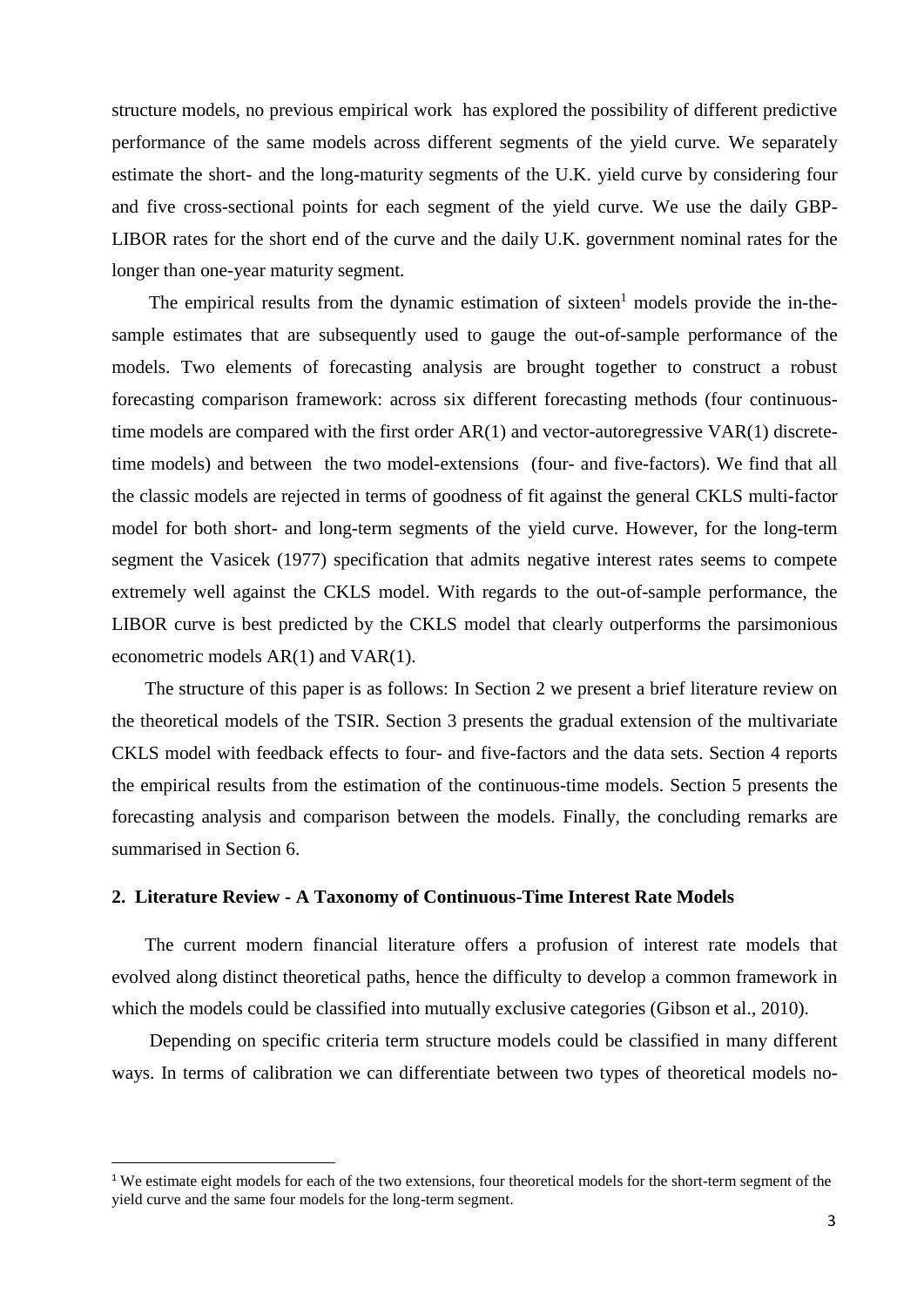arbitrage and equilibrium models<sup>2</sup>. While the no-arbitrage models fit exactly the currently observed market data, providing a snapshot in time of the yield curve, the equilibrium models consider the current market prices as an output that only approximates the current term structure. While no-arbitrage and equilibrium term structure of interest rates models have strong economic appeal, more parsimonious purely statistical models such as the Nelson and Siegel (1987) and Svensson (1994) parametric models and their more recent dynamic extensions (Diebold and Li, 2006; Laurini and Hotta, 2010) prove to possess superior predictive power.

In general, the dynamics of a yield curve model is driven by the main state variable, the short rate, that can enter the model in different forms: as a state variable itself, as an affine combination of state variables, as a sum of the squares of the state variables, as an exponential of a state variables or just as a point on the forward curve. Trying to include as many as possible TSIR models James and Webber (2000) distinguish between six main categories of interest rate models: affine yield models such as Duffie and Khan (1994, 1996); whole yield curve models such as Heath, Jarrow and Morton (1992); market models such as Jamshidian (1997) and Brace, Gatarek and Musiela (1997); price kernel models like Constantinides (1992), Rogers (1997); positive models (log-r models) like Black and Karasinski (1991) and consol models such as Brennan and Schwartz (1979). More models can still be added to this impressive list of interest models; for example, most diffusion models can be jump-augmented where the resulting models accommodate for the recognition of jump existence in the dynamics of interest rates (Das, 2002; Johannes, 2004; Jiang and Yan, 2009; Kim and Wright 2014).

With so many, sometimes overlapping classes of interest rate models, it is simpler and more relevant for our empirical investigation to broadly distinguish between two main types of interest rate models that have different practical implications. On one side, factor interest rate models bring essential information based on historical data about the pattern of future rates, hence they are more suitable for dynamic econometric and forecasting analysis and implicitly for interest rate risk management. The market or yield curve models on the other side are static, describing the position of the yield curve at one particular point in time and involving frequent recalibration; due to their facile calibration to observed market prices they are preferred by trading desks and other practitioners, making them extremely popular for pricing of interest rate contingent claims. However, given our purpose of dynamic estimation and forecasting, a multifactor model specification is considered more appropriate.

It is well known that assuming single-factor models to describe the evolution of the yield curve over time is rather unrealistic and the theoretical framework implying perfect correlation

.<br>-

 $2$  No-arbitrage models include Ho and Lee (1986), Hull and White (1990), Black et al. (1990), Duffie and Kan (1994), while equilibrium models include Vasicek (1997), Cox et al.(1985)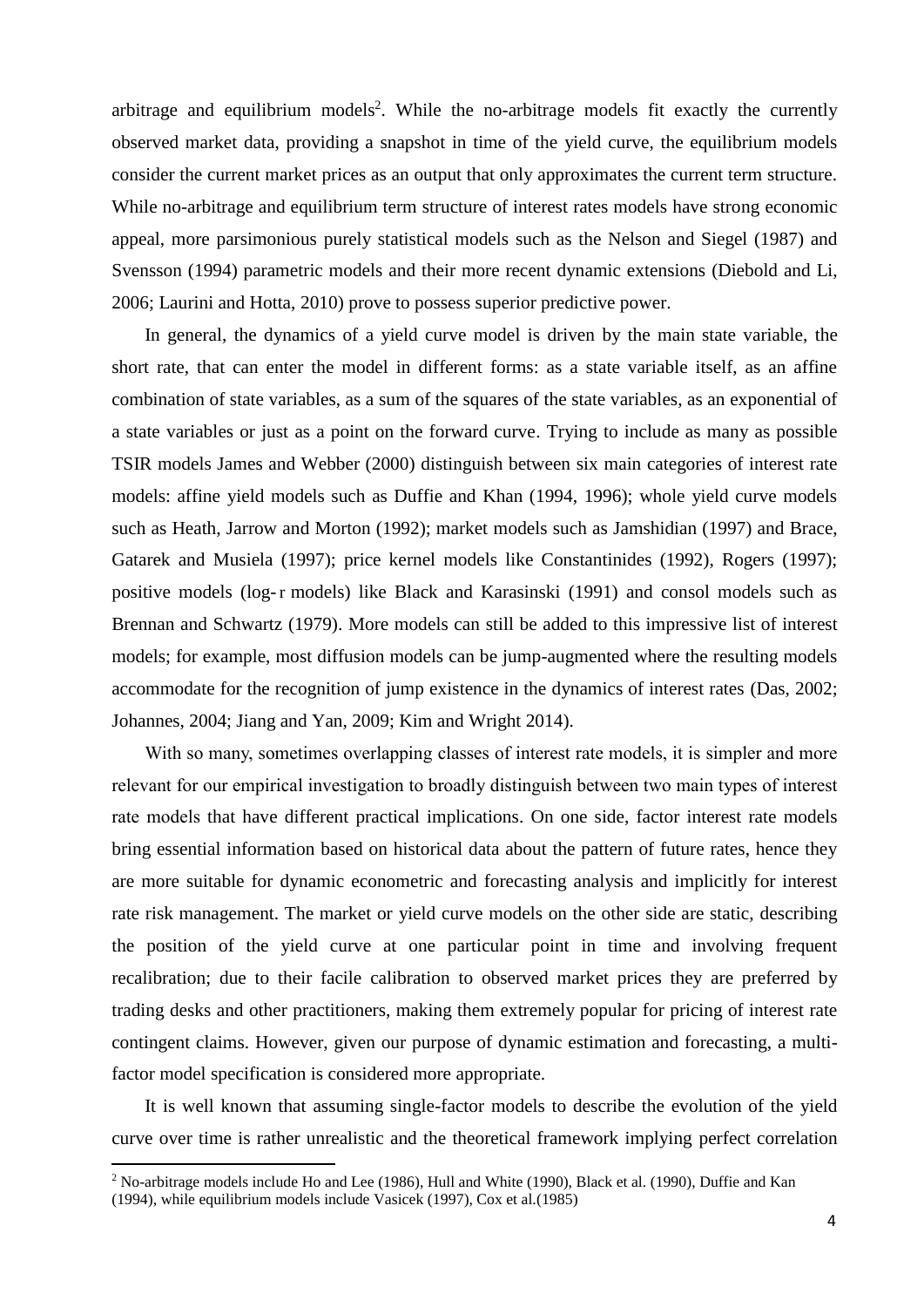among the bond returns across all maturities contrasts with the empirical evidence. The early empirical literature<sup>3</sup> explores single-factor models and provides us with mixed results about important features observed in the dynamics of interest rates such as mean-reversion and the degree of dependence of the local volatility on the level of interest rates. While some studies imply the sensitivity of the empirical results to the choice of data sets and empirical methods (see Ioannides, 2003; Lo, 2005) other developments point to the particular choice of parametric functions for the drift and the volatility. In this regard, Ait-Sahalia (1996) rejects many classic models with a linear drift, whereas the volatility expression as a function of the interest rate level is considered too simplistic. Studies such as Brenner et al. (1996) and Koedijk et al. (1997) among others argued for a more complex combination of the level-effect and a new feature (volatility clustering and high persistence) that emerged from the discrete-time generalised autoregressive conditional heteroscedasticity (GARCH) modelling. Recognizing the stochastic nature of the volatility constituted the first intuition towards multi-factor models. Moving from single-factor to multi-factor interest rate models was mainly achieved along two approaches facilitated by the affine framework illustrated in Duffie and Kan (1994). The first approach considers an additive structure of latent factors for the short rate (e.g. Pearson and Sun, 1994; Duffie and Kan,1996; and Babbs and Nowman,1999), while the second approach presents the model in terms of the lagged short rate and other state variables (e.g. Chen,1996; Balduzzi et al., 1996; Backus et al., 2001).

It is important to note that the framework used in our empirical investigation is rather different from both of these approaches. The state variables involved are neither short rates nor they can be interpreted in terms of level, slope and curvature as in Litterman and Scheinkman (1991). Over a series of articles Nowman (2001, 2003, 2006) estimated several two- and threefactor models such as CKLS, Vasicek and CIR models, for U.K. and Japan. Initially no feedbacks were considered, and the two factors were the short-term and the long-term interest rates for the two factor models; Nowman (2003) introduced feedback effects in the conditional mean component of the models for Japanene interest rates. The results selected Vasicek model as a better model compared to CIR based on the likelihood ratio test against the unrestricted CKLS model. Ait-Sahalia and Kimmel (2010) estimated all nine Dai and Singleton's (2000) canonical affine multi-factor interest rate models using U.S. treasury data and a new estimation technique for a closed form approximation of the maximum likelihood (ML) function. Based on simulated and real data, they demonstrated that the new technique produces highly accurate estimates, reducing at the same time the computational burden due to the analytical closed form obtained.

<u>.</u>

<sup>&</sup>lt;sup>3</sup> See Chan et al. (1992), Tse (1995), Dalquist (1996); Episcopos (2000), Sanford and Martin (2006) among others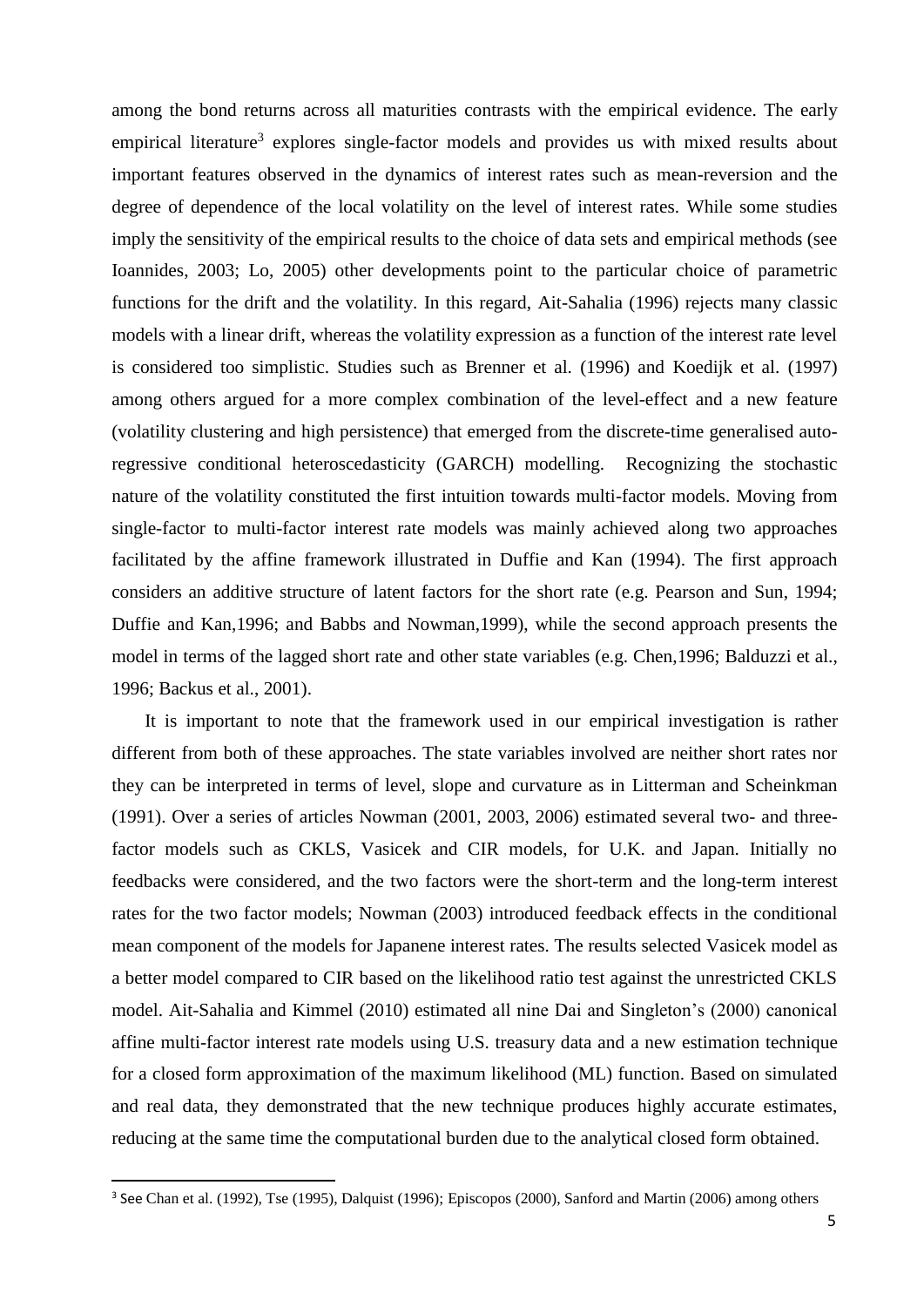After the recent financial crisis, the interest rates have decreased and kept stable to near zero level. This observation can be translated into the collapse of the two first factors - level and slope - into a single factor, with the former factor disappearing. Kim and Priebsch (2013) considered shadow-rate model where the short rate is constraint to respect the zero lower bound. They found that the three-factor shadow-rate model outperforms the three-factor affine-Gaussian model, which produces larger estimated fitting errors and unrealistic long-horizon forecasts of the short rate. Recently, Filipovic et al. (2014) empirically analysed a particular specification – the linear rational square-root (LRSQ) model, suggesting that five-factors (three term structure factors and two unspanned factors) seemed to capture well the dynamics of both, term structure and the volatility of interest rate changes after the 2007-2009 global financial crisis. Traditional TSIR frameworks assume, based on economic principles, that interest rates are positive, an imposition that is no more supported by recent data on both, government and commercial bond markets, where persistent negative yields occurred since 2012. In this environment one could not reject the classic Vasicek model due to its "positivity" problem. Recently, Jarrow and van Deventer (2015) presented the conceptual framework needed for the validation of the Heath, Jarrow and Morton (1992) HJM model and argue that an economically and statistically valid model should allow for negative interest rates and multiple factors.

#### **3. Methodology and Data**

#### *3.1. The Theoretical Modelling Framework*

The theoretical modelling framework is presented in terms of the CKLS specification as it nests the other models as particular cases regarding the level-effect parameter. It is of importance to emphasize that the analysis involves three distinct theoretical models. First, there is the *basic* (underlying) continuous-time model; second is the approximate/modified continuous-time model introduced in finance by Nowman (1997) by considering local homoscedasticity, and finally we have the exact multivariate discrete-time model proposed by Bergstrom (1983, 1984) as a discrete analogue to the modified continuous-time model. It is the third discrete model that will be estimated using the discrete data available.

# *3.1.1. The Continuous*-*Time Multi*-*Factor Interest Rate Models with Feedbacks*

The well-known single factor CKLS (1992) short-term interest rate model is given by the following stochastic differential equation:

$$
dr(t) = [\alpha + \beta r(t)]dt + \sigma r^{\gamma}(t)dZ(t), \quad \text{for any } t > 0
$$
 (1)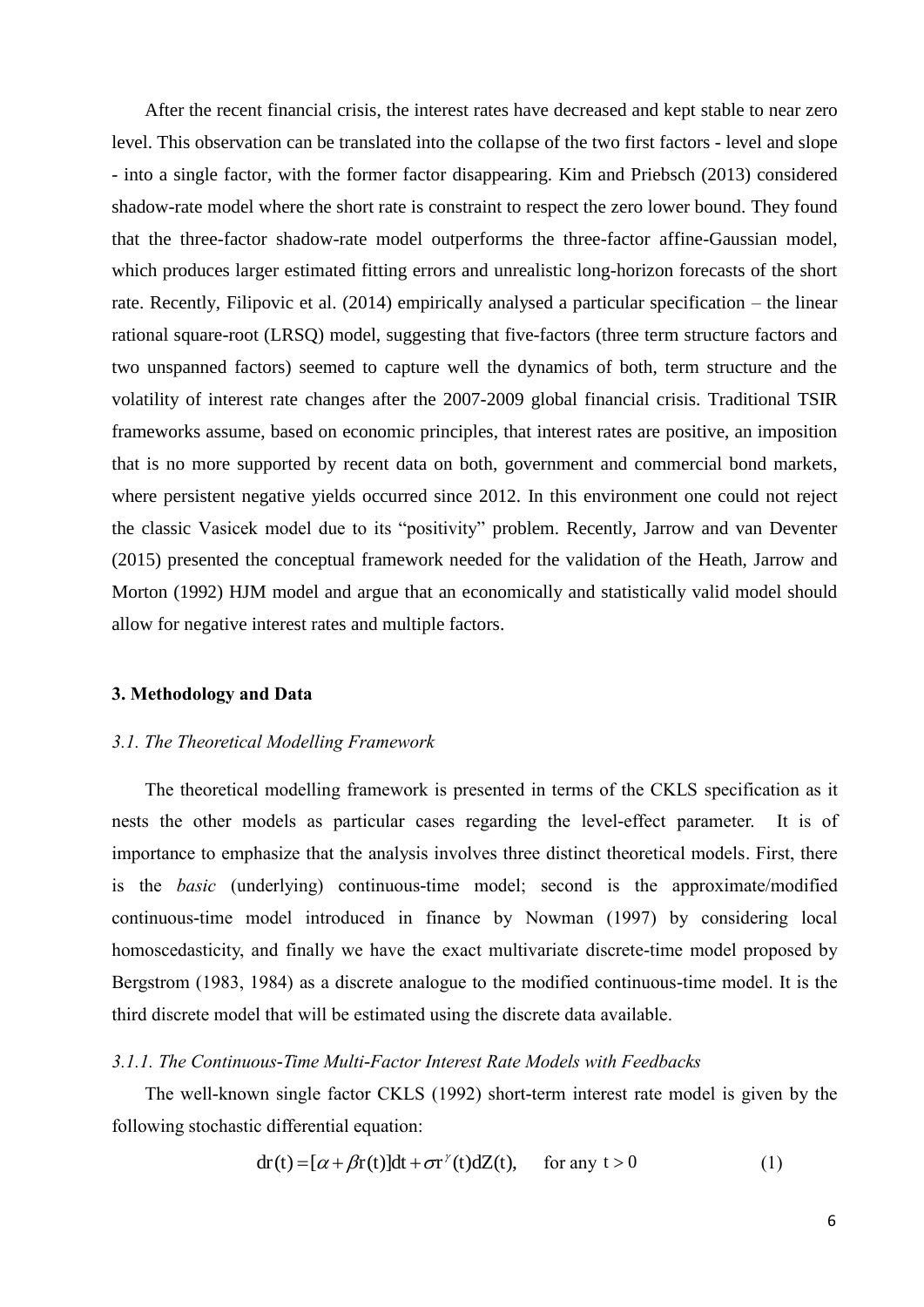where  $r(t)$  is the short-term interest rate;  $\alpha$  and  $\beta$  are the drift and mean-reversion constant parameters;  $\sigma$  is the proportional linear factor for the volatility of the short-term interest rate and  $\gamma$  is the proportional conditional volatility exponent known as the level-effect parameter. The disturbance term  $dZ(t)$  is usually defined by a Wiener process  $Z(t)$ , however according to Bergstrom (1983) a more realistic model should allow for a more general type of randomness. Over a series of articles, Bergstrom (1983, 1985, 1986, 1989, 1990) developed the Gaussian methods of estimating continuous-time linear stochastic differential systems based on discretetime data.

The true continuous-time multi-factor CKLS short-term interest rate model with n factors and feedbacks can be written within the general framework<sup>4</sup> provided by Bergstrom (1984) as the following system of stochastic differential equations:

$$
\begin{cases}\n\mathbf{dr}_{1}(t) = [\alpha_{1} + \beta_{11}r_{1}(t) + \beta_{12}r_{2}(t) + ... + \beta_{1n}r_{n}(t)]dt + \zeta_{1}(dt) \\
\mathbf{dr}_{2}(t) = [\alpha_{2} + \beta_{21}r_{1}(t) + \beta_{22}r_{2}(t) + ... + \beta_{2n}r_{n}(t)]dt + \zeta_{2}(dt) \\
\vdots \\
\mathbf{dr}_{n}(t) = [\alpha_{n} + \beta_{n1}r_{1}(t) + \beta_{n2}r_{2}(t) + ... + \beta_{nn}r_{n}(t)]dt + \zeta_{n}(dt)\n\end{cases}
$$
\n(2)

or in vector-form as:

-

$$
dr(t) = [\alpha + \beta r(t)]dt + \zeta(dt), \quad \text{for any } t > 0 \tag{3}
$$

where  $\mathbf{r}(t) = [\mathbf{r}_1(t), \mathbf{r}_2(t), ..., \mathbf{r}_n(t)]'$  is the vector of the observable variables,  $\alpha = [\alpha_1, \alpha_2, ..., \alpha_n]$  is the vector of the drift-level parameters,  $\beta = {\beta_{ii}}_{i,j \in i}$  is the feedback matrix whose elements are assumed non-zero<sup>5</sup>, as implied by the close relationship between interest rates of different maturities, and  $\zeta = [\zeta_1, \zeta_2, ..., \zeta_n]'$  is a vector of correlated random measures such that  $E[\zeta_i(dt)] = 0$  for all  $i = 1,...,n$  and  $E[\zeta(dt) \cdot \zeta'(dt)] = (dt)\Sigma(r,t)$ , where  $\Sigma(r,t) = {\{\sigma_{ij}\}}_{1 \le i,j \le n}$  is a positive definite matrix, with  $\sigma_{ii} = \sigma_i^2 r_i^{2\gamma_i}(t)$  and  $\sigma_{ij} = \rho_{ij} \sigma_i \sigma_j r_i^{\gamma_i}(t) r_j^{\gamma_j}(t)$  for any  $i \neq j$ , i,  $j = 1,..., n$ . The parameter  $\gamma_i$  measures the dependence of the volatility of the interest rate  $r_i$  on

<sup>&</sup>lt;sup>4</sup> This is a more general model as the innovations are random measures and therefore the system allows for more complex sources of randomness, for example a combination of both, Brownian motion and Poisson processes.

<sup>&</sup>lt;sup>5</sup> Including feedbacks allows for a causal relationship among all the variables within the system.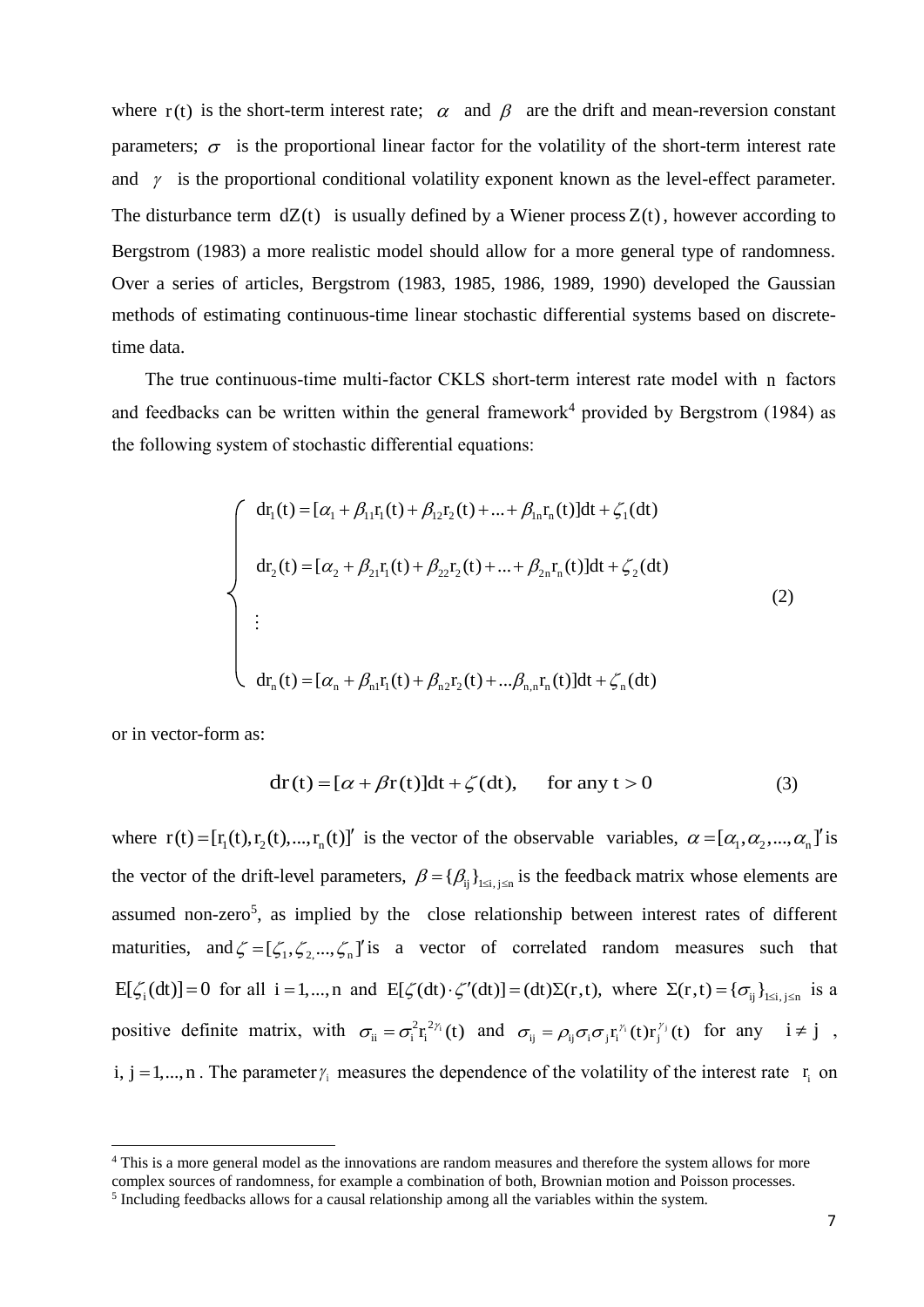its own level,  $\rho_{ij}$  represents the correlation coefficient between any two distinct factors  $r_i(t)$  and  $r_j(t)$ , and  $\sigma_i$  is the proportional volatility factor for the conditional volatility of  $r_i(t)$ .

In a theoretical paper, Bergstrom (1983) demonstrated the existence of a unique solution for the true/basis continuous-time model under the assumption of constant volatility. However, in the context of interest rate modelling this is rather unrealistic. Nowman (1997) relaxed this assumption and proposed a new continuous-time model that approximates well the basic model, by modifying only the diffusion component and therefore reducing temporal aggregation bias. The volatility is changing in a discrete manner only at the beginning of each observation interval and remains constant during the interval. As a result, the approximate continuous model is defined by a different/adjusted variance-covariance matrix  $\Sigma^*(r,t) = {\{\sigma_{ij}^*\}_{1 \le i,j \le n}}$ , with  $\sigma_{ii}^* = \sigma_i^2 r_i^{2\gamma_i} (t'-1)$  and  $\sigma \sigma_{ij}^* = \rho_{ij} \sigma_i \sigma_j r_i^{2\gamma_i} (t'-1) r_j^{2\gamma_i} (t'-1)$ , where t' is the smallest integer such that  $t' - 1 \le t < t'$ .

 In our comparative analysis, the continuous-time models considered are different only in the way the various model specifications measure the level-effect by assuming certain values for the volatility exponent parameter  $\gamma$ . For the Vasicek model we have the vector parameter  $\gamma = 0$ , for the CIR model  $\gamma = 0.5$  and for BS model  $\gamma = 1$ . Therefore, each model will assume a specific adjusted matrix  $\Sigma^*(r,t) = {\{\sigma_{ij}^*\}_{1\le i,j\le 4}}}$  for measuring the autocorrelation in the innovations, with a special case of a time-invariant matrix for the Vasicek model.

#### 3.1.2. The *Discrete*-*Time Multi*-*Factor Interest Rate Models with Feedbacks*

Bergstrom (1983,1984) demonstrated that the *basic* continuous-time model has a unique solution that satisfies the following discrete stochastic difference equation (Phillips, 1972):

$$
r(t) = e^{\beta} r(t-1) + (e^{\beta} - I)\beta^{-1} \alpha + \varepsilon(t) \qquad t = 1, 2, ..., T
$$
 (4)

where  $\mathbf{r}(t) = [\mathbf{r}_i(t)]'_{1 \le i \le n}$ ,  $\varepsilon(t) = [\varepsilon_i(t)]'_{1 \le i \le n}$ ,  $\alpha = (\alpha_i)'_{1 \le i \le n}$ 

$$
e^{\beta} = I + \sum_{k=1}^{\infty} \frac{1}{k!} \beta^k
$$
 and  $E[\varepsilon(t) \cdot \varepsilon'(t)] = \int_{0}^{1} e^{r\beta} \Sigma^*(r, t) e^{r\beta'} dr = \Omega(r, t)$ 

The complete vector of structural parameters is  $\theta = (\alpha_i, \beta_i, \sigma_i, \gamma_i, \rho_i)_{1 \le i,j \le n}$  comprising  $(3n^2 + 5n)/2$  single-value parameters. As in Nowman (2003, 2006) the elements of  $\theta$  will be estimated by maximizing the Gaussian likelihood function or equivalently minimizing the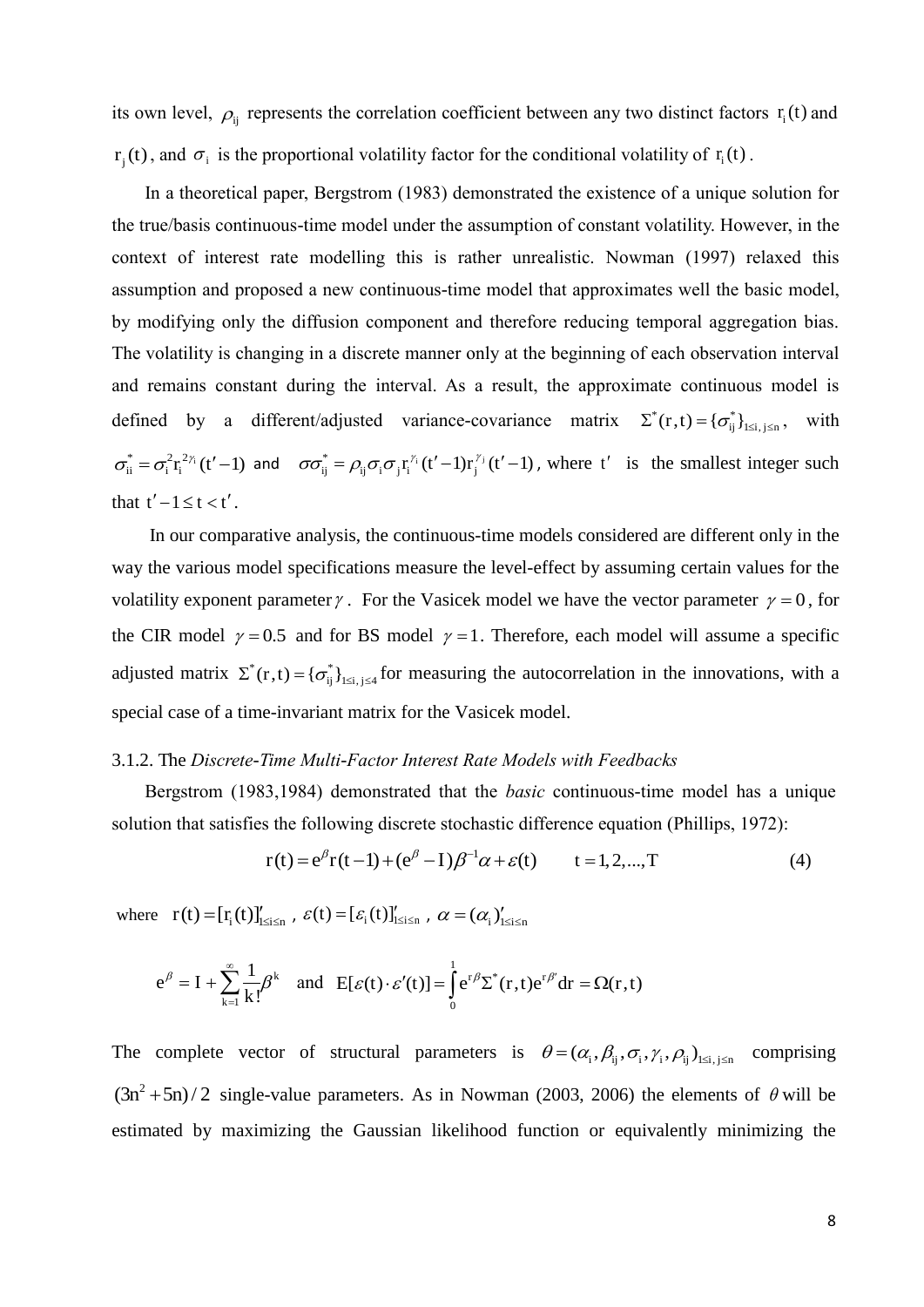following expression  $L(\theta)$  which is equal to minus twice the logarithm of the Gaussian likelihood function:

$$
L(\theta) = \sum_{t=1}^{T} \log(|\Omega(r, t)|) + \sum_{t=1}^{T} \varepsilon_t' \Omega^{-1}(r, t)\varepsilon_t
$$
\n(5)

There will be sixteen discrete-time analogue models to be estimated, eight specifications (four models for  $n = 4$  and  $n = 5$ , respectively) for each segment of the yield curve.

#### *3.2. The Data*

The development of theoretical models of the TSIR involves financial instruments with homogeneous characteristics such as term to maturity and level of credit risk. Therefore, it is important to consider empirical variables that match the conceptual framework of the models proposed. In line with this argument, this study employs data from the London interbank (LIB) market and the U.K. government bond market over an extensive period including the financial crisis of 2007-2009. From the multitude of markets functioning inside any modern financial system the interbank and bond markets play crucial roles. Interbank markets provide a platform for central banks for monitoring their policy interest rates and their liquidity is of paramount importance to financial intermediation efficiency (Furfine, 2002). Bond markets are indispensable to any economy, being a very important mechanism used by governments around the world to meet capital needs and to finance their public debt.

 To estimate the short end of the TSIR for the U.K. we employ daily London Interbank Offer Rate (LIBOR) of five maturities: one week, one, three, six and twelve months, collected from the Datastream. The time-interval covered starts from  $3<sup>rd</sup>$  of January 2000 to  $29<sup>th</sup>$  of March 2013 leading to a total of 3,455 daily observations.

 The dataset for the long end of the TSIR focuses on daily nominal (spot) rates of tenor one, seven, ten, fifteen and twenty-five years, spanning the period from  $4<sup>th</sup>$  of January 2000 to  $28<sup>th</sup>$  of March 2013 with a total of 3,346 daily observations. The spot rates provided by Bank of England (BoE) have been estimated using the variable roughness penalty (VRP) model, a spinebased technique specifically designed to obtain a smooth curve for monetary policy analysis (Anderson and Sleath, 2001). The descriptive statistics of the data are presented in Table 1.

[Insert Table 1 Here]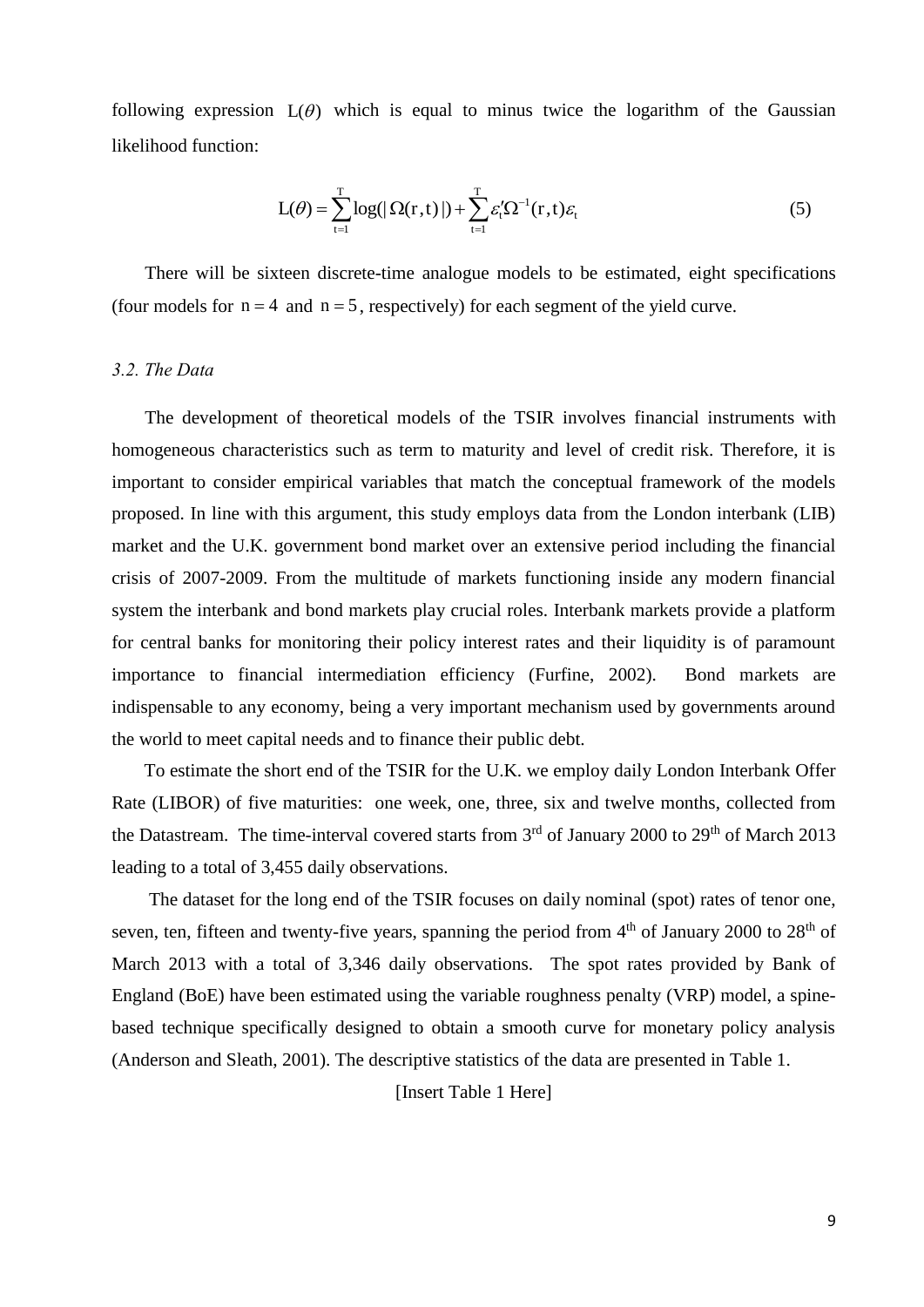#### **4. The Estimation Results**

The econometric estimation of the proposed continuous-time models is conducted in two stages corresponding to the two extensions, four- and five-factor models. All the models incorporate a linear mean-reversion drift by recognising feedback effects in all directions among the factors included in the model. Another way to explain the connection between different maturity rates along the yield curve is by assuming that the stochastic components, more specifically the individual Brownian motions are correlated as defined by the covariance matrices presented in section (3.1.1). Therefore, the parameters of most interest are the leveleffect vector-parameter  $\gamma$ , the feedback matrix  $\beta$  and the correlation coefficients  $(\rho_{ii})_{1 \le i \le d(5)}$ .

#### 4.1. Estimation Results for the Four-Factor Continuous-Time Models

The QMLE estimates of the parameters are grouped in the solution-vector  $\theta$  to the optimization problem of maximizing the respective objective function and are presented in the two-panel Table 2 for the LIBOR rates and in Table 3 for the U.K. nominal interest rates. The vector parameter  $\theta$  has thirty-four components under the general model CKLS and thirty under any of the restricted models. The estimates are presented separately, with the drift parameters in the panel A and the diffusion parameters in the panel B. The restricted models are tested for their explanatory power against the general CKLS model using the likelihood ratio test (LR).

#### 4.1.1. Estimation Results for the Four-Factor Continuous-Time Models *–* The LIBOR Curve

The estimation results are discussed with a focus on the CKLS model with its two, the drift and the diffusion components. Regarding the drift parameters, the results reported in Table 2 (panel A) suggest that there is weak evidence of mean reversion in the four-factor TSIR models; most of the intercept estimates  $\alpha_i$  are statistically significant, although very close to zero. With regard to the feedback matrix, fourteen out of sixteen parameters are significant; however, there is evidence of only small feedback in multiple directions. The feedback matrix in the more general CKLS model seems to have more significant elements when compared to the restricted models. This may suggest that the increased flexibility provided by the CKLS specification by not restricting the level-effect parameter  $\gamma$ , may render also a more complex relationship among the factors that is captured in the drift component.

The estimates of the diffusion parameters are presented in Table 2 (panel B). The results show that the four estimates of the level-effect vector parameter  $\gamma$ , are all over unity, implying a strong dependence of the volatility of the interest rate changes on the level of the interest rate itself. As a result, the best nested model should be the BS model and this is confirmed by its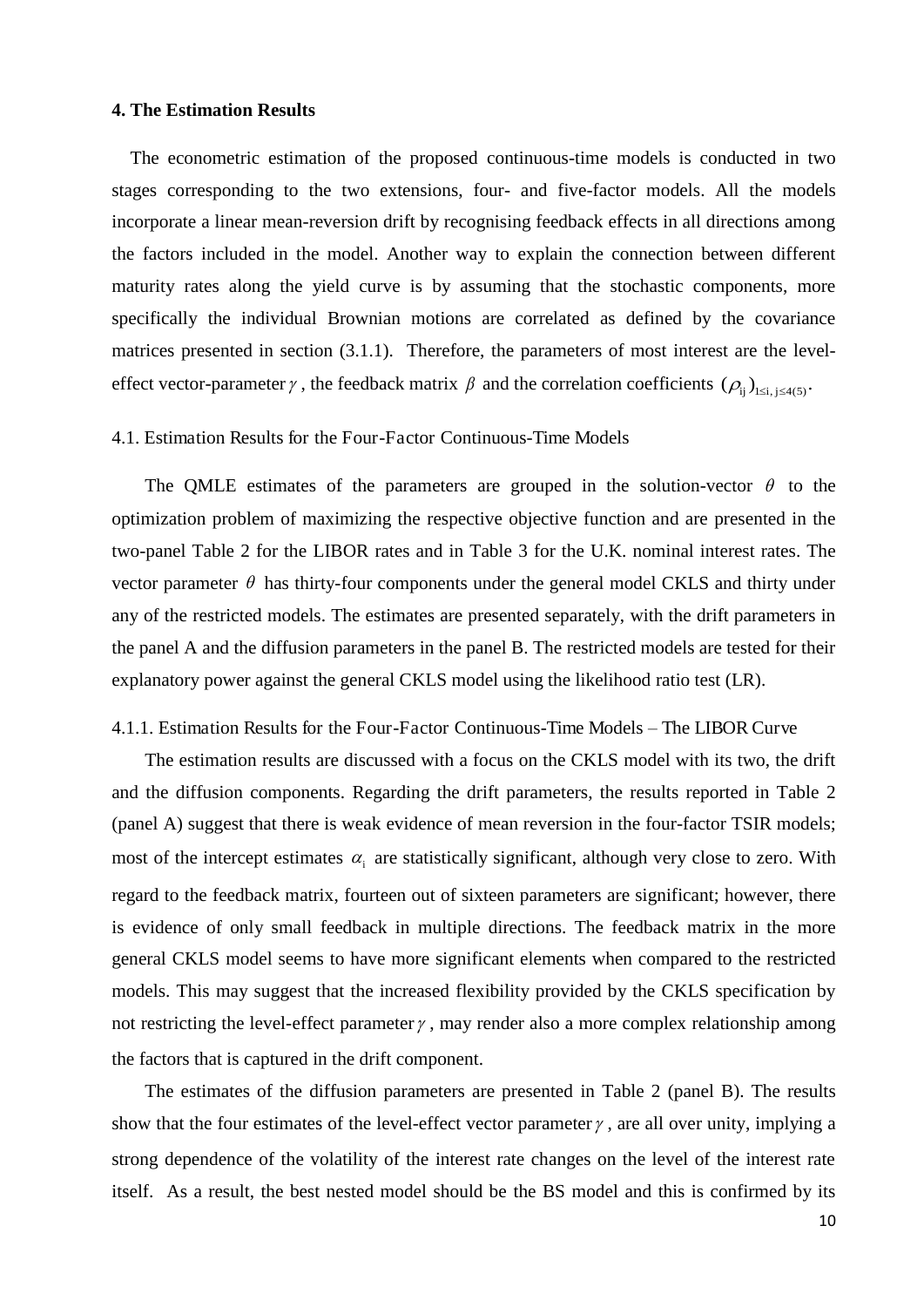highest likelihood function value, after the CKLS model. The BS model is followed in terms of explanatory power by the CIR and then Vasicek models. The estimates for the correlation coefficients are all positive under the CKLS model for all LIBOR rates. The estimation results for the correlation coefficients indicate that the six-month and twelve-month rates are most highly correlated with the value of the correlation coefficient  $\rho_{34}$  between 0.88 and 0.93 across the models, confirming empirically the importance of these maturities in the money markets. The other pairs of highly correlated short-term interest rates are for the maturities of one-month with six-month and one-week with one-month. Based on the likelihood ratio (LR) test, the validity of all the nested models is rejected at the 1% level of significance.

## [Insert Tables 2A and 2B Here]

# 4.1.2. Estimation Results for the Four-Factor Continuous-Time Models *–* The U.K. Nominal Curve

In the case of the bond market data, the estimates regarding the drift components, under the CKLS are presented in Table 3 (panel A). The estimates of the intercept parameters  $\alpha_i$  are very small, whereas the feedback matrix has only five statistically insignificant elements, hence we conclude  $\beta_{12} = \beta_{24} = \beta_{34} = \beta_{41} = \beta_{44} = 0$ . The estimation results regarding the diffusion parameters are rather different from the LIBOR curve results, with much lower level-effect estimates and a different correlation structure given the behaviour of the long-term end of the yield curve. As it can be seen in the Table 3 (panel B), the components of vector  $\gamma$  are estimated within the range (0.00004, 0.22), suggesting a much weaker sensitivity of the conditional variance with respect to the level of interest rate; and only  $\gamma_1 = 0.22$  is statistically different from zero. Therefore, for longer maturities the conditional variance does not depend on the interest rate level. As expected the correlations coefficients are higher between the spot rates corresponding to the flatter end of the term structure with  $\rho_{34} = 0.95$ ,  $\rho_{23} = 0.94$  and  $\rho_{24} = 0.82$ . As in the case of the LIBOR data, all the restricted models are rejected against the unrestricted CKLS model. However, the order in which the nested models explain better the data is reversed with the Vasicek model first, followed by the CIR and BS model.

[Insert Tables 3a and 3b Here]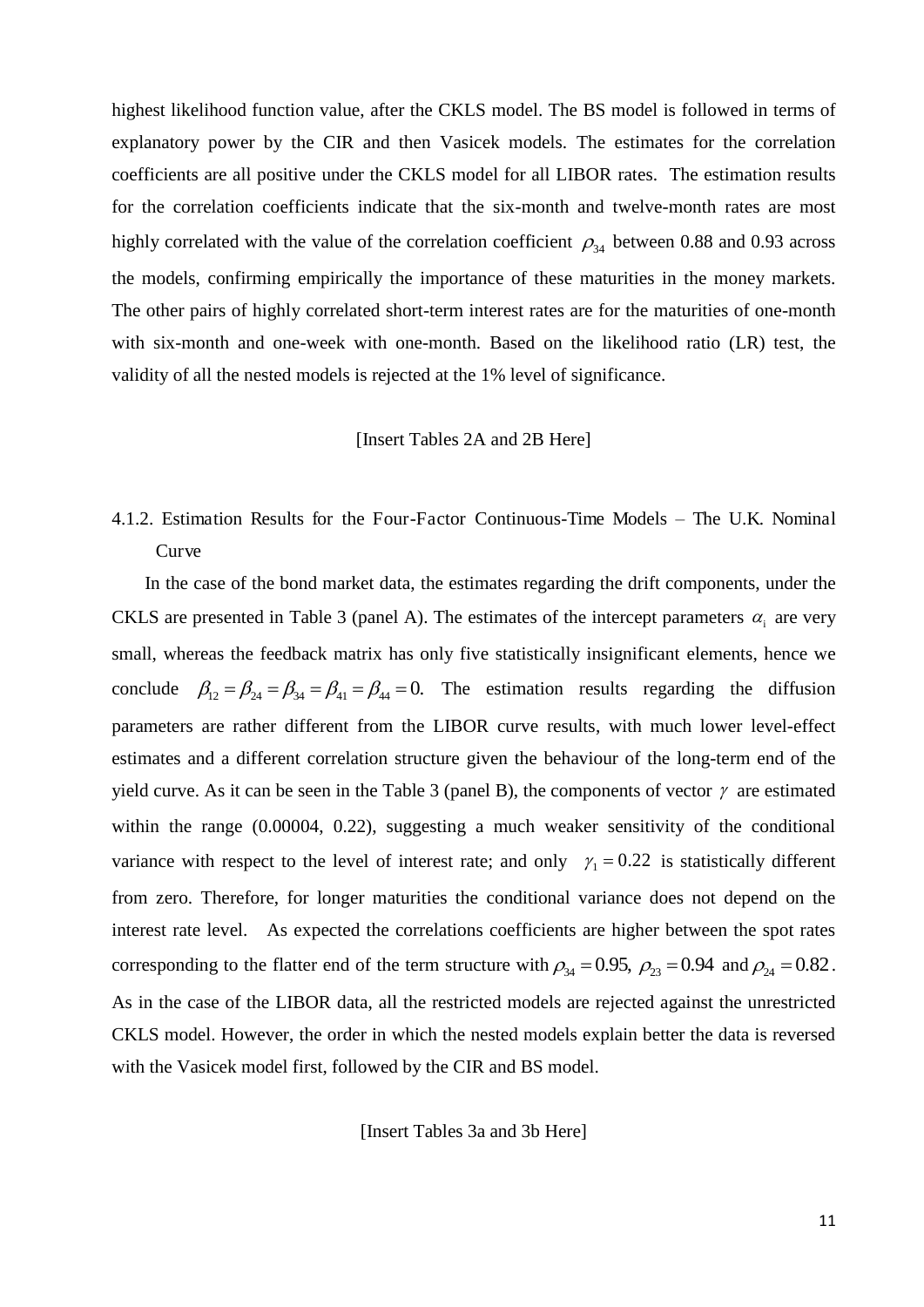#### 4.2. Estimation Results for the Five-Factor Continuous-Time Models

In the second stage of the estimation we extended the four continuous-time models (CKLS, Vasicek, CIR and BS) from four to five factors. As the fifth factor, we added the three-month LIBOR and the 10-year U.K. nominal rate time series for the short end and the long end of the yield curve, respectively. The number of parameters to be estimated increased to fifty for the CKLS model and to forty-five for the restricted models. Relatively to the four-factor specifications, the five-factor models gain naturally more explanatory power models and the ranking among the continuous-time models in terms of goodness of fit has remained unchanged.

#### 4.2.1. Estimation Results for the Five-Factor Continuous-time Models *–* The LIBOR Curve

As in the case of four-factor models the feature of mean-reversion is supported by the estimation results presented in Table 4 (panel A). Under the CKLS model the drift vector parameter has most of its components statistically significant, while results for the feedback matrix  $\beta$  of twenty-five components produce evidence of feedback in most directions.

Regarding the correlation between the five LIBOR rates, the new factor – the three-month LIBOR rate - appears to have a very high positive correlation with the adjacent maturity rates the six-month ( $\rho_{34} = 93\%$ ) and one-month LIBOR rate ( $\rho_{23} = 84\%$ ) respectively. However, the sixmonth LIBOR rate seems to be the main factor along the money market spectrum, with two highest correlation coefficients  $(\rho_{34} = \rho_{45} = 93\%)$ . For the shortest maturities, one-week and one-month the correlation coefficient is much lower (see Table 4, panel B). In conclusion the last three factors, the three-, six- and twelve-month LIBOR rates move closely together implying that if any twists were to be existent in the term structure of interest rates over the period 2000- 2013, they should have occurred outside this three-twelve month maturity zone. Out of the nested models the best fit is provided by BS model, followed by CIR and Vasicek models. Based on the likelihood ratio tests, all the restricted models are rejected against the CKLS model.

#### [Insert Tables 4a and 4b Here]

4.2.2. Estimation Results for the Five-Factor Continuous-time Models *–* The U.K. Spot Curve

For the U.K. spot rates the five-factor models estimation results consolidate the findings of the four-factor framework. The estimates of the level-effect parameters are very close to zero implying a homoscedastic conditional variance for all the factors, see Table 5B. Out of the five level-effect parameters only  $\gamma_1 = 0.19$  is statistically significant. Therefore, the Vasicek model is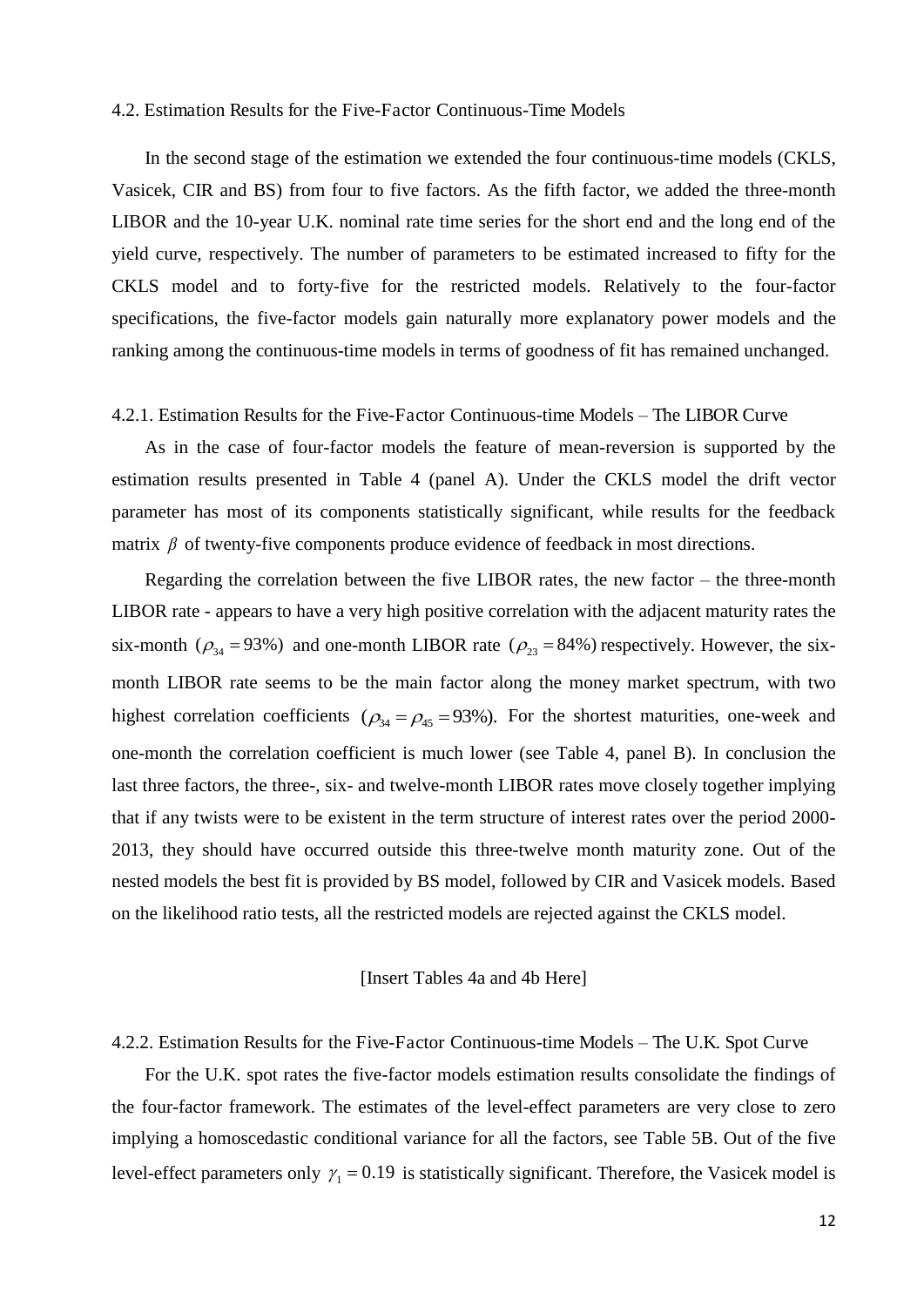the most appropriate restricted model, fact indicated by its second highest log-likelihood function value and a close to acceptance LR statistic value. The drift coefficients  $\alpha_i$  ( $i = 1,...,5$ ) are all insignificant-see Table 5 (panel A), while among the elements of the feedback matrix there is evidence of highly significant feedbacks in both directions between three pairs of factors. They are the (7-year, 10-year) pair with the highest feedback coefficient from the 10 year to 7-year spot rates of  $\beta_{23} = -0.11326$ ; (7-year, 15-year) and the (10-year, 25-year) pair with a stronger feedback coefficient from the 10-year to the 25 year of  $\beta_{23} = -0.11326$ .

#### [Insert Tables 5a and 5b Here]

 The correlation coefficients estimates are all highly significant and positive with the highest values ( $\gamma_{23}$  and  $\gamma_{34}$ ) being realised consistently for two pairs of maturities, 7-year with 10-year and 10-year with 15-year, respectively. This observation is consistent with the feedback results and highlights the importance of the new factor introduced in the models - the 10-year maturity spot rates, which corresponds to a crucial position on the term structure of interest rates given the fact that the 10-year U.K. discount bond market is one of the most liquid one.

#### **5. The Forecasting Analysis**

The forecasting analysis is conducted across six different forecasting methods, using two popular metrics for the evaluation of the forecasting accuracy based on 250 out-of-sample observations (02 April 2013 to 25 March 2014). The two measures are the statistical root-meansquare-error (RMSE) measure and the economic percentage-change-in-direction (CDIR) measure. Moreover, the out-of-sample performance of the competing models is formally tested using the Clark-West (2007) and Diebold-Mariano (1995) for nested and non-nested specifications, respectively. Four continuous-time models (CKLS, Vasicek, CIR and BRSC) and two benchmark discrete-time models  $(VAR(1)$  and  $AR(1))$  are estimated based on the time series data sets described in section 2.3. The choice of the mentioned discrete-time models as benchmarks is consistent with the specification of the discrete analogue model implied by Bergstrom's methodology, where for a  $k - th$  order linear stochastic differential system the discrete analogue model is a VARMA $(k, k - 1)$  model. The continuous-time models considered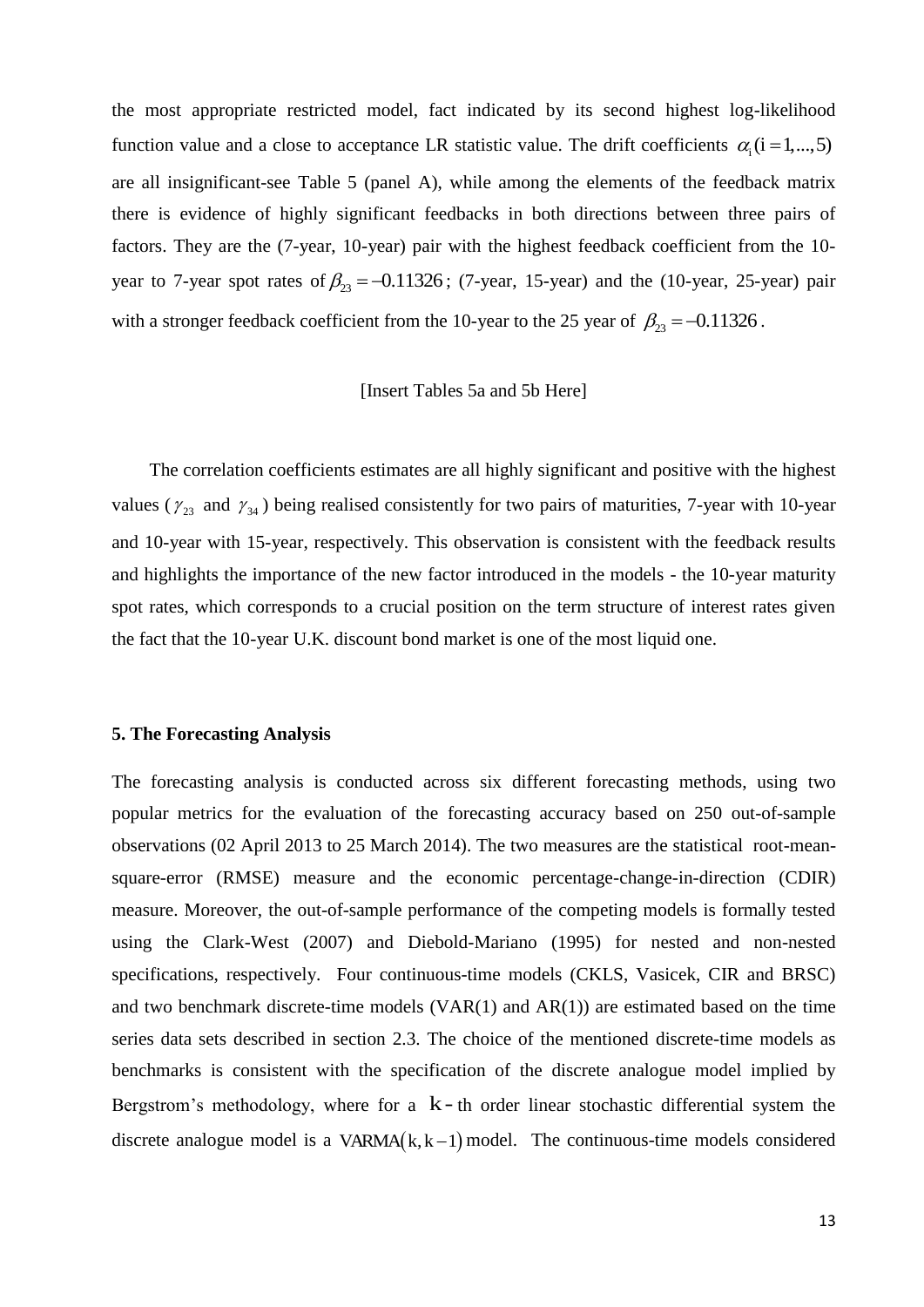for estimation in this study correspond to the particular case of  $k = 1$ , hence their discrete analogues are VAR(1), with the following vector-specification:

$$
r(t+1) = e^{\beta}r(t) + (e^{\beta} - I)\beta^{-1}\alpha + \varepsilon(t)
$$
\n(6)

Important to note is that, while in the basic continuous model the coefficients are linear in elements of the feedback matrix  $\beta$ , the coefficients of the discrete-time model are exponential functions of the feedback matrix  $\beta$ , carrying some potential causal predictive value from the other factors, which is consistent with the financial theory of correlation among interest rates of different maturities. The corresponding VAR(1) models have been estimated in Eviews by OLS method together the univariate AR(1) models for each individual time series. Once all six types of models have been estimated for each extension, the corresponding daily optimal ex-post point forecasts are evaluated.

#### 5.1. The Dynamic Forecasting Algorithm

Assuming parameter stability and given the property of infinite memory of the general autoregressive models, the dynamic optimal forecasts are generated by "the chain rule". Accordingly, for an AR(1) model the h -step-ahead optimal forecast is given by the intercept plus the coefficient of the one-period lagged variable multiplied by the previous  $(h-1)$ -stepahead optimal forecast. The origin observation used in the forecasting analysis is the last observation  $r_{T}$  (T = 3,455) from the in-the-sample data set. The one-step-ahead optimal forecast is defined as  $f_{T,1} = E(r_{T+1|T})$ , i.e. the conditional expectation of r at time T +1 given all the information available up to and including time T .

Therefore, by applying the conditional expectation operator to equation (24) , the one-, twoand the h-step-ahead optimal forecasts are derived as follows:

$$
f_{T,1} = E(r_{T+1|T}) = e^{\beta} r(T) + (e^{\beta} - I)\beta^{-1} \alpha
$$
  
\n
$$
f_{T,2} = E(r_{T+2|T}) = e^{\beta} f_{T,1} + (e^{\beta} - I)\beta^{-1} \alpha
$$
  
\n
$$
\vdots \qquad \vdots \qquad \vdots
$$
  
\n
$$
f_{T,h} = E(r_{T+h|T}) = e^{\beta} f_{T,h-1} + (e^{\beta} - I)\beta^{-1} \alpha
$$
\n(7)

In order to determine the forecasting accuracy of the models, the forecast errors are aggregated using various statistical and economic forecasting metrics. Over the last two decades the literature on measures of forecast error still portrays a controversial picture documenting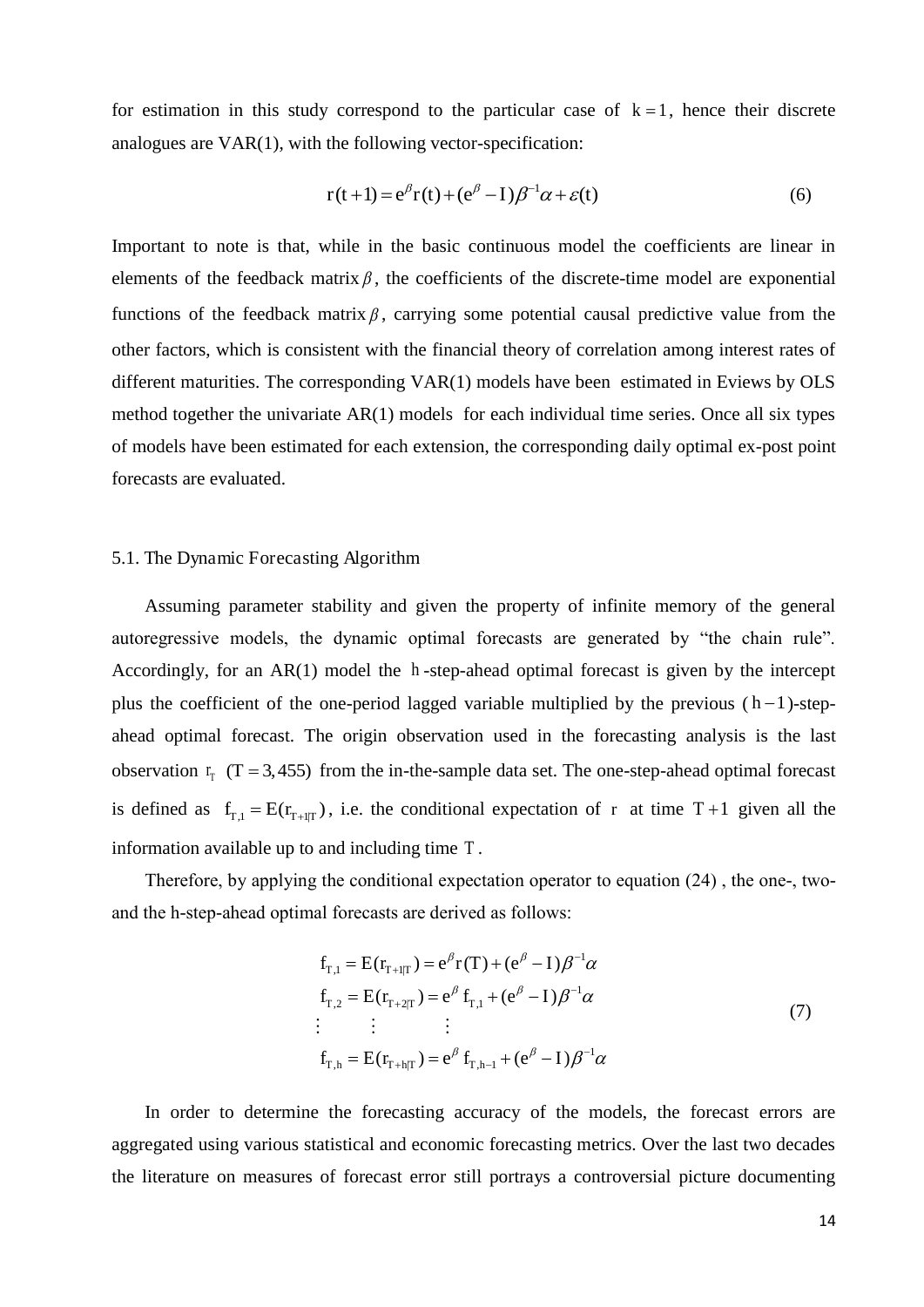their various limitations<sup>6</sup>. Moreover, choosing the right loss function is relative to the particular purpose at hand as forecasts can be used in various decision environments either by trading desks or government officials. Acknowledging the controversy around the choice for a suitable forecasting measure, this forecasting analysis employs two standard stylized statistical and economic metrics: the RMSE (root mean squared error) and the CDIR (percentage change of direction) to evaluate the accuracy of the forecasts across the models considered. To compute these metrics the following formulae have been used:

RMSE<sub>i</sub> = 
$$
\sqrt{\frac{1}{H_i} \sum_{t=T+1}^{T+H_i} (r^f(t) - r^a(t))^2}
$$
 (8)

CDIR<sub>i</sub> = 
$$
\frac{1}{H_i} \sum_{t=T+1}^{T+H_i} z_t
$$
, where  $z_t =\begin{cases} 1, & \text{if } [r^a(t) - r^a(t-1)][r^f(t) - r^a(t-1)] > 0 \\ 0, & \text{otherwise} \end{cases}$  (9)

 $r^a(t)$  and  $r^f(t)$  are the actual and the forecasted value at time t, respectively.

## 5.2. The Comparative Forecasting Results for the Four- and Five-Factor Model

The forecasting results for the four- and five-factor extensions are organised across the forecasts methods and horizons for each maturity interest rate time series of each data set. We report the values normalised to the values of the benchmark VAR(1) model. Hence, for the RMSE, a ratio lower than one indicates an improved forecast. The opposite is true for the CDIR measure, the larger than one the reported ratio is the better the forecast.

One general positive result that can be observed from the Tables 6-7 below is that for the CKLS model that was statistically accepted as the best in terms of goodness of fit, increasing the model flexibility resulted also in an improvement of the forecasting accuracy. Moreover, the CKLS model outperformed the benchmark models especially in the LIBOR curve case.

#### [Insert Tables 6 and 7 Here]

For GBP-LIBOR rates the forecasting results for the four-factor models indicate that the CKLS model performs best, with a smaller RMSE for all maturities except 12-month for the five-factor specification. However, for the CDIR measure, the Vasicek forecasts are better for

-6

The forecasting measures can often become infinite or undefined given the nature of real data.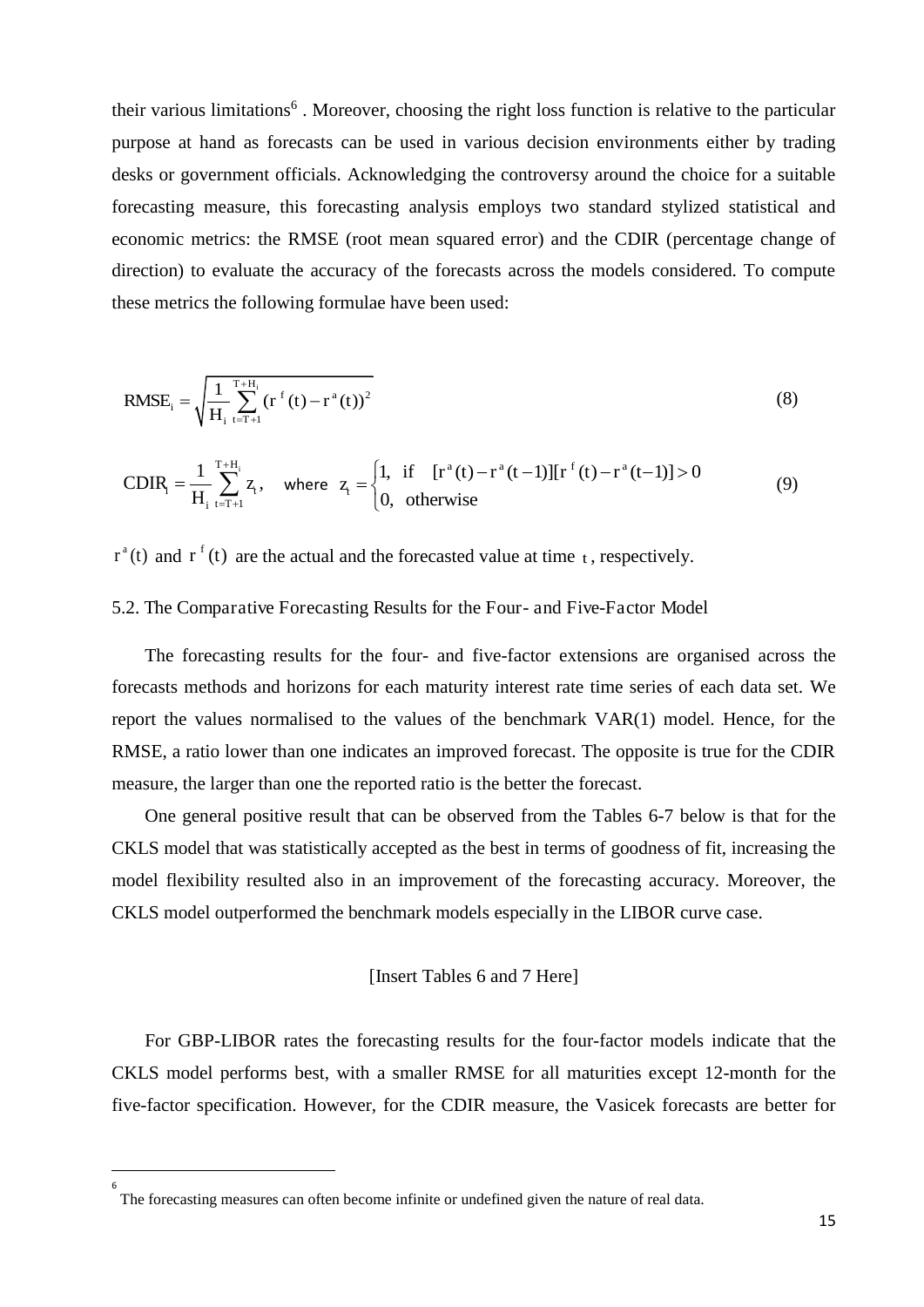longer maturity rates of 6-month and 12-month GBP-LIBOR rates under five-factors and 1-week under four-factor.

In the case of the U.K. nominal spot rates the forecasting performance results are mixed and they also change when we move from four- to five-factors. While for the four-factor specifications the RMSE overall forecasting performance is dominated by the Vasicek and CIR models, for the five-factor models there is limited improvement due to continuous-time models. Relative to the CDIR performance measure, the five-factors forecasts indicate some improvement, but mainly for the 7-year maturity.

#### 5.3. Statistical Significance of Out-Of-Sample Forecasts

-

The statistical significance of the out-of-sample forecasts can be tested formally with the Diebold-Mariano test (Diebold & Mariano, 1995). The test is carried out under quadratic error loss. We follow the approach outlined in Diebold (2015) where we compare the forecasts produced by the various models and not the models themselves<sup>7</sup>. Hence, we are interested in comparing the forecasts and test for significance between different series of 250 forecasts. Each series of forecasts is identified by the same name of the model used to generate the forecasts.

Diebold (2015) discussed why the Diebold-Mariano test works well when we compare the forecasts and not the models as data generating processes. If one takes into consideration models as well some corrections may provide a better insight. For nested models, one technical problem with the Diebold-Mariano test is that under the null hypothesis that the parsimonious model is assumed to generate the data and therefore the larger model, in finite samples, is contaminated in terms of estimation because of additional unnecessary parameters. Clark and West (2007) provided an adjustment for the Diebold-Mariano tests such that their test statistic has approximately zero mean under the null hypothesis. Moreover, Clark-West test is a one sided test while the Diebold-Mariano is a two sided test. We are going to employ the Clark-West test for the nested models in the CKLS family as well as for the four-factor versus five-factor models of the same specification (e.g. four-factor Vasicek versus five-factor Vasicek) and Diebold-Mariano tests for the remaining pairs of models.

<sup>7</sup> Another line of inquiry would be to compare the models themselves on the basis of pseudo-out-of-sample forecasts. Clark and McCracken (2001) and Clark and McCracken (2013) highlight that the distribution of the test statistic can be very different when the null hypothesis makes use of the model specification and parameter estimation uncertainty is taken into consideration. The testing based on model specification needs then to distinguish between nested versus non-nested models. The model comparison and possible model averaging is outside the scope of this paper due to space limitation and it will be the subject of future research project.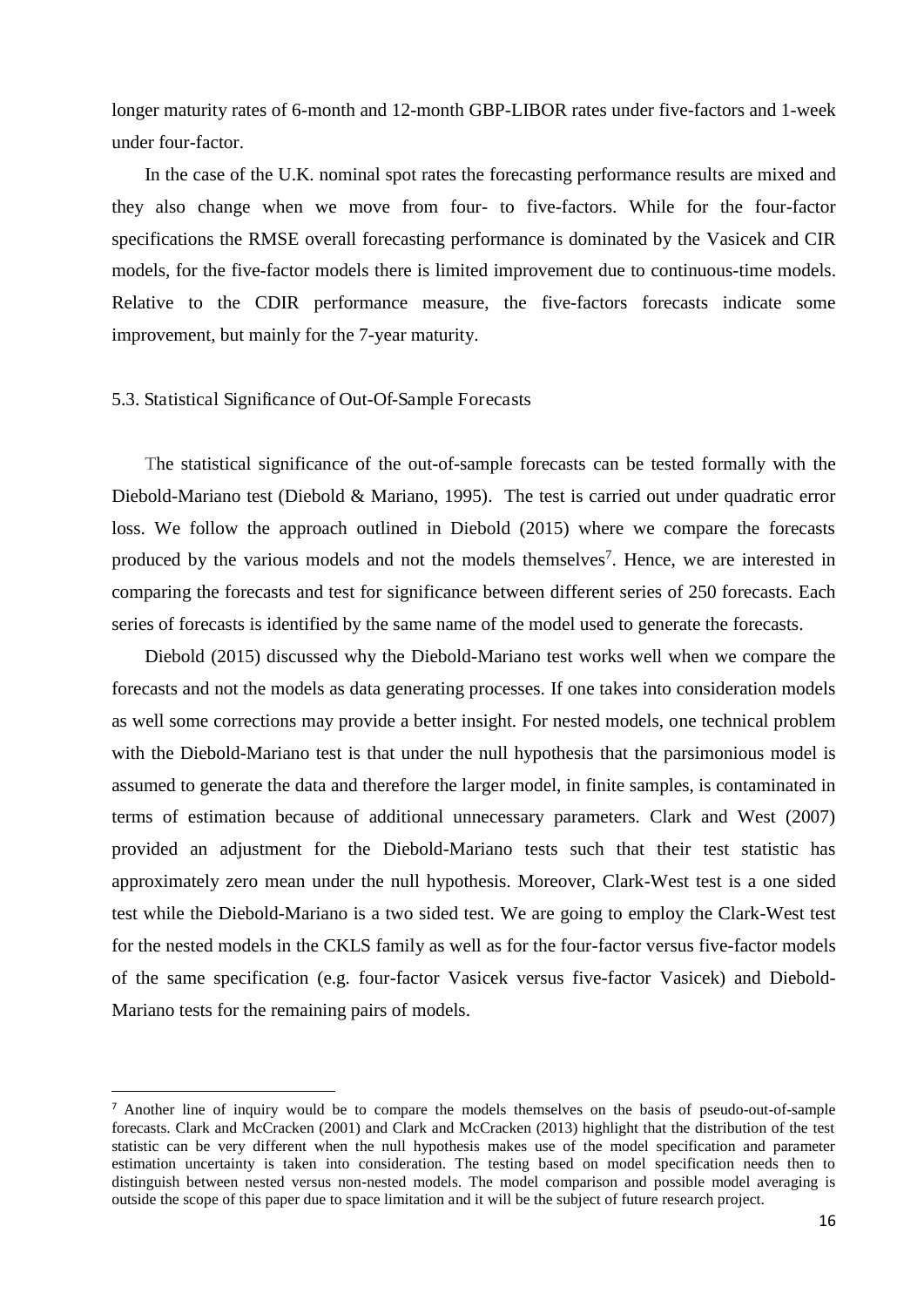The results of these two tests are reported in Table 8 and Table 9 for the four- and five factor models, respectively. While the results from the Clark-West test have a straightforward standard interpretation, for the Diebold-Mariano test statistic, a negative number indicates that the first series forecasts (produced by the model on the vertical column of the table) yield a significantly lower loss error than the second forecast series. The opposite interpretation is true for the positive values and significance is evidently subject to a threshold comparison with a two-sided normal test constructed appropriately.

[Insert Tables 8 and 9 Here]

First of all, all continuous-time-models forecasts dominate the benchmark forecasts generated by VAR(1), and also the AR(1) ones. For money markets, under both four-factors and five-factors the CKLS forecast dominates the Vasicek, CIR and BS forecasts. However, for spot rates, there are maturities for which the Vasicek forecasts and the CIR forecasts that dominates the other forecasts under both four-factors and five-factors, while also CKLS is sometimes producing superior forecasts. In addition, there are also spot interest rate maturities for which all forecasts are equally accurate, see Table 9.

 We have also tests the forecasts produced by each model under four-factors and fivefactors. Evidently, AR(1) models being unidimensional are left out of this analysis. The results are depicted in Table 10. For the money market LIBORs the four-factors forecasts are dominating five-factor forecasts for all models except CKLS for 1-week rate and 6-month rate that gives equally accurate forecasting results. For the spot rates, remarkably, the four-factor forecasts are better than the five-factor forecasts under all continuous-time models, while for the benchmark model VAR there is a benefit for forecasting under a five-factor specification but only for the 7-year maturity.

[Insert Table 10 Here]

### **6. Conclusions**

 Despite a voluminous literature on interest rate models, there are still several open questions regarding certain aspects of interest rate modelling. The empirical study conducted in this paper tries to bring more light over two issues. The superiority of multi-factor interest rates term structure models relative to single factor formulations is well established in the relevant literature. However, until recently, following the PCA study by Litterman and Scheinkman (1991) very little empirical work has considered models beyond three factors. Events like the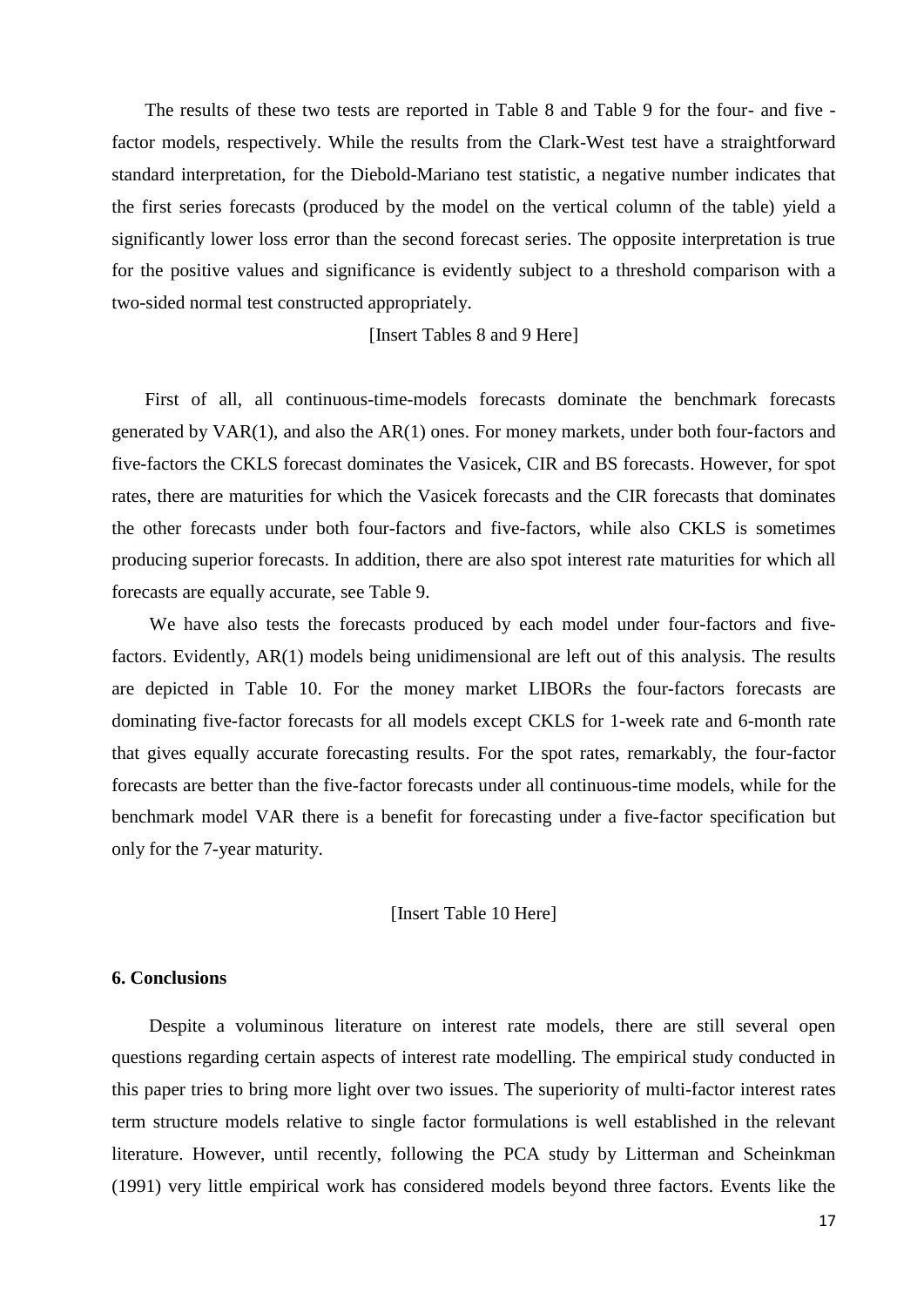financial crisis of 2007-2009 called for this threshold to be reviewed with a clear necessity of increasing the flexibility of the existent models. In line with these new recommendations four continuous-time term structure models (CKLS, Vasicek, CIR and BS) are extended to four and to five-factors, respectively, following Nowman's (2003, 2006) approach.

 The empirical results of the dynamic estimation favour the five-factor models over the four-factor models, the addition of the fifth factor increasing substantially the goodness of fit. After a closer examination, the change from four to five-factor specifications suggests that the parameters measuring the dependence of volatility on the interest rates levels may be overestimated when the model is less flexible.

 Another benefit of increasing the model flexibility is that one could observe the change in the structure of the variance-covariance matrix between the two extensions. This allows for a clearer identification of where the strongest connections among the factors are situated along the term structure. This feature of the analysis has important implications for investment decision making process; investors who focus on certain segments of term structure of interest rates could determine, given the structure of the estimated covariance matrix, the regions where a twist/inversion in the shape of the yield curve may occur or be absent.

 Our forecasting performance analysis reveals that the CKLS forecasts for the period investigated outperforms overall the other forecasts in terms of RMSE and CDIR for LIBORs while for spot rates the Vasicek and CIR forecasts occasionally are better. An analysis based on significance Diebold-Mariano and Clark-West tests seem to confirm these results. The CKLS forecasts outperforms overall the other forecasts for LIBORs, under both four and five-factor specifications. For the spot rates Vasicek and CIR forecasts are better but only for some maturities. Combining this conclusion with the result that four-factor specification of the same model seem to give superior forecasts that the five-factor specification of the same model we conclude that CKLS models are bringing superior modelling capabilities to the term structure of interest rates up to one year, while for the long-term segment simpler models like Vasicek and CIR may be more useful.

# **References**

- Ahn, D. and Gao, B. (1999). A Parametric Nonlinear Model of Term Structure Dynamics. Review of Financial Studies, **12**, 721–762.
- Ahn, C.M. and Thompson, H.E. (1988). Jump-Diffusion Processes and Term Structure of Interest Rates. Journal of Finance, **43**, 155-174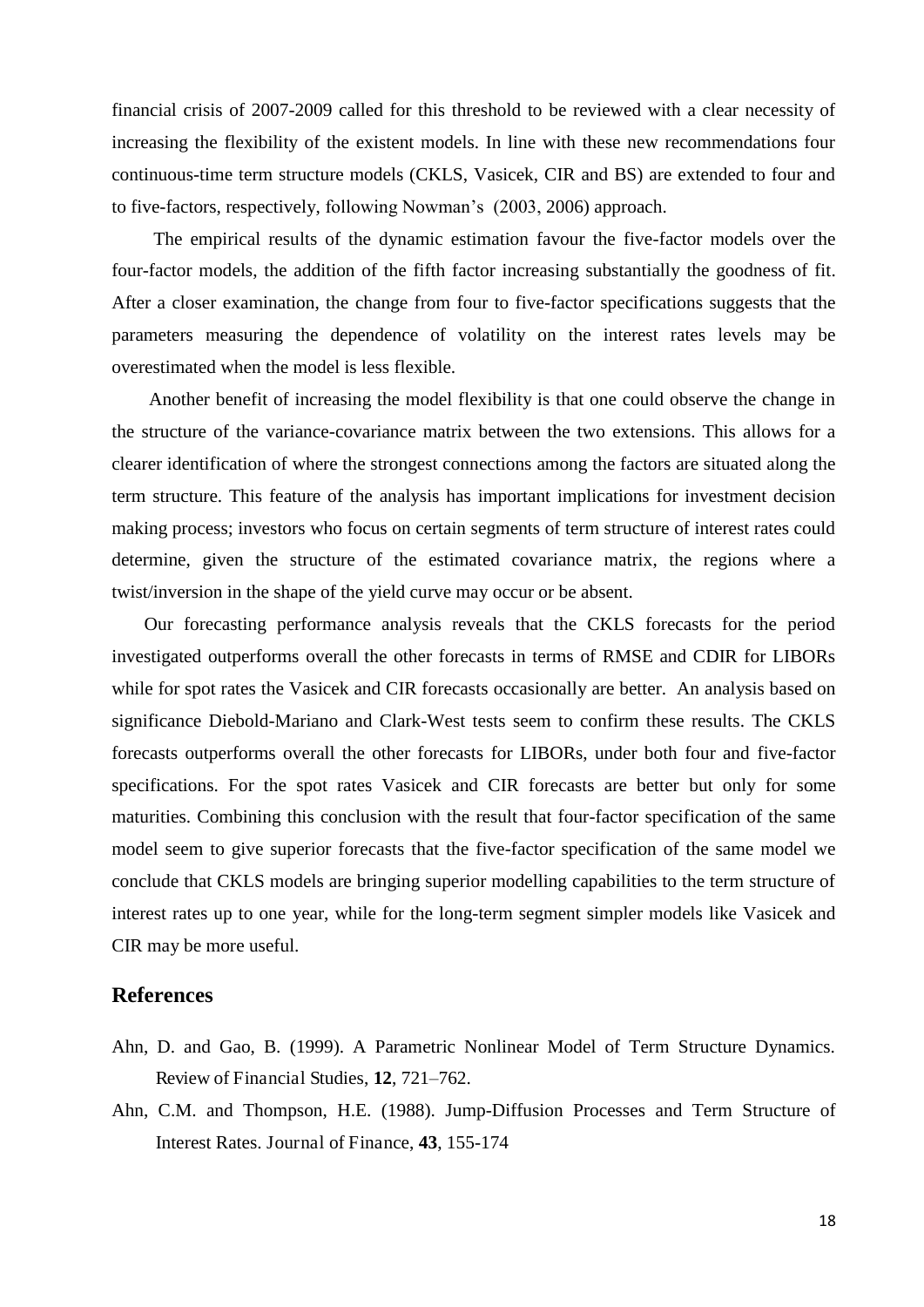- Ait-Sahalia, Y. (1996). Testing Continuous-Time Models of the Spot Interest rate. Review of Financial Studies, **9**, 385-432.
- Ait-Sahalia, Y. and Kimmel, R. (2010). Estimating Affine Multi-Factor Term Structure Models Using Closed-Form Maximum Likelihood Expansions. Journal of Financial Economics, **98**, 113-144.
- Andersen, T. G. and Lund, J. (1997). Estimating Continuous-Time Stochastic Volatility Models of the Short-term Interest Rate. Journal of Econometrics, **77**, 343-377.
- Anderson, N. and Sleath, J. (2001). New Estimates of U.K. Real and Nominal Yield Curves. Bank of England Working Paper ISSN1368-5562.
- Babbs, S. H. and Nowman, K. B. (1999). Kalman Filtering of Generalized Vasicek Term Structure Models. Journal of Financial and Quantitative Analysis, **34**, 115-130.
- Bali, T. (2003). Modeling the Stochastic Behaviour of Short-Term Interest Rates: Pricing Implications for Discount Bonds. Journal of Banking and Finance, **27**, 201-228.
- Balduzzi, P., Das, S.R., Foresi, S. and Sundaram, R. (1996). A Simple Approach to Three-Factor Affine Term Structure Models. The Journal of Fixed Income, **6**, 43-52.
- Backus, D., Foresi, S., Mozumdar, A. and Wu, L. (2001). Predictable Changes in Yields and Forward Rates. Journal of Financial Economics, **59**, 281–311.
- Basel II Committee on Banking Supervision (2009). Revision to the Basel II Market Risk Framework. Bank for International Settlements Paper July 2009.
- Bergstrom, A. R. (1983). Gaussian Estimation of Structural Parameters in Higher-Order Continuous-time Dynamic Models. Econometrica, **51**, 117-152.
- Bergstrom, A. R. (1984). Continuous-time Stochastic Models and Issues of Aggregation Over Time. In Z. Griliches and M.D. Intriligator (Eds.), Handbook of Econometrics. Amsterdam: North-Holland, **2**, 1146-1212.
- Bergstrom, A. R. (1985). The Estimation of Parameters in Nonstationary Higher-Order Continuous-time Dynamic Models. Econometric Theory, **1**, 369-385.
- Bergstrom, A. R. (1986). The Estimation of Open Higher-Order Continuous-time Dynamic Models with Mixed Stock and Flow Data. Econometric Theory **2**, 350-373.
- Bergstrom, A. R. (1990). Continuous-time Econometric Modelling. Oxford: Oxford University Press.
- Bergstrom, A. R. and Nowman, K. B. (1999). Gaussian Estimation of a Two-Factor Continuoustime Model of the Short-Term Interest Rate. Economic Notes, **28**, 25-41.
- Black, F. and Karasinski, P. (1991). Bonds and Option Pricing when Short Rates are Lognormal. Financial Analysts Journal, 52-59.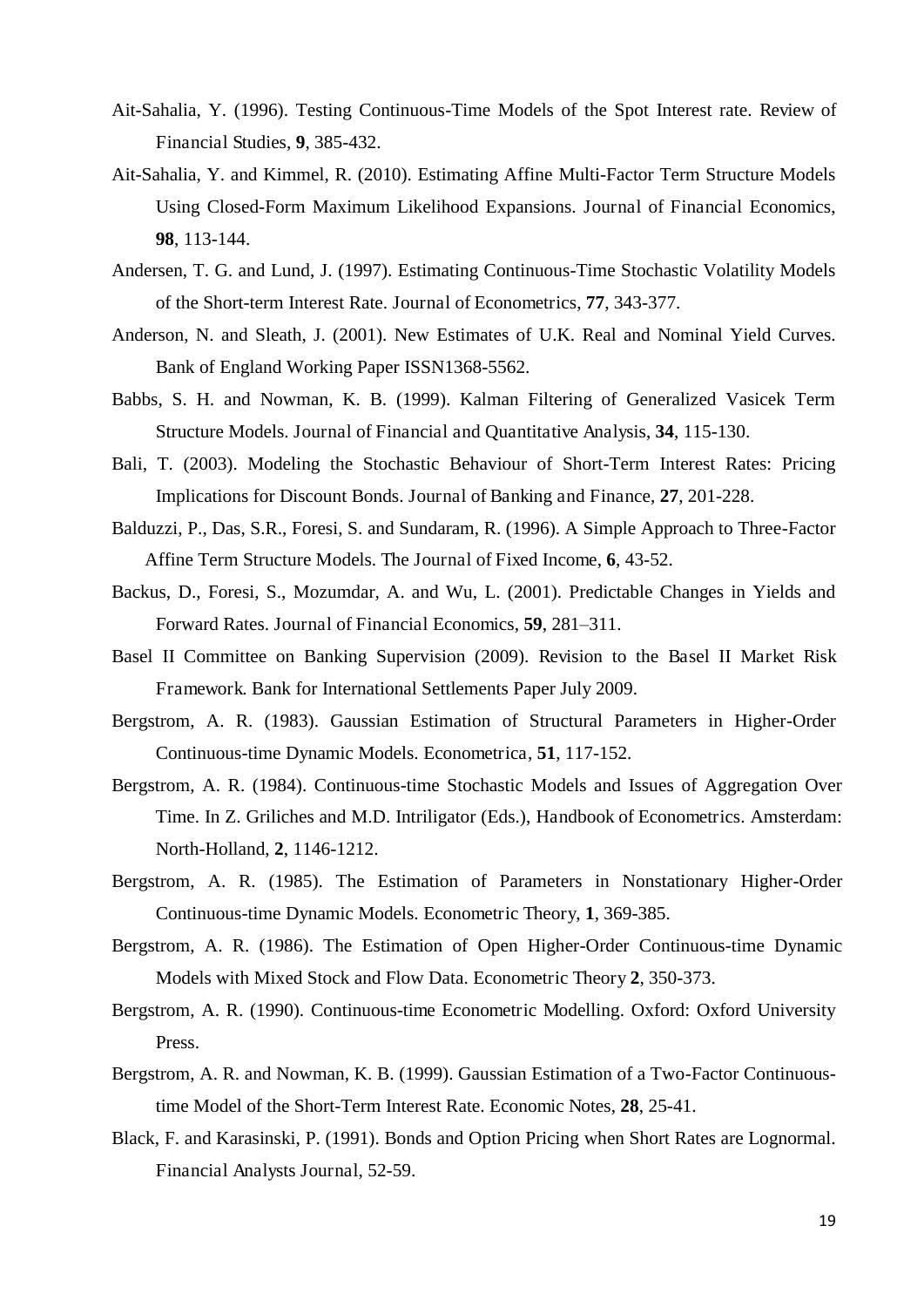- Black, F., Derman, E. and Toy, W. (1990). A One-factor Model of Interest Rate and Its Applications to Treasury Bond Options. Financial Analysts Journal, 33-39.
- Brace, A., Gatarek, D. and Musiela, M. (1997). The Market Model of Interest Rate Dynamics. Mathematical Finance, **7**, 127-155.
- Brennan, M. J. and Schwartz, E. S. (1979). A Continuous-time Approach to the Pricing of Bonds. Journal of Banking and Finance, **3**, 133-155.
- Brennan, M. J. and Schwartz, E. S. (1980). Conditional Predictions of Bond Prices and Returns. Journal of Finance, **35**, 405-419.
- Brenner, R.J., Harjes, R., Kroner, K. (1996). Another Look at Models of Short-Term Interest Rates. Journal of Financial and Quantitative Analysis, **31**, 85– 107.
- Chan, K. C., Karolyi, G. A., Longstaff, F. A. and Sanders, A. B. (1992). An Empirical Comparison of Alternative Models of the Short-Term Interest Rate. Journal of Finance, **47**, 1209–1227.
- Chen, L. (1996). Stochastic Mean and Stochastic Volatility A Three-Factor Model of the Term Structure of Interest Rates and Its Application to the Pricing of Interest Rate Derivatives. Financial Markets, Institutions and Instruments, **5**, 1–88.
- Constantinides, G.M. (1992). A Theory of the Nominal Term Structure of Interest Rates. Review of Financial Studies, **5**, 531-552.
- Cox, J. C. (1975). Notes on Option Pricing I: Constant Elasticity of Variance Diffusions. Working Paper, Stanford University.
- Cox, J. C., Ingersoll, J. E. and Ross, S. A. (1985). A Theory of the Term Structure of Interest Rates. Econometrica, **53**, 385-407.
- Clark, T.E. and McCracken, M.W. (2001). Tests of Equal Forecast Accuracy and Encompassing for Nested Models, Journal of Econometrics, **105**, 85-110.
- Clark, T.E. and McCracken, M. W. (2013). Advances in Forecast Evaluation. In G. Elliott and A. Timmerman (Eds.), Handbook of Economic Forecasting, Volume 2, Elsevier, 1107- 1201.
- Clark, T.E. and K.D.West, (2007). Approximately Normal Tests for Equal Predictive Accuracy in Nested Models, Journal of Econometrics, **138** (1), 291-311.
- Dai, Q. and Singleton, K.J. (2000). Specification Analysis of Affine Term Structure Models. Journal of Finance, **50**, 1943-1978.
- Dalhquist, M. (1996). On Alternative Interest Rate Processes. Journal of Banking and Finance, **20**, 1093-1119.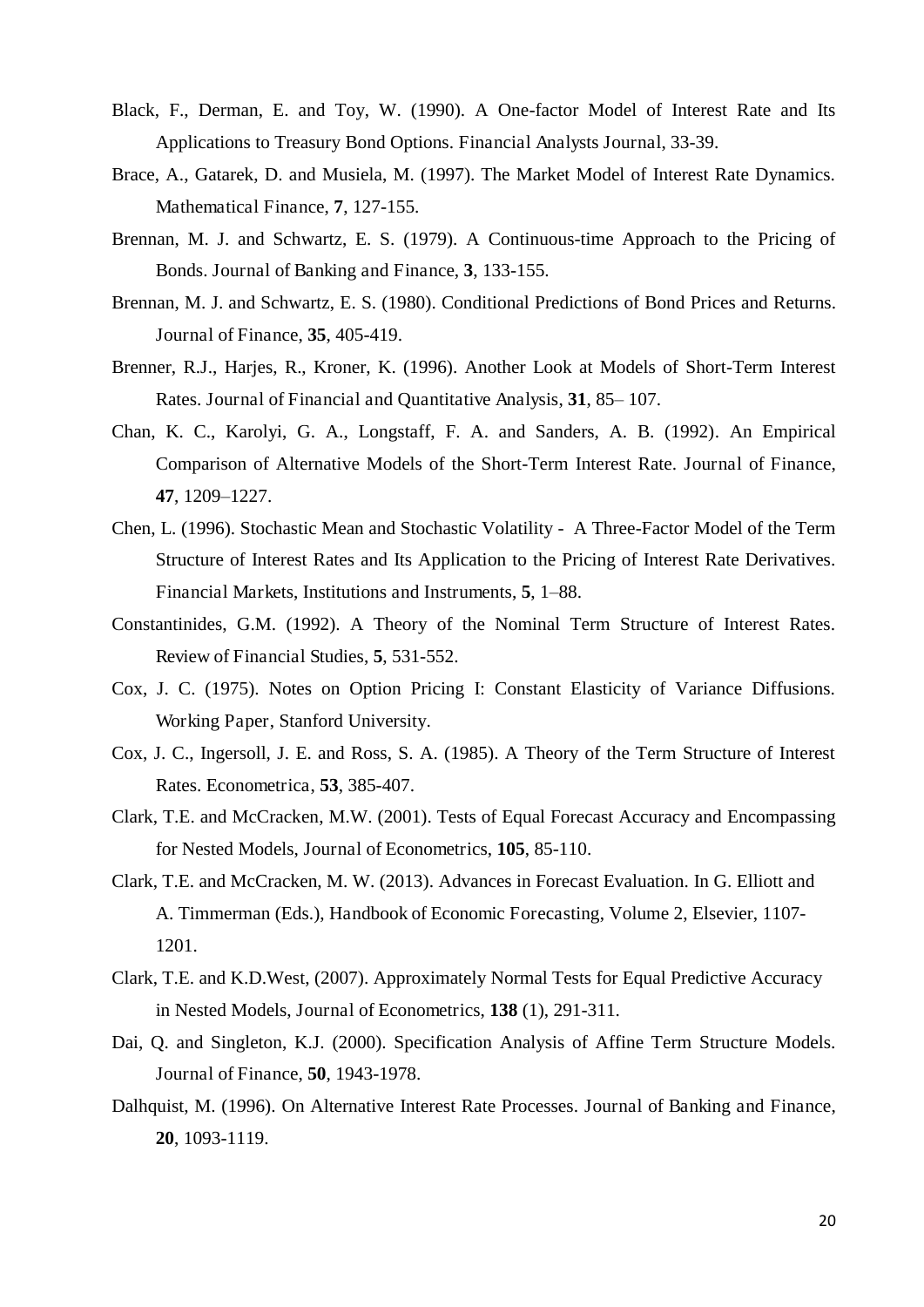- Das, S. R. (1997). Poisson-Gaussian Processes and the Bond Markets. Working Paper, Harvard University, 1-45.
- Das, S. R. (2002). The Surprise Element: Jumps in Interest Rates. Journal of Econometrics, **106**, 27-65.
- Das, S. R. and Foresi, S. (1996). Exact Solutions for Bond and Option Prices with Systematic Jump Risk. Review of Derivatives Research, **1**, 1-24.
- Dempster, M. A. H., Evans, J. and Medova E. (2014). Developing a Practical Yield Curve Model: An Odyssey. In J. S. Chada, A. Duree, M. S. Joyce and L. Sarno (Eds.) Development in Macro-Finance Yield Curve Modelling. Cambridge: Cambridge University Press, 251-290.
- Dickey, D. A. and Fuller, W. A. (1981). Likelihood Ratio Statistics for Autoregressive Time Series with a Unit Root. Econometrica, **49**, 1057-72.
- Diebold, F.X. (2015). Comparing Predictive Accuracy, Twenty Years Later: A Personal Perspective on the Use and Abuse of Diebold-Mariano Tests. Journal of Business & Economic Statistics **33**, 1-9.
- Diebold, F. X. and Li, C. (2006). Forecasting the Term Structure of Government Bond Yields. Journal of Econometrics, **130**, 337–364.
- Diebold, F.X. and Mariano, R.S. (1995). Comparing Predictive Accuracy, Journal of Business and Economic Statistics, **13**, 253-263.
- Duffee, G. R. (2002). Term Premia and Interest Rates Forecasts in Affine Models. Journal of Finance, **57**, 405–443.
- Duffee, G. R. (2011). Information in (and not in) the Term Structure. The Review of Financial Studies, **24**, 2895-2934.
- Duffie, D. and Kan, R. (1994). Multi-Factor Term Structure Models. Philosophical Transactions of the Royal Society of London A, **347,** 577-586.
- Duffie, D. and Kan, R. (1996). A Yield-Factor Model of Interest Rates. Mathematical Finance, **6**, 379-406.
- Duffie, D., Pan, J. and Singleton, K. (2000). Transform Analysis and Option Pricing for Affine Jump-Diffusions. Econometrica, **68,** 1343–1376.
- Episcopos, A. (2000). Further Evidence on Alternative Continuous-time Models of the Short-Term Interest Rate. Journal of International Financial Markets, Institutions and Money, **10**, 199-212.
- Filipovic, D., Larsson, M. and Trolle, A. (2014). Linear-Rational Term Structure Models. [Swiss](http://papers.ssrn.com/sol3/papers.cfm?abstract_id=2397898##)  [Finance Institute Research Paper No. 14-15.](http://papers.ssrn.com/sol3/papers.cfm?abstract_id=2397898##)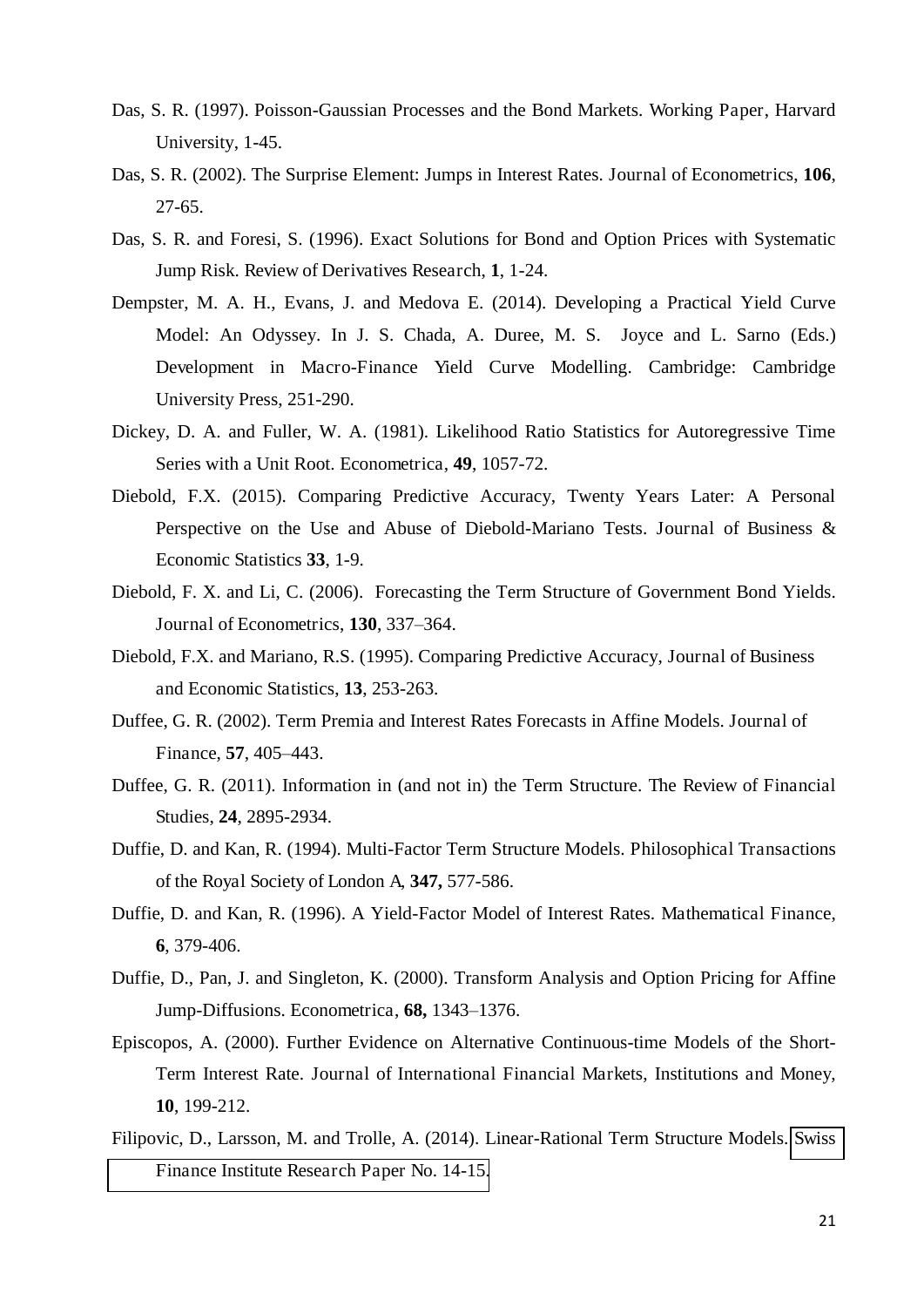- Fong. H. G. and Vasicek, O. A. (1991). Fixed-income Volatility Management. Journal of Portfolio Management, 41-56.
- Furfine, C. (2002). The Interbank Market During a Crisis. European Economic Review, **46**, 809- 20.
- Gibson, R., Lhabitant, F-S. and Talay, D. (2010). Modeling the Term Structure of Interest Rates. Now Publishers Inc., Hanover, MA
- Heath, D., Jarrow, R.A. and Morton, A. (1992). Bond Pricing and the Term Structure of Interest Rates: A New Methodology for Contingent Claim Valuations. Econometrica, **60**, 77-105.
- Ho, T.S.Y. and Lee, S.B., (1986). Term Structure Movements and Pricing Interest Rate Contingent Claims. Journal of Finance, **41**, 1011-1029.
- Hull, J. and White, A. (1990). Pricing Interest-Rate Derivative Securities. Review of Financial Studies, **3**, 573-592
- Ioannides, M. (2003). A Comparison of Yield Curve Estimation Techniques Using U.K. Data. Journal of Banking and Finance, **27**, 1-26.
- James, J., and Webber, N. (2000). Interest Rate Modelling. Wiley.
- Jamshidian, F. (1997). Libor and Swap Market Models and Measures. Finance and Stochastics, **1**, 293-330.
- Jarrow, R. A. and van Deventer, D. R. (2015). Simulating and Validating a Multi-factor Heath, Jarrow and Morton Model with Negative Interest Rates. Journal of Risk Management in Financial Institutions, **8**, 332-346.
- Jarque C.M. and Bera, A.K. (1980). Efficient Tests for Normality, Homoscedasticity and Serial Independence for Regression Residuals, Economic Letters, **6**, 255-259.
- Jiang, G., and Yan, S. (2009). Linear-quadratic Term Structure Models: Toward the Understanding of Jumps in Interest Rates. Journal of Banking and Finance, **33**, 473-485.
- Johannes, M. (2004). The Economic and Statistical Role of Jumps to Interest Rates. Journal of Finance, **59**, 227-260.
- Kim, D. and Priebsch, M. (2013). Estimation of Multi-Factor Shadow-Rate Term Structure Models. Working Paper, Federal Reserve Board.
- Kim, D and Wright, J. (2014). Jumps in Bond Yields at Known Times. NBER Working Paper.
- Koedijk, K.G., Nissen, F.G.J.A., Scotchman,P.C. and Wolff, C.C.P. (1997). The Dynamics of Short-Term Interest Rate Volatility Reconsidered. European Finance Review, **1**, 105–130.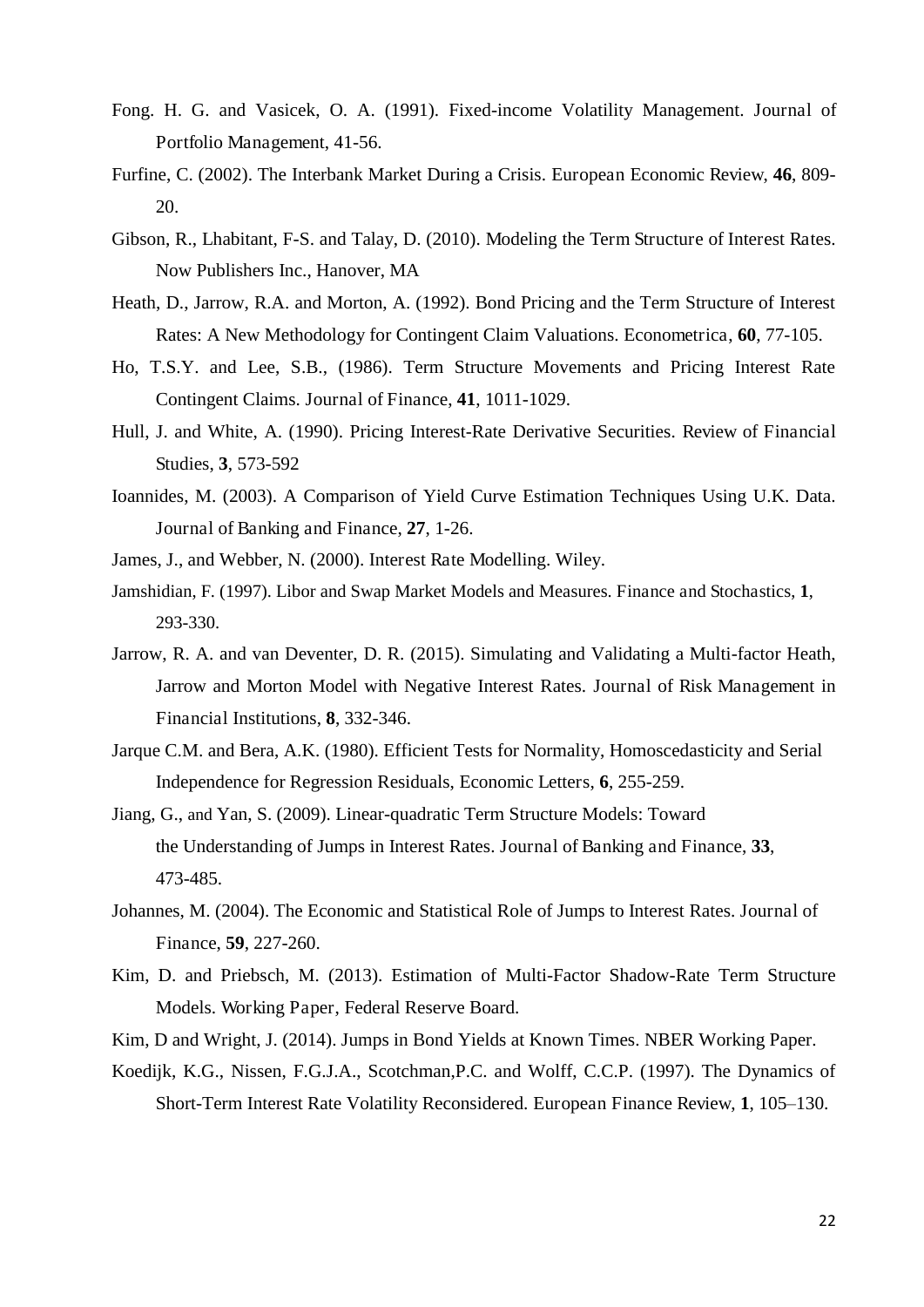- Kwiatkowski, D., Phillips, P. C. B., Schmidt, P. and Shin, Y. (1992). Testing the Null Hypothesis of Stationarity Against the Alternative of a Unit Root. Journal of Econometrics, **54**, 1315-1335.
- Laurini, M. and Hotta, L. (2010). Bayesian Extensions to Diebold-Li Term Structure Model. International Review of Financial Analysis, **19**, 342–350.
- Litterman, R. and Scheinkman, J. (1991). Common Factors Affecting Bond Returns. The Journal of Fixed Income, **1**, 54-61.
- Lo, K. M. (2005). An Evaluation of MLE in a Model of the Nonlinear Continuous-Time Short-Term Interest Rate. Working Paper, 45, Bank of Canada.
- Longstaff, F.A. (1992). Multiple Equilibria and the Term Structure Models. Journal of Financial Economics **32**, 333-345.
- Longstaff, F.A. and Schwartz, E.S. (1992). Interest Rate Volatility and the Term Structure: A Two Factor General Equilibrium Model. Journal of Finance, **47**, 1259-1282.
- Matsumura, M., Moreira, A. and Vicente, J. (2011). Forecasting the Yield Curve with Linear Factor Models. International Review of Financial Analysis, **20,** 237–243.
- Nelson, C. and Siegel, A. (1987). Parsimonious Modeling of Yield Curves. Journal of Business, **60**, 473–489.
- Nowman, K. B. (1997). Gaussian Estimation of Single-Factor Continuous-time Models of the Term Structure of Interest Rates. Journal of Finance, **52**, 1695-1706.
- Nowman, K. B. (2001). Gaussian Estimation and Forecasting of Multi-Factor Term Structure Models with an Application to Japan and the United Kingdom. Asia Pacific Financial Markets, **8**, 23-34.
- Nowman, K. B. (2003). A Note on Gaussian Estimation of the CKLS and CIR Models with Feedback Effects for Japan. Asia Pacific Financial Markets, **10,** 275-279.
- Nowman, K. B. (2006). Continuous-time Interest Rate Models in Japanese Fixed Income Markets. In J. A. Batten, T. A. Fetherston and P. G. Szilagyi, (Eds.), Japanese Fixed Income Markets: Money, Bond and Interest Rate Derivatives, Elsevier, 321-346.
- Nowman, K. B. and Saltoglu, B. (2003). Continuous-time and Nonparametric Modelling of U.S. Interest Rate Models. International Review of Financial Analysis, **12**, 25-34.
- Pearson, N. D. and Sun, T-S. (1994). Exploiting the Conditional Density in Estimating the Term Structure: An Application to the Cox, Ingersoll, and Ross Model. The Journal of Finance, **4**, 1279-1304.
- Phillips, P. C. B. (1972). The Structural Estimation of a Stochastic Differential Equation System. Econometrica, **40**, 1021-41.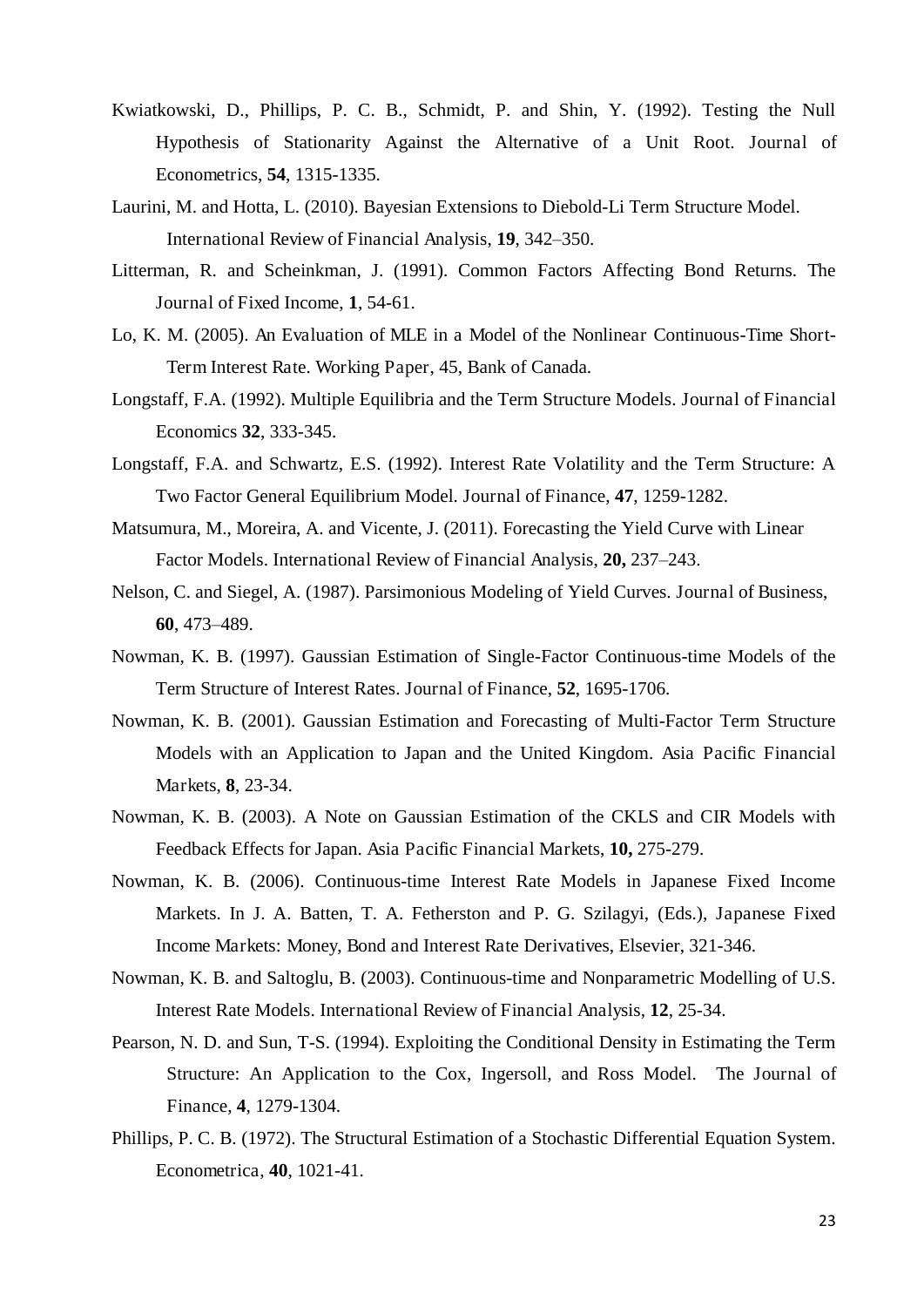- Phillips, P. C. B. and Perron, P. (1988). Testing for a Unit Root in Time Series Regression, Biometrika, **75**, 335-436.
- Rogers, L. C. G. (1997). The Potential Approach to the Term Structure of Interest Rates and Foreign Exchange Rates. Mathematical Finance, **7**, 157-176.
- Saltoglu, B. (2003). Comparing Forecasting Ability of Parametric and Nonparametric Methods: Application with Canadian Monthly Interest Rates. Applied Financial Economics, **13**, 169- 176.
- Sanford, A. D. and Martin, G. M. (2006). Bayesian Comparison of Several Continuous-time Models of the Australian Short Rate. Accounting and Finance, **46**, 309-326.
- Schaefer, S. and Schwartz, E.S. (1984). A Two-Factor Model of the Term Structure: An Approximate Analytical Solution. Journal of Financial and Quantitative Analysis, **19**, 413-424.
- Sorwar, G. (2011). Estimating Single Factor Jump Diffusion Interest Rate Models. Applied Financial Economics, **21**, 1679-1689.
- Steeley, J. M. (2014). Yield Curve Dimensionality When Short Rate Are Near the Zero Lower Bound. In J. S. Chada, A. Duree, M. S. Joyce and L. Sarno (Eds.) Development in Macro-Finance Yield Curve Modelling. Cambridge: Cambridge University Press, 169-199.
- Svensson, L. (1994). Monetary Policy with Flexible Exchange Rates and Forward Interest Rates as Indicators. Institute for International Economic Studies: Stockholm University.
- Tse, Y.K. (1995). Some International Evidence on the Stochastic Behaviour of Interest Rates. Journal International Money Finance, **14**, 721-738.
- Vasicek, O.A. (1977). An Equilibrium Characterisation of the Term Structure. Journal of Financial Economics, **5**, 177-188.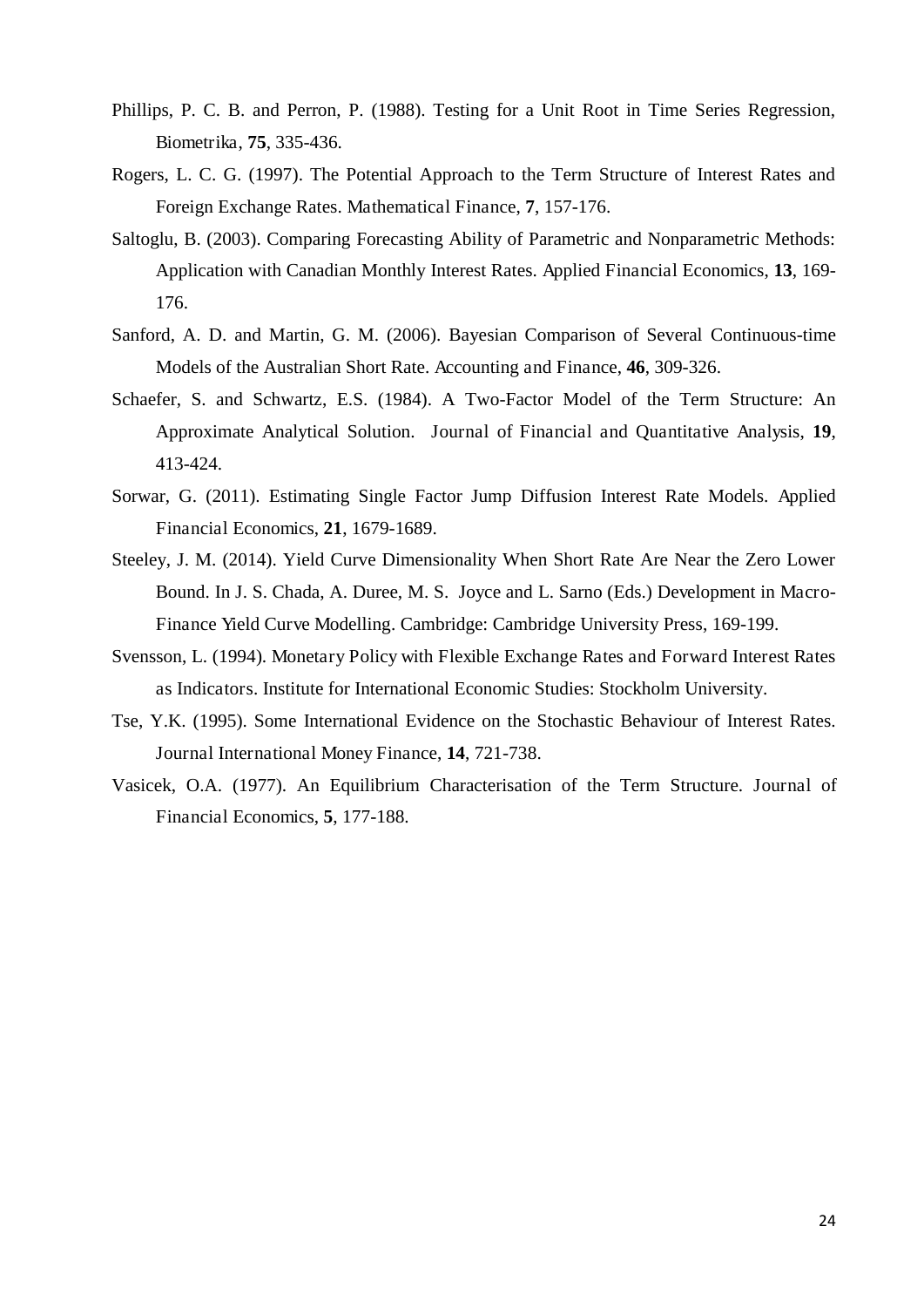Summary Statistics for the LIBORs and Spot Yield Rates. This table reports the standard summary statistics for all the univariate time series of LIBOR and spot rates. Five distinct maturities are examined: one-week, one-, three-, six- and twelve-month LIBOR rates, respectively and one-, seven-, ten-, fifteenand twenty-year government yield spot rates. The data was sampled daily over the period January 1, 2000 to March 29, 2013, from Datastream. The difference in the number of observations is the result of how the two data sources Datastream and BoE have treated the entries of interest rates corresponding to bank holidays. The Datastream has equalled the interest rates on bank holidays to the level of the previous day, while the BoE kept them as unavailable.

| <b>LIBOR-GBP</b>    |                  |                  | <b>LEVEL</b>     |                  |                  |
|---------------------|------------------|------------------|------------------|------------------|------------------|
| Maturity            | 1W               | 1M               | 3M               | 6M               | 12M              |
| <b>Observations</b> | 3,455            | 3,455            | 3,455            | 3,455            | 3,455            |
| Mean                | 3.438            | 3.5237           | 3.6636           | 3.7855           | 3.9983           |
| Median              | 4.1369           | 4.0992           | 4.1891           | 4.39             | 4.5663           |
| Maximum             | 6.9409           | 6.75             | 6.9038           | 6.7988           | 6.8877           |
| Minimum             | 0.48             | 0.4913           | 0.5069           | 0.6013           | 0.9081           |
| Std. Dev.           | 2.0715           | 2.0955           | 2.0537           | 1.9732           | 1.8462           |
| <b>Skewness</b>     | $-0.4511$        | $-0.4429$        | $-0.4214$        | $-0.3926$        | $-0.3388$        |
| Kurtosis            | 1.5768           | 1.5958           | 1.6462           | 1.6562           | 1.6776           |
| Jarque-Bera         | 408.76           | 396.81           | 366.07           | 348.70           | 317.86           |
| Probability         | $\boldsymbol{0}$ | $\boldsymbol{0}$ | $\overline{0}$   | $\overline{0}$   | $\boldsymbol{0}$ |
| U.K. Spot           |                  |                  | <b>LEVEL</b>     |                  |                  |
| Maturity            | 1Y               | 7Y               | 10Y              | 15Y              | 25Y              |
| <b>Observations</b> | 3,346            | 3,346            | 3,346            | 3,346            | 3,346            |
| Mean                | 3.3274           | 4.0256           | 4.208            | 4.3472           | 4.3156           |
| Median              | 4.2342           | 4.4636           | 4.5004           | 4.5239           | 4.3997           |
| Maximum             | 6.3652           | 6.1509           | 5.7299           | 5.2352           | 5.0466           |
| Minimum             | 0.1346           | 0.9909           | 1.5889           | 2.2856           | 3.0762           |
| Std. Dev.           | 2.0136           | 1.2198           | 0.9389           | 0.6596           | 0.4055           |
| <b>Skewness</b>     | $-0.4447$        | $-0.9565$        | $-1.2547$        | $-1.6127$        | $-1.1542$        |
| Kurtosis            | 1.5894           | 2.9242           | 3.7589           | 4.8883           | 3.9158           |
| Jarque-Bera         | 387.67           | 510.96           | 958.19           | 1947.49          | 859.88           |
| Probability         | $\boldsymbol{0}$ | $\boldsymbol{0}$ | $\boldsymbol{0}$ | $\boldsymbol{0}$ | $\boldsymbol{0}$ |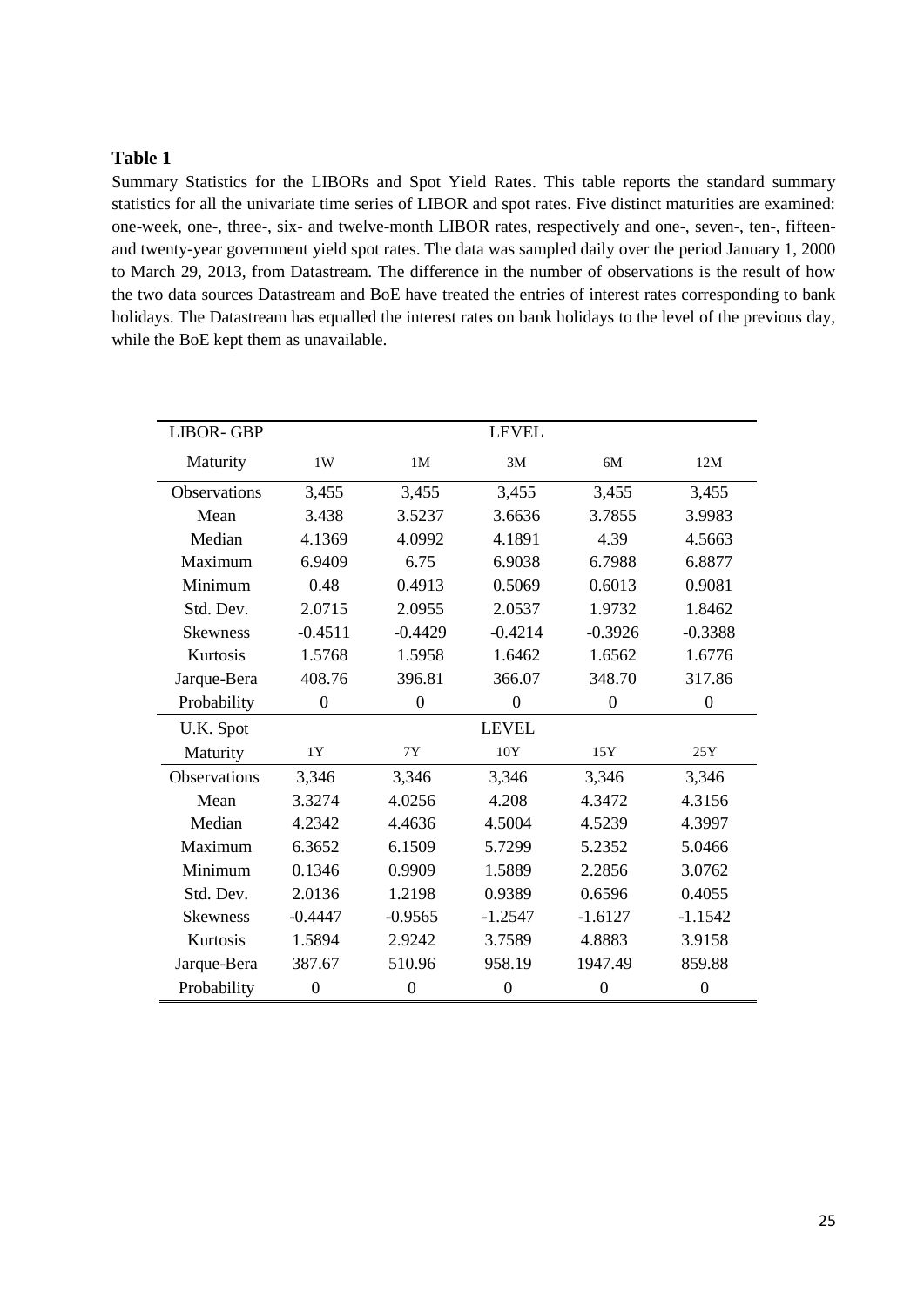The U.K. LIBOR Curve - Estimation results for the four-factor models. This table reports the parameter estimates for the CKLS, Vasicek, CIR and BS four-factor models. Panel A presents the drift coefficients, while Panel B presents the diffusion coefficients. The variables examined are the daily one week, one-, six- twelve-months LIBOR rates over the period January 1, 2000 to March 29, 2013. The likelihood ratio test (LRT) suggests that all the nested models are rejected against the unrestricted CKLS multi-factor model as the critical values is  $\chi^2$ (4df, 1%) = 13.28. The level of significance is indicated as follows: \*\*\* for 1%, \*\* for 5% and \* for 10%.

| Panel A                          | <b>CKLS</b>      | Vasicek          | <b>CIR</b>    | <b>BS</b>        |
|----------------------------------|------------------|------------------|---------------|------------------|
| $\alpha_{1}$                     | $-4.60E - 07***$ | $-6.62E - 04***$ | $-0.0001$ *** | 4.16E-05***      |
| $\alpha_{2}$                     | $3.05E-05***$    | $-1.09E - 04***$ | $-0.0001$ *** | $-5.00E - 07***$ |
| $\alpha_{3}$                     | 3.38E-05***      | $-2.72E - 05***$ | $-0.0001$ *** | $-1.98E - 05***$ |
| $\alpha_{4}$                     | 4.50E-05***      | 3.40E-05***      | $-0.0001$ *** | $-4.05E - 05***$ |
| $\beta_{11}$                     | $0.0144***$      | $-0.0175*$       | $-0.1993***$  | $0.0600***$      |
| $\beta_{12}$                     | $-0.0173***$     | $-0.0032$        | $0.2664***$   | $-0.0424***$     |
| $\beta_{13}$                     | $-0.0039$        | $-0.0860$ ***    | $-0.1434***$  | $-0.0431***$     |
| $\beta_{14}$                     | $0.0043***$      | $0.1155***$      | $0.0732***$   | $0.0238***$      |
| $\beta_{21}$                     | $0.0216***$      | $0.0306***$      | $0.0160***$   | $0.0362***$      |
| $\beta_{22}$                     | $-0.0196***$     | $-0.0536***$     | $-0.0068**$   | $-0.0348***$     |
| $\beta_{23}$                     | 0.0015           | $0.0320***$      | $-0.0378***$  | $-0.0077***$     |
| $\beta_{24}$                     | $-0.0039***$     | $-0.0071*$       | $0.0301***$   | $0.0059***$      |
| $\beta_{31}$                     | $-0.0029$ ***    | $0.0049***$      | $0.0171***$   | $0.0073***$      |
| $\beta_{32}$                     | $0.01334***$     | $-0.0035***$     | $-0.0043*$    | $-0.0076***$     |
| $\beta_{33}$                     | $-0.0094***$     | 0.0003           | $-0.0447***$  | $-0.0034**$      |
| $\beta_{34}$                     | $-0.0015**$      | $-0.0013$        | $0.0336***$   | $0.0036***$      |
| $\beta_{\scriptscriptstyle 41}$  | $-0.0135***$     | 0.0022           | $0.0111***$   | $-0.0168***$     |
| $\beta_{42}$                     | $0.0235***$      | $-0.0073***$     | 0.003         | $0.0164***$      |
| $\beta_{\scriptscriptstyle{43}}$ | $-0.0055***$     | $0.0253***$      | $-0.0413***$  | $-0.0051***$     |
| $\beta_{\scriptscriptstyle{44}}$ | $-0.0053***$     | $-0.0209$ ***    | $0.0284***$   | $0.0053***$      |

| Panel B      | <b>CKLS</b> | Vasicek     | <b>CIR</b>  | <b>BS</b>   |
|--------------|-------------|-------------|-------------|-------------|
| $\gamma_1$   | $1.5940***$ | 0.0000      | 0.5000      | 1.0000      |
| $\gamma_{2}$ | $1.2237***$ | 0.0000      | 0.5000      | 1.0000      |
| $\gamma_{3}$ | $1.0308***$ | 0.0000      | 0.5000      | 1.0000      |
| $\gamma_4$   | $1.3951***$ | 0.0000      | 0.5000      | 1.0000      |
| $\sigma_{1}$ | $0.2059***$ | $0.0011***$ | $0.0056***$ | $0.0288***$ |
| $\sigma_{2}$ | $0.0181***$ | $0.0003***$ | 0.0016      | $0.0079***$ |
| $\sigma_{3}$ | $0.0074***$ | $0.0003***$ | 0.0013      | $0.0057***$ |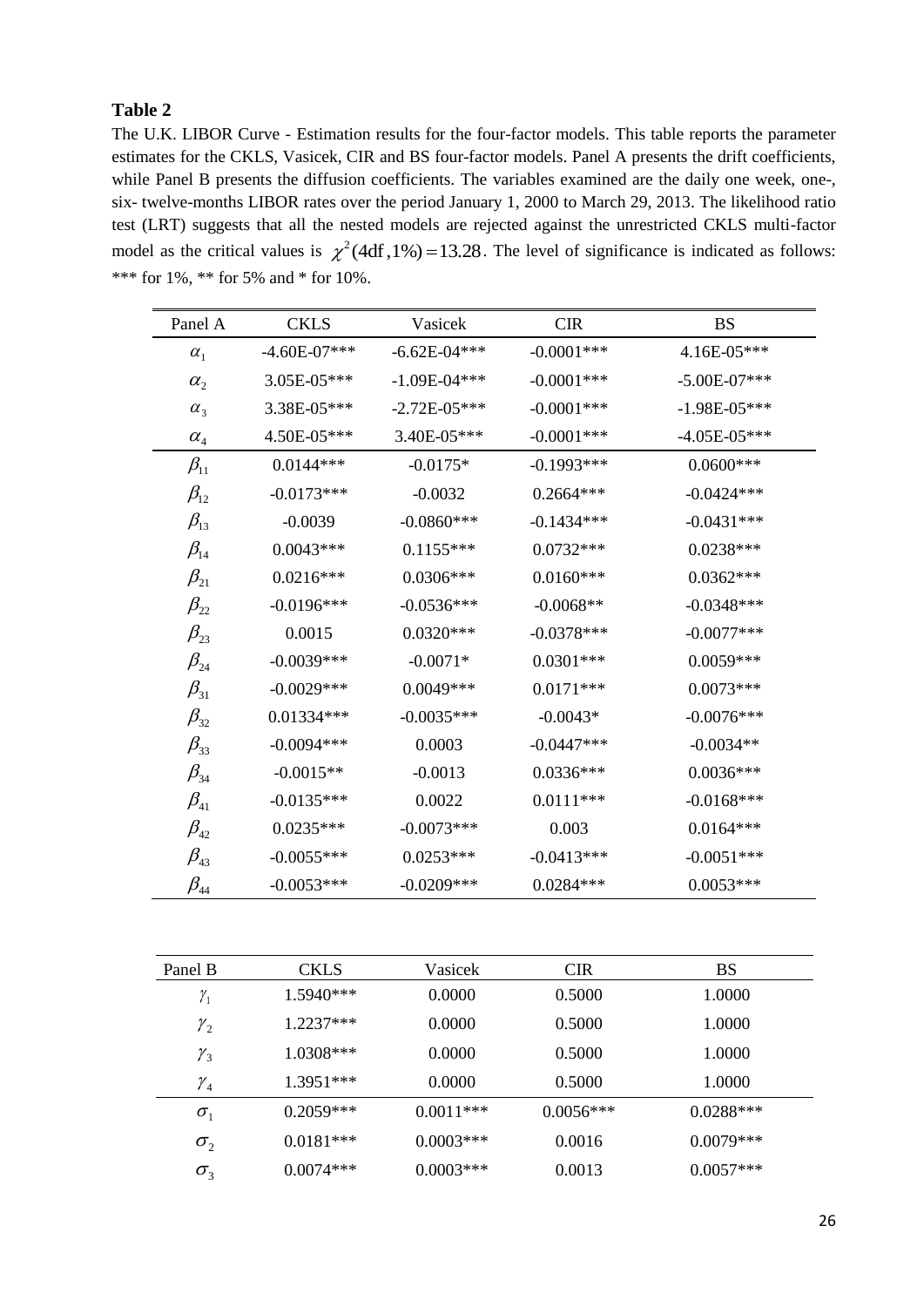| $\sigma_{\scriptscriptstyle 4}$ | $0.0282***$ | $0.0003***$  | 0.0015      | $0.0072***$  |
|---------------------------------|-------------|--------------|-------------|--------------|
| $\rho_{12}$                     | $0.5438***$ | $0.4956***$  | $0.5348***$ | $0.5993***$  |
| $\rho_{13}$                     | $0.2577***$ | $0.1820***$  | $0.2214***$ | $0.0494***$  |
| $\rho_{14}$                     | $0.2154***$ | $0.1379***$  | $0.1767***$ | $-0.0988***$ |
| $\rho_{23}$                     | $0.7774***$ | $0.7387***$  | $0.7573***$ | $0.5311***$  |
| $\rho_{24}$                     | $0.6632***$ | $0.6037***$  | $0.6193***$ | $0.2644***$  |
| $\rho_{34}$                     | $0.9331***$ | $0.9275***$  | $0.9282***$ | $0.8795***$  |
| LogLF                           | 112,577.66  | 105,903.42   | 109,627.13  | 110,947.21   |
| <b>LRTest</b>                   |             | 13,348.48*** | 5,901.06*** | 3,260.90***  |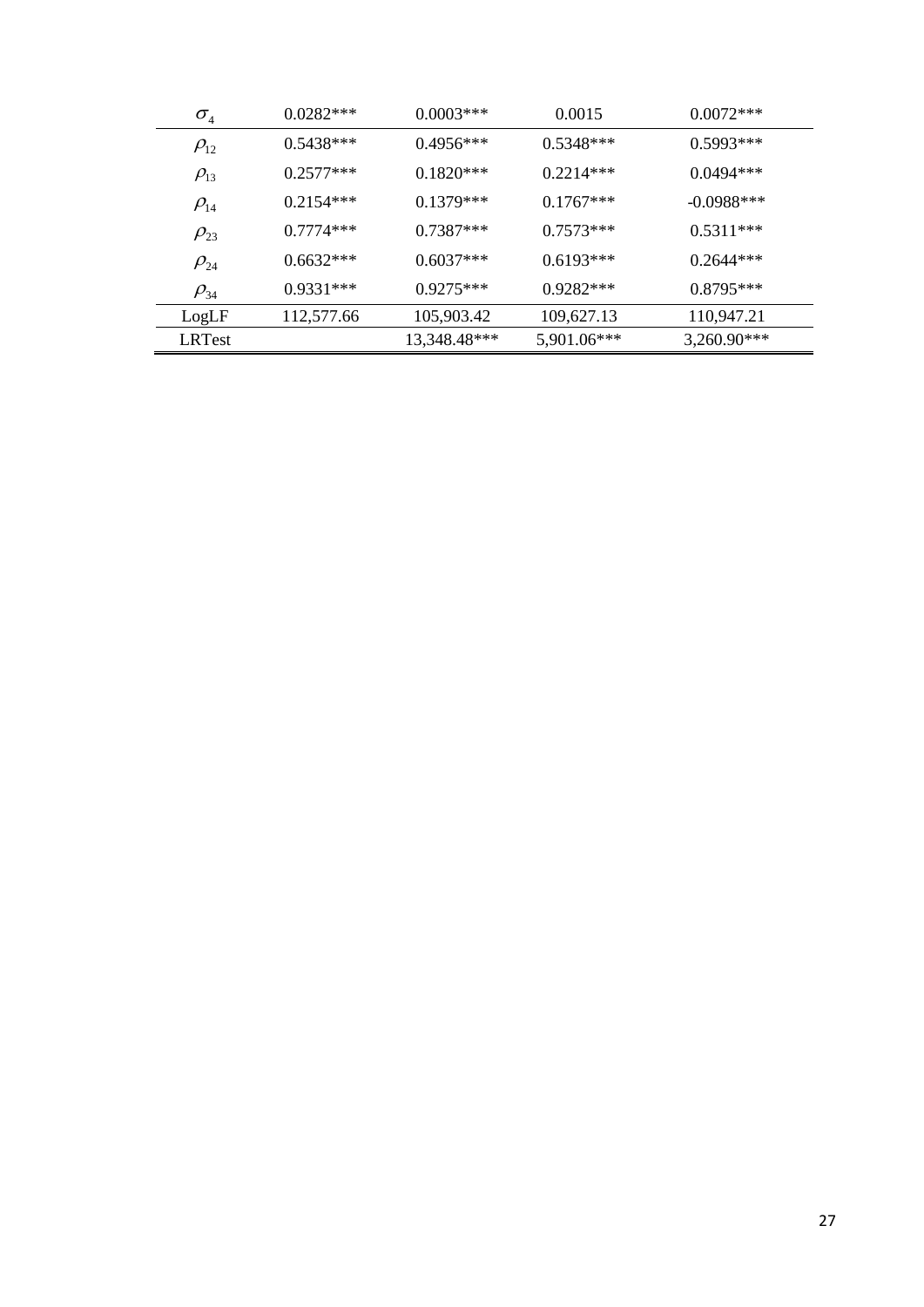The U.K. SPOT Curve - Estimation results for the four-factor models. This table reports the parameter estimates for the CKLS, Vasicek, CIR and BS four-factor models. Panel A presents the drift coefficients, while Panel B presents the diffusion coefficients. The variables examined are the daily one-, seven-, fifteen- and twenty-five years U.K. Nominal spot rates over the period January 3, 2000 to March 29, 2013. The likelihood ratio test (LRT) suggests that all the nested models are rejected against the unrestricted CKLS multi-factor model as the critical values is  $\chi^2(4df, 1\%) = 13.28$ . The level of significance is indicated as follows: \*\*\* for 1%, \*\* for 5% and \* for 10%.

| Panel A                         | <b>CKLS</b>     | Vasicek        | <b>CIR</b>      | <b>BS</b>       |
|---------------------------------|-----------------|----------------|-----------------|-----------------|
| $\alpha_1$                      | $-0.000256***$  | $-0.000182***$ | $0.000377***$   | $0.000003***$   |
| $\alpha_{2}$                    | $-0.000069$ *** | $-0.000086***$ | $-0.000001$ *** | $0.000140***$   |
| $\alpha_{3}$                    | $-0.000001$     | $0.000116***$  | $0.000130***$   | $-0.000036***$  |
| $\alpha_{4}$                    | $0.000059***$   | $0.000285***$  | $0.000127**8$   | $0.000006$ ***  |
| $\beta_{11}$                    | $0.003367***$   | $0.007227***$  | $0.003633***$   | 0.006915***     |
| $\beta_{12}$                    | $-0.005046$     | $-0.018494***$ | $-0.021332***$  | $-0.007371***$  |
| $\beta_{13}$                    | $-0.014834***$  | 0.011987**     | 0.045019 ***    | $-0.003830$     |
| $\beta_{14}$                    | $0.022547***$   | 0.003393       | $-0.037905***$  | 0.005698***     |
| $\beta_{21}$                    | 0.008699***     | $0.011430***$  | 0.008137***     | 0.024932***     |
| $\beta_{22}$                    | $-0.030251***$  | $-0.028597***$ | $-0.019111***$  | $-0.073313***$  |
| $\beta_{23}$                    | 0.022878***     | $0.020751***$  | 0.006231        | $0.095732***$   |
| $\beta_{24}$                    | 0.000049        | $-0.001351$    | 0.004190        | $-0.051469$ *** |
| $\beta_{31}$                    | $0.005311***$   | $0.007303***$  | $0.002824**$    | $-0.000621$     |
| $\beta_{32}$                    | $-0.021271***$  | $-0.016580***$ | $-0.006591*$    | 0.001989        |
| $\beta_{33}$                    | 0.015795***     | 0.010809***    | $-0.001527$     | $-0.000609$     |
| $\beta_{34}$                    | 0.000000        | $-0.003871$    | 0.001778        | $-0.000532$     |
| $\beta_{41}$                    | $0.002037**$    | 0.005679***    | $-0.000089$     | $-0.013891***$  |
| $\beta_{42}$                    | $-0.013323***$  | $-0.016648***$ | $-0.001589$     | $0.029471***$   |
| $\beta_{\scriptscriptstyle 43}$ | 0.011831***     | 0.022238***    | $-0.001639$     | $-0.011375*$    |
| $\beta_{\scriptscriptstyle 44}$ | $-0.002234$     | $-0.017888***$ | $-0.000247$     | $-0.005900$     |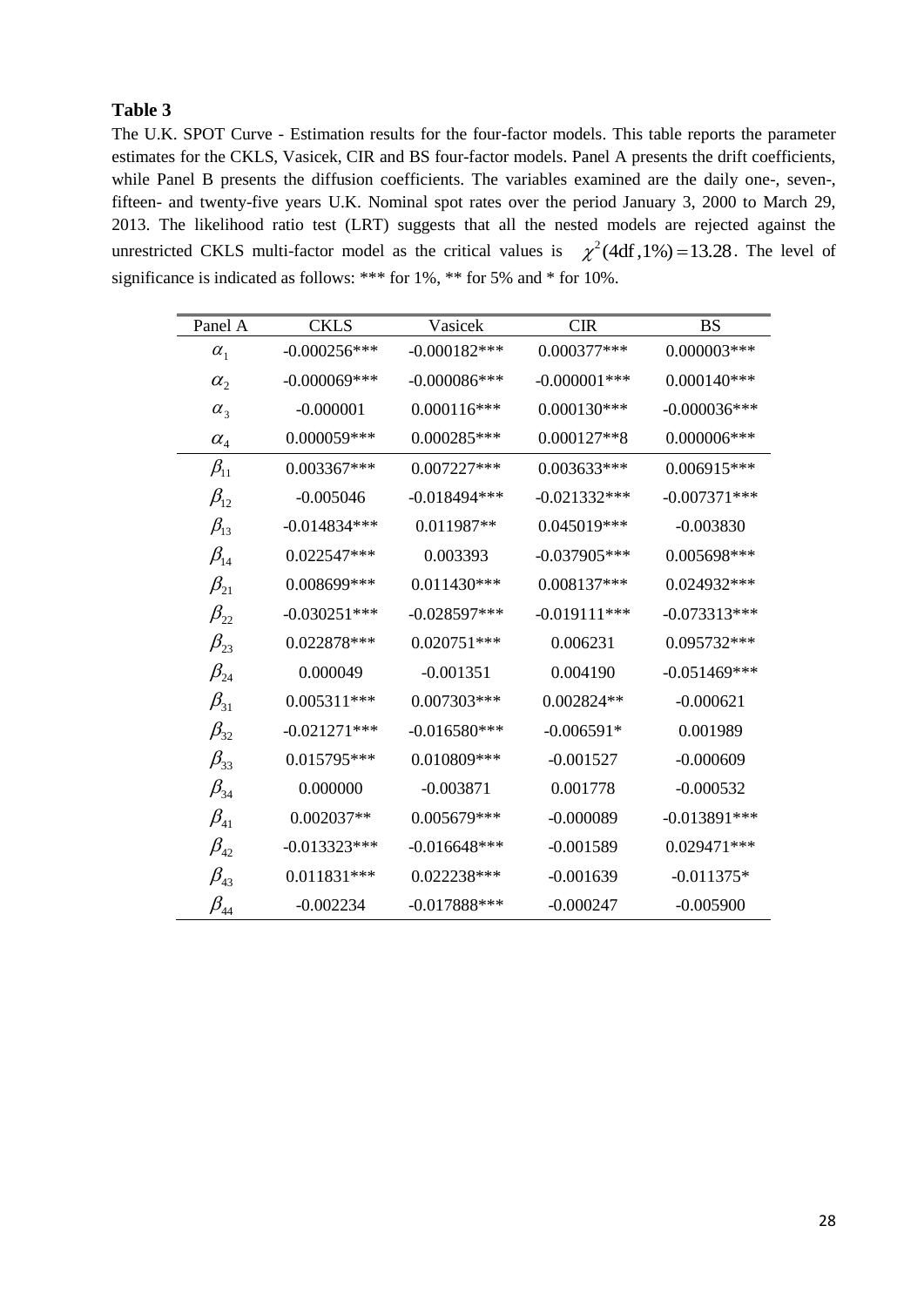| Panel B                         | <b>CKLS</b>   | Vasicek          | <b>CIR</b>  | <b>BS</b>    |
|---------------------------------|---------------|------------------|-------------|--------------|
| $\gamma_{1}$                    | $0.2181***$   | $\boldsymbol{0}$ | 0.5         | 1            |
| $\mathcal{Y}_2$                 | 0.0244        | $\boldsymbol{0}$ | 0.5         | $\mathbf{1}$ |
| $\mathcal{V}_3$                 | 4E-06         | $\boldsymbol{0}$ | 0.5         | $\mathbf{1}$ |
| $\mathcal{V}_4$                 | 0.0950        | $\overline{0}$   | 0.5         | 1            |
| $\sigma_{1}$                    | $0.825E-03**$ | $0.371E-03**$    | $0.0026*$   | $0.0284***$  |
| $\sigma_{2}$                    | $0.5E-03$     | 0.492E-03**      | $0.0029**$  | $0.0176*$    |
| $\sigma_{3}$                    | 0.477E-03     | $0.463E-03**$    | 0.0024      | $0.0091*$    |
| $\sigma_{\scriptscriptstyle 4}$ | $0.608E-03**$ | 0.440E-03**      | $0.0022**$  | 0.0101       |
| $\rho_{12}$                     | $0.6670***$   | $0.6392***$      | 0.6550      | $0.6138***$  |
| $\rho_{13}$                     | 0.5199***     | 0.4722***        | 0.5430      | $0.2942***$  |
| $\rho_{\scriptscriptstyle{14}}$ | $0.429***$    | 0.3786***        | 0.4678      | $-0.0938***$ |
| $\rho_{23}$                     | 0.9356***     | 0.9294 ***       | 0.9427      | $0.6793***$  |
| $\rho_{24}$                     | $0.8203***$   | 0.8074***        | 0.8342      | $0.0786***$  |
| $\rho_{34}$                     | $0.9450***$   | $0.9421***$      | 0.9476      | 0.7479***    |
| Log LF                          | 105,776.12    | 105,661.29       | 104,941.82  | 100,376.30   |
| <b>LRTest</b>                   |               | 229.66***        | 1,668.60*** | 10,799.62*** |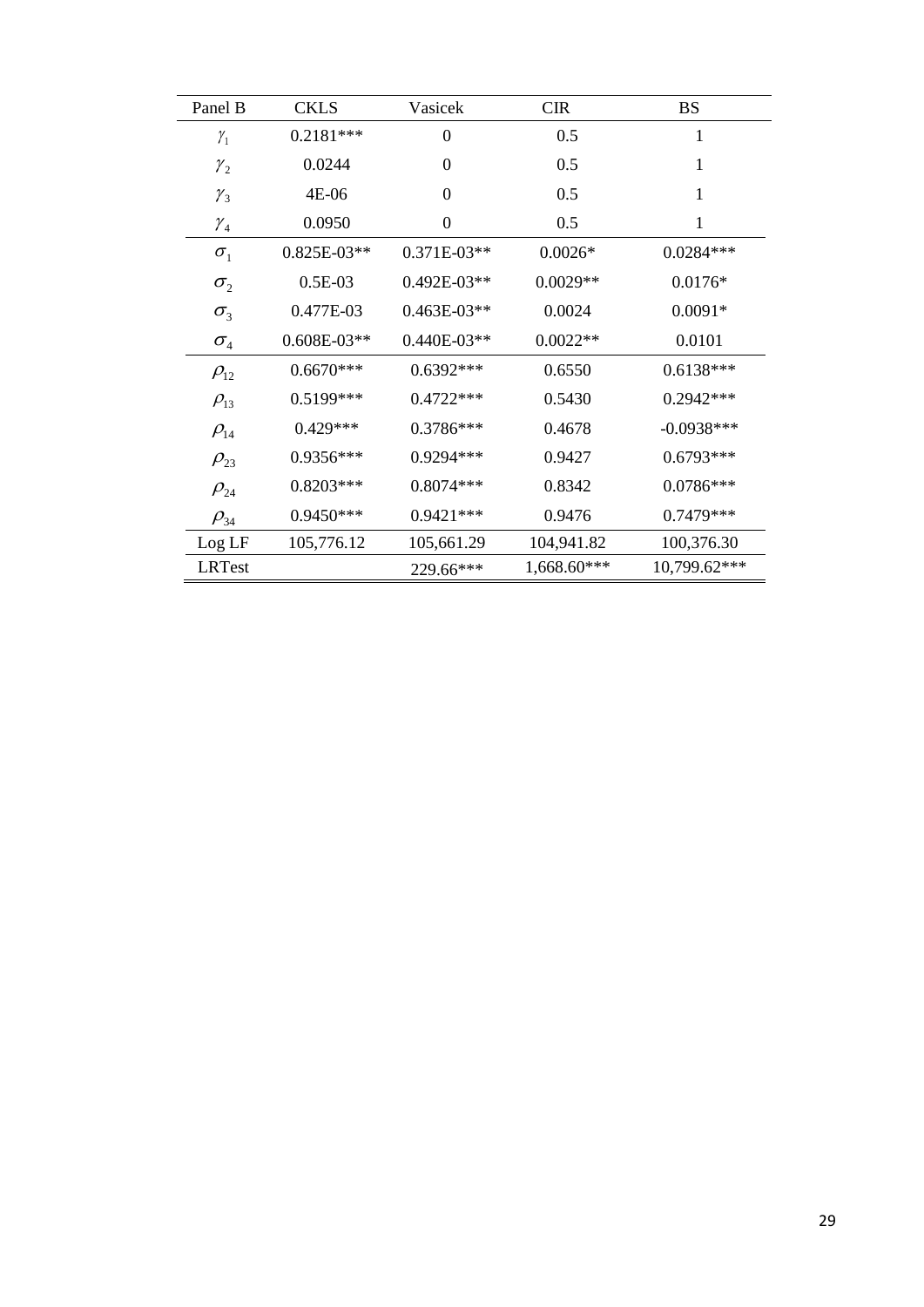The U.K. LIBOR Curve - Estimation results for the five-factor models. This table reports the parameter estimates for the CKLS, Vasicek, CIR and BS four-factor models. Panel A presents the drift coefficients, while Panel B presents the diffusion coefficients. The variables examined are the daily one-week, one-, three-, six- and twelve-months LIBOR rates over the period January 1, 2000 to March 29, 2013. The likelihood ratio test (LRT) suggests that all the nested models are strongly rejected against the unrestricted CKLS multi-factor model as the critical value is  $\chi^2(5df, 1\%) = 15.90$ . The level of significance is indicated as follows: \*\*\* for 1%, \*\* for 5% and \* for 10%.

| Panel A                            | <b>CKLS</b>     | <b>VASICEK</b>    | <b>CIR</b>        | <b>BS</b>      |
|------------------------------------|-----------------|-------------------|-------------------|----------------|
| $\alpha_{1}$                       | $-0.015E-03***$ | $-0.096E-03*$     | $-0.099E - 03***$ | $0.135E-03***$ |
| $\alpha_{2}$                       | $-0.7E - 05***$ | $-0.041E - 03***$ | $0.1E-04$         | $0.032E-03***$ |
| $\alpha_{3}$                       | $-0.032E-03***$ | $-0.055E-03***$   | $0.013E-03***$    | $0.2E - 05***$ |
| $\alpha_{\scriptscriptstyle 4}^{}$ | $-0.012E-03***$ | $0.5E-0.5$        | $0.117E-03***$    | 0.089E-03***   |
| $\alpha_{5}$                       | $-0.014E-03***$ | $0.088E-03***$    | $0.290E-03***$    | $0.17E-03***$  |
| $\beta_{11}$                       | $-0.0204***$    | $-0.1993***$      | $-0.3669$ ***     | $-0.1849***$   |
| $\beta_{12}$                       | $0.0372***$     | $0.3220***$       | $0.6183***$       | $0.2583***$    |
| $\beta_{13}$                       | $-0.0606$ ***   | $-0.3699$ ***     | $-0.4424***$      | $-0.0839***$   |
| $\beta_{14}$                       | 0.0484***       | 0.3282***         | $0.1871***$       | 0.0152         |
| $\beta_{15}$                       | $-0.0084***$    | $-0.0821***$      | 0.0003            | $-0.0112**$    |
| $\beta_{21}$                       | $0.0193***$     | $-0.0037$         | $-0.0169***$      | $-0.0021$      |
| $\beta_{22}$                       | $-0.0101***$    | $0.0175***$       | $0.0638***$       | $0.0174***$    |
| $\beta_{23}$                       | $-0.0297***$    | $-0.0481***$      | $-0.0525***$      | $-0.0153***$   |
| $\beta_{24}$                       | $0.0250***$     | $0.0475***$       | $-0.0068$         | 0.957E-03      |
| $\beta_{25}$                       | $-0.0048***$    | $-0.0126***$      | $0.0121***$       | $-0.0017$      |
| $\beta_{31}$                       | $0.0241***$     | $0.0138***$       | $0.0051***$       | $-0.0006$      |
| $\beta_{32}$                       | $-0.0167***$    | $-0.0083**$       | $0.0212***$       | $0.0106***$    |
| $\beta_{33}$                       | $0.0015***$     | $-0.0091**$       | $0.0093***$       | $0.0211***$    |
| $\beta_{34}$                       | $-0.0231***$    | $-0.182E-03***$   | $-0.0608$ ***     | $-0.0502$ ***  |
| $\beta_{35}$                       | $0.0146***$     | 0.0048            | $0.0252***$       | $0.0188***$    |
| $\beta_{41}$                       | $0.0178***$     | $0.0106***$       | 0.0024            | $-0.0027$      |
| $\beta_{42}$                       | $-0.0039***$    | $-0.0075**$       | $0.0207***$       | $0.0133***$    |
| $\beta_{43}$                       | $-0.0241***$    | $0.0092***$       | $-0.0019$         | $-0.0140***$   |
| $\beta_{\scriptscriptstyle{44}}$   | $0.0096***$     | $-0.0129***$      | $-0.0158***$      | $0.0219***$    |
| $\beta_{\scriptscriptstyle 45}$    | 0.734E-03*      | 0.713E-03         | $-0.0071***$      | $-0.0199***$   |
| $\beta_{51}$                       | $0.0117***$     | 0.0027            | 0.0049            | $0.0147***$    |
| $\beta_{52}$                       | 0.0013          | $-0.0002$         | $-0.0018$         | $-0.0239***$   |
| $\beta_{53}$                       | $-0.0140***$    | $0.0325***$       | $0.0364***$       | $0.0340***$    |
| $\beta_{\scriptscriptstyle{54}}$   | $-0.0043$       | $-0.0342***$      | $-0.0030$         | $-0.783E-03$   |
| $\beta_{55}$                       | $0.0054***$     | $-0.0022$         | $-0.0409***$      | $-0.0268***$   |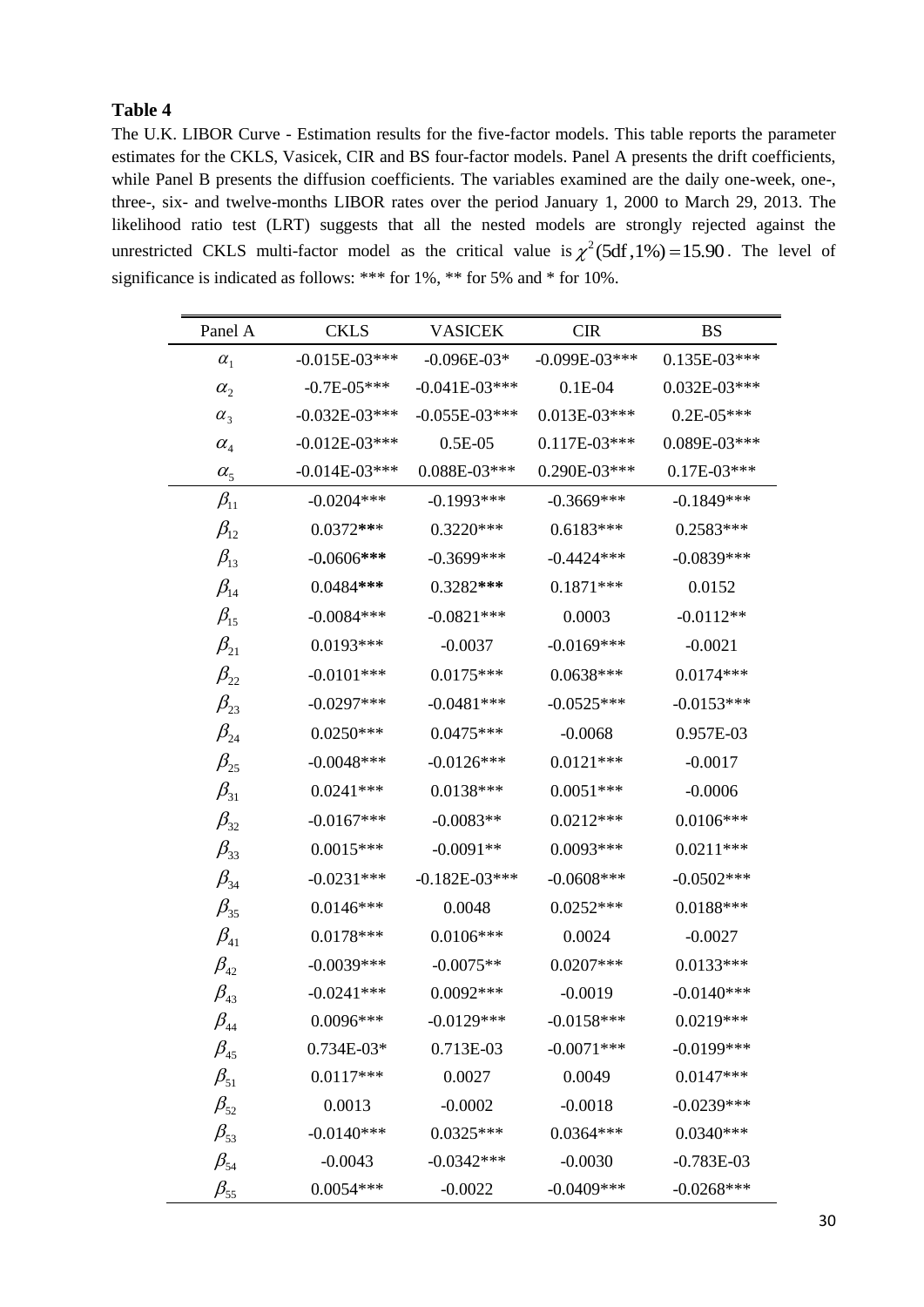| Panel B                         | <b>CKLS</b> | <b>VASICEK</b>   | <b>CIR</b>   | <b>BS</b>    |
|---------------------------------|-------------|------------------|--------------|--------------|
| $\gamma_{1}$                    | 1.5881***   | $\overline{0}$   | 0.5          | $\mathbf{1}$ |
| $\mathcal{Y}_2$                 | $1.2221***$ | $\overline{0}$   | 0.5          | $\mathbf{1}$ |
| $\mathcal{V}_3$                 | $0.8683***$ | $\boldsymbol{0}$ | 0.5          | $\mathbf{1}$ |
| $\gamma_4$                      | $0.9292***$ | $\boldsymbol{0}$ | 0.5          | $\mathbf{1}$ |
| $\mathcal{Y}_5$                 | 1.2779***   | $\overline{0}$   | 0.5          | 1            |
| $\sigma_{1}$                    | $0.2050***$ | $0.0012***$      | $0.0067***$  | $0.0283***$  |
| $\sigma_{2}$                    | $0.0176***$ | $0.0003***$      | $0.0016***$  | $0.0086***$  |
| $\sigma_{3}$                    | 0.0040      | $0.255E-03***$   | $0.0010***$  | $0.0054***$  |
| $\sigma_{\scriptscriptstyle 4}$ | 0.0051      | $0.271E-03***$   | $0.0012***$  | $0.0056***$  |
| $\sigma_{\scriptscriptstyle 5}$ | $0.0185***$ | 0.339E-03***     | $0.0017***$  | $0.0079***$  |
| $\rho_{12}$                     | 0.5596***   | $0.5466***$      | $0.6241***$  | $0.5806***$  |
| $\rho_{13}$                     | $0.3044***$ | $0.3226***$      | $0.1759***$  | 0.3599***    |
| $\rho_{\scriptscriptstyle{14}}$ | $0.2413***$ | $0.2430***$      | $-0.0654***$ | $0.2168***$  |
| $\rho_{15}$                     | $0.1895***$ | $0.1975***$      | $-0.2249***$ | $0.0471***$  |
| $\rho_{23}$                     | 0.8398***   | $0.8448***$      | $0.6959***$  | $0.7314***$  |
| $\rho_{24}$                     | $0.7520***$ | $0.7467***$      | $0.4051***$  | $0.3935***$  |
| $\rho_{25}$                     | $0.6212***$ | $0.6085***$      | $0.1229***$  | $-0.055E-03$ |
| $\rho_{34}$                     | 0.9266***   | $0.9303***$      | $0.8662***$  | $0.8042***$  |
| $\rho_{35}$                     | $0.7940***$ | 0.78430***       | $0.6324***$  | $0.4563***$  |
| $\rho_{\scriptscriptstyle 45}$  | $0.9273***$ | 0.9284 ***       | 0.9044***    | $0.8447***$  |
| LogLF                           | 145,178.45  | 137,767.67       | 141,026.26   | 142,591.04   |
| <b>LRTest</b>                   |             | 7,410.78***      | 4,152.19***  | 2,587.41***  |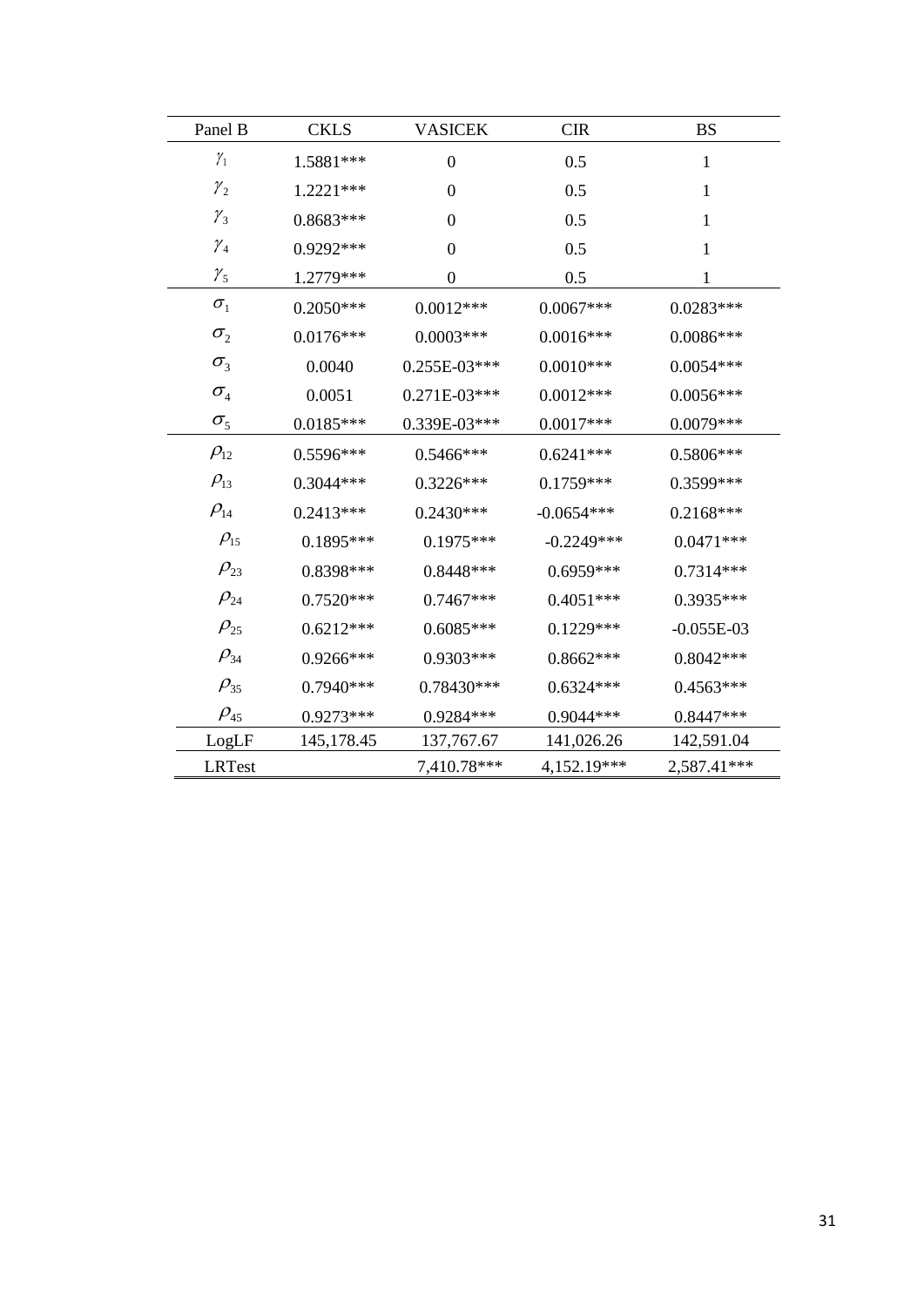The U.K. Spot Curve: Estimates for the five-factor models. This table reports the parameter estimates for the CKLS, Vasicek, CIR and BS five-factor models. Panel A presents the drift coefficients, while Panel B presents the diffusion coefficients. The variables examined are the daily one-, seven-, ten-, fifteen- and twenty-five year U.K. Nominal spot rates over the period January 3, 2000 to March 29, 2013. The likelihood ratio test (LRT) suggests that all the nested models are rejected against the unrestricted CKLS multi-factor model as the critical value is  $\chi^2$ (5df, 1%) = 15.90.

| Panel A                          | <b>CKLS</b>       | <b>VASICEK</b> | <b>CIR</b>     | <b>BS</b>         |
|----------------------------------|-------------------|----------------|----------------|-------------------|
| $\alpha_{1}$                     | $-0.012E - 03***$ | $-0.027E - 03$ | 0.019E-03      | 0.139E-03***      |
| $\alpha_{2}$                     | 1E-08             | 1E-09          | 1E-06          | $-0.025E-03***$   |
| $\alpha_{3}$                     | $-5E-06$          | $-2E-06$       | $-1E-06$       | $-0.109E-03***$   |
| $\alpha_{4}$                     | $0.231E-03***$    | $0.0002***$    | $0.3E-03***$   | $-0.042E - 03***$ |
| $\alpha_{5}$                     | 0.390E-03***      | $0.0003***$    | $0.651E-03***$ | $0.029E-03**$     |
| $\beta_{11}$                     | 0.432E-03         | $-0.0028***$   | $-0.0023***$   | 0.256E-03         |
| $\beta_{12}$                     | $-0.0018**$       | 0.0014         | 0.0009         | $-0.0188$ ***     |
| $\beta_{13}$                     | 0.006             | 0.0040         | 0.0026         | $0.0185**$        |
| $\beta_{14}$                     | $-0.0061**$       | $-0.0036$      | $-0.0033$      | 0.0082            |
| $\beta_{15}$                     | 0.0014            | 0.923E-03      | 0.0003         | $-0.0140***$      |
| $\beta_{21}$                     | 0.0013            | $-0.647E-03$   | $-0.0020**$    | $0.0017*$         |
| $\beta_{22}$                     | $0.0582***$       | $0.0580***$    | $0.0624***$    | $0.0228***$       |
| $\beta_{23}$                     | $-0.1133***$      | $-0.1090***$   | $-0.1207***$   | $-0.0641***$      |
| $\beta_{24}$                     | $0.0552***$       | $0.0525***$    | $0.06***$      | $0.0412***$       |
| $\beta_{25}$                     | $-0.0015$         | $-0.46E-03$    | $-0.0003$      | $-0.0029$         |
| $\beta_{31}$                     | 0.0012            | $-0.0012$      | $-0.0012$      | 0.836E-03         |
| $\beta_{32}$                     | $0.0257***$       | $0.0381***$    | $0.0262***$    | $0.0125***$       |
| $\beta_{33}$                     | $-0.0315***$      | $-0.0540***$   | $-0.0318***$   | $-0.0268***$      |
| $\beta_{34}$                     | $-0.0138***$      | 0.0036         | $-0.0153***$   | $-0.424E-03$      |
| $\beta_{35}$                     | 0.0188***         | $0.0141***$    | $0.0223***$    | $0.0152***$       |
| $\beta_{\scriptscriptstyle 41}$  | $0.093E-03$       | $-0.0019**$    | $-0.0011$      | 8E-06             |
| $\beta_{\scriptscriptstyle{42}}$ | $0.0101***$       | $0.0124***$    | 0.0094         | $0.686E-03***$    |
| $\beta_{\scriptscriptstyle 43}$  | 0.287E-03         | $-0.024E - 03$ | 0.046E-03      | $-0.647E-03$      |
| $\beta_{\scriptscriptstyle 44}$  | $-0.0229***$      | $-0.0224***$   | $-0.0239***$   | $-0.0130*$        |
| $\beta_{45}$                     | $0.0071***$       | $0.0083*$      | 0.0086         | $0.0128***$       |
| $\beta_{51}$                     | 0.0012            | $-8E-05$       | $-0.392E-03$   | $0.011E-03$       |
| $\beta_{52}$                     | $-0.0197***$      | $-0.0175***$   | $-0.0241***$   | $-0.0100**$       |
| $\beta_{53}$                     | $0.0462***$       | $0.0405***$    | $0.0565***$    | 0.0076            |
| $\beta_{54}$                     | $-0.0318***$      | $-0.0232**$    | $-0.0357***$   | 0.0028            |
| $\beta_{\scriptscriptstyle{55}}$ | $-0.0052**$       | $-0.0077$      | $-0.0118$      | $-0.0024$         |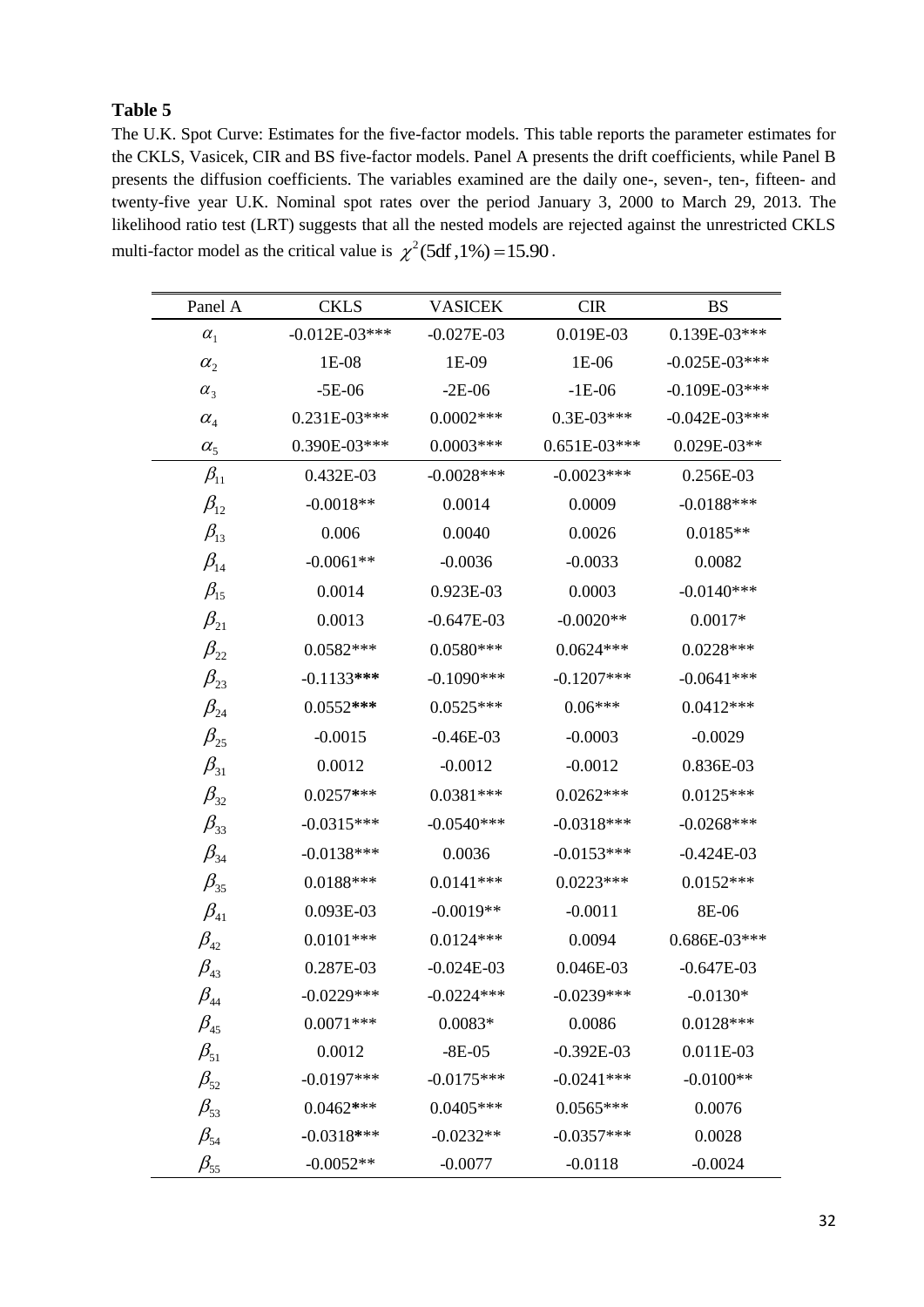| Panel B                          | <b>CKLS</b>  | <b>VASICEK</b>   | <b>CIR</b>  | <b>BS</b>    |
|----------------------------------|--------------|------------------|-------------|--------------|
| $\mathcal{Y}_1$                  | $0.199***$   | $\boldsymbol{0}$ | 0.5         | $\mathbf{1}$ |
| $\mathcal{Y}_2$                  | 1E-06***     | $\boldsymbol{0}$ | 0.5         | $\mathbf{1}$ |
| $\gamma_3$                       | 1.57E-04     | $\overline{0}$   | 0.5         | 1            |
| $\mathcal{Y}_4$                  | 0.0095       | $\overline{0}$   | 0.5         | $\mathbf{1}$ |
| $\gamma_5$                       | 0.0409       | $\boldsymbol{0}$ | 0.5         | 1            |
| $\sigma_{1}$                     | 0.739E-03*** | $0.368E-03***$   | $0.0025***$ | $0.0263***$  |
| $\sigma_{2}$                     | 5.12E-04     | $0.460E-03***$   | $0.0027***$ | $0.0173***$  |
| $\sigma_{3}$                     | 5.23E-04     | $0.461E-03***$   | $0.0026***$ | $0.0144***$  |
| $\sigma_{\scriptscriptstyle 4}$  | 5.10E-04     | $0.435E-03***$   | $0.0023***$ | $0.0118***$  |
| $\sigma_{\scriptscriptstyle{5}}$ | 5.30E-04     | $0.423E-03***$   | $0.0022***$ | 0.0106       |
| $\rho_{12}$                      | $0.5665***$  | $0.5732***$      | $0.5815***$ | $0.5488***$  |
| $\rho_{13}$                      | $0.4695***$  | $0.4531***$      | 0.4994 ***  | 0.4899***    |
| $\rho_{\scriptscriptstyle{14}}$  | $0.4055***$  | $0.3448***$      | 0.4380***   | $0.4447***$  |
| $\rho_{15}$                      | 0.3319***    | $0.2153***$      | 0.3546***   | $0.3682***$  |
| $\rho_{23}$                      | 0.9831 ***   | $0.9762***$      | $0.9821***$ | 0.9802 ***   |
| $\rho_{24}$                      | 0.9396***    | 0.9033***        | 0.9301 ***  | $0.9200***$  |
| $\rho_{_{25}}$                   | 0.8344 ***   | 0.7393***        | $0.8073***$ | 0.7794***    |
| $\rho_{34}$                      | 0.9780***    | $0.9640***$      | 0.9738***   | 0.97061**    |
| $\rho_{35}^{}$                   | $0.8814***$  | $0.8176***$      | 0.8636***   | 0.8459***    |
| $\rho_{\scriptscriptstyle 45}$   | 0.9491 ***   | 0.9269***        | 0.9436***   | 0.9368***    |
| LogLF                            | 138,495.64   | 138,482.50       | 137,511.71  | 134,136.69   |
| <b>LRTest</b>                    |              | 13.14            | 983.93      | 4,358.95     |

The level of significance is indicated as follows: \*\*\* for 1%, \*\* for 5% and \* for 10%.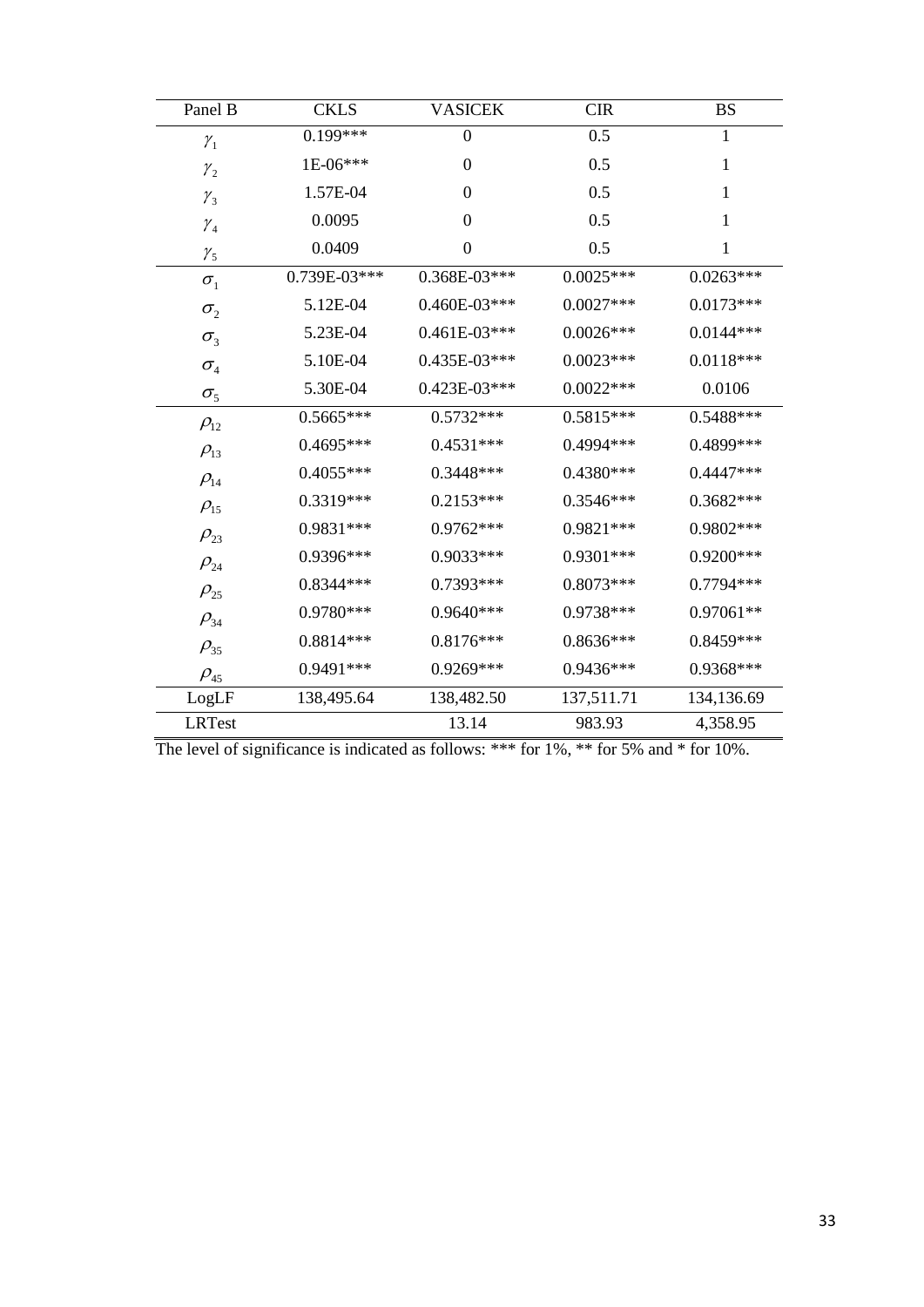The Forecasting Comparison Results for the LIBOR rates. This table reports the out-of-sample performance of the four- and five-factor continuous-time models versus the two discrete models VAR(1) and AR(1). RMSE is the root mean squared error and CDIR is the percentage change in direction accuracy measures calculated over the period 2 April 2013 to 25 March 2014. The results are presented for each individual time series (one-week, one-, six- and twelve-month maturity rates) as a ratio versus the benchmark taken as the VAR(1) model.

| <b>GBP</b>   |             |                |                |           |       |        |  |
|--------------|-------------|----------------|----------------|-----------|-------|--------|--|
| <b>LIBOR</b> | <b>CKLS</b> | <b>VASICEK</b> | <b>CIR</b>     | <b>BS</b> | AR(1) | VAR(1) |  |
| 4 factors    |             | <b>RMSE250</b> |                |           |       |        |  |
| 1W           | 0.11        | 2.99           | 0.74           | 0.91      | 0.34  | 1.00   |  |
| 1M           | 0.31        | 2.37           | 0.40           | 1.48      | 0.39  | 1.00   |  |
| 6M           | 0.60        | 1.13           | 0.78           | 0.63      | 0.76  | 1.00   |  |
| 12M          | 1.06        | 1.16           | 0.98           | 1.11      | 0.63  | 1.00   |  |
| 4 factors    |             |                | <b>CDIR250</b> |           |       |        |  |
| 1W           | 1.58        | 1.71           | 1.00           | 1.00      | 1.00  | 1.00   |  |
| 1M           | 0.73        | 1.00           | 1.00           | 0.73      | 1.00  | 1.00   |  |
| 6M           | 0.80        | 1.00           | 1.00           | 1.00      | 1.00  | 1.00   |  |
| 12M          | 0.81        | 1.00           | 0.99           | 1.00      | 1.00  | 1.00   |  |
| <b>GBP</b>   |             |                |                |           |       |        |  |
| <b>LIBOR</b> | <b>CKLS</b> | <b>VASICEK</b> | <b>CIR</b>     | <b>BS</b> | AR(1) | VAR(1) |  |
| 5 factors    |             |                | <b>RMSE250</b> |           |       |        |  |
| 1W           | 0.31        | 2.00           | 0.48           | 1.08      | 0.42  | 1.00   |  |
| 1M           |             |                |                |           |       |        |  |
|              | 0.43        | 1.46           | 1.29           | 0.57      | 0.52  | 1.00   |  |
| 3M           | 0.26        | 1.12           | 1.24           | 0.53      | 0.56  | 1.00   |  |
| 6M           | 0.95        | 1.21           | 10.99          | 18.53     | 1.37  | 1.00   |  |
| 12M          | 1.92        | 0.96           | 11.86          | 5.81      | 0.65  | 1.00   |  |
| 5 factors    |             |                | <b>CDIR250</b> |           |       |        |  |
| 1W           | 1.71        | 1.71           | 1.23           | 1.00      | 1.00  | 1.00   |  |
| 1M           | 1.00        | 1.00           | 0.73           | 0.73      | 1.00  | 1.00   |  |
| 3M           | 1.04        | 1.00           | 1.04           | 1.00      | 1.00  | 1.00   |  |
| 6M           | 0.97        | 1.21           | 0.97           | 0.97      | 1.21  | 1.00   |  |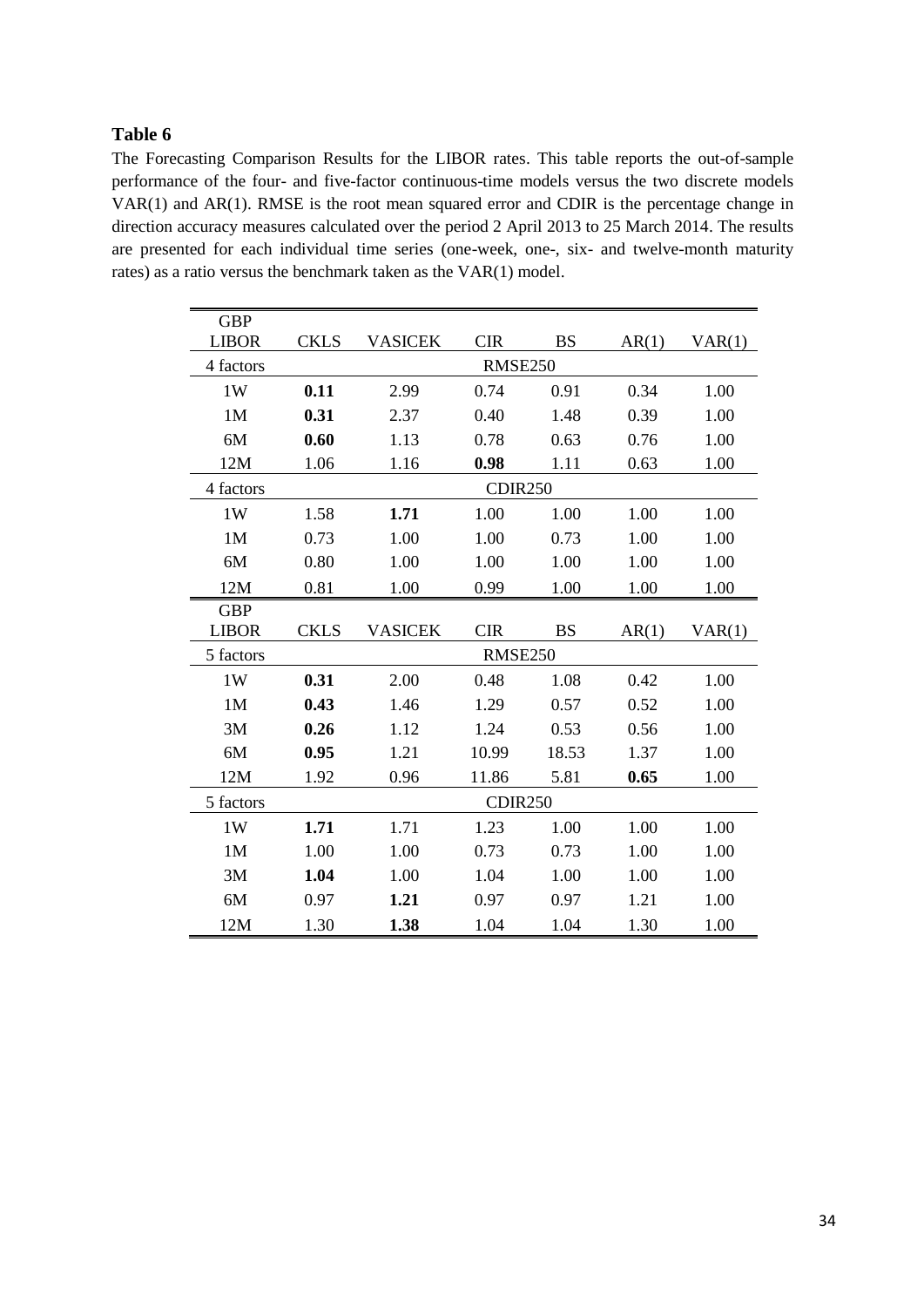The Forecasting Comparison Results for the U.K. Spot Rates. This table reports the out-of-sample performance of the four- and five-factor continuous-time models versus the two discrete models VAR(1) and AR(1). RMSE is the root mean squared error and CDIR is the percentage change in direction accuracy measures calculated over the period 2 April 2013 to 25 March 2014. The results are presented for each individual time series (one-year,7-year, 15-year and 25-year maturities) as a ratio versus the benchmark taken as the VAR(1) model.

| <b>CKLS</b> | <b>VASICEK</b> | <b>CIR</b> | <b>BS</b> | AR(1)                                              | VAR(1) |  |
|-------------|----------------|------------|-----------|----------------------------------------------------|--------|--|
|             | <b>RMSE250</b> |            |           |                                                    |        |  |
| 1.01        | 1.02           | 0.99       | 1.03      | 1.00                                               | 1.00   |  |
| 0.99        | 1.00           | 1.00       | 1.03      | 18.07                                              | 1.00   |  |
| 1.00        | 0.99           | 0.99       | 1.02      | 2.09                                               | 1.00   |  |
| 1.02        | 0.99           | 0.99       | 1.04      | 9.82                                               | 1.00   |  |
|             |                |            |           |                                                    |        |  |
| 1.02        | 1.01           | 1.08       | 0.93      | 1.09                                               | 1.00   |  |
| 0.99        | 0.99           | 0.99       | 0.94      | 0.94                                               | 1.00   |  |
| 1.00        | 1.16           | 1.12       | 1.07      | 1.00                                               | 1.00   |  |
| 1.01        | 1.02           | 1.01       | 0.96      | 1.01                                               | 1.00   |  |
|             |                |            |           |                                                    |        |  |
| <b>CKLS</b> | <b>VASICEK</b> | <b>CIR</b> | <b>BS</b> | AR(1)                                              | VAR(1) |  |
|             |                |            |           |                                                    |        |  |
| 1.01        | 1.00           | 0.99       | 0.99      | 0.99                                               | 1.00   |  |
| 1.03        | 1.01           | 1.00       | 1.01      | 18.10                                              | 1.00   |  |
| 1.03        | 1.01           | 1.00       | 1.01      | 1.01                                               | 1.00   |  |
| 1.01        | 1.00           | 1.00       | 1.00      | 2.09                                               | 1.00   |  |
| 0.99        | 1.00           | 1.01       | 0.99      | 9.82                                               | 1.00   |  |
|             |                |            |           |                                                    |        |  |
| 0.98        | 1.11           | 1.16       | 1.05      | 1.16                                               | 1.00   |  |
| 0.97        | 1.02           | 1.02       | 1.02      | 0.95                                               | 1.00   |  |
| 0.93        | 0.96           | 0.93       | 0.96      | 0.91                                               | 1.00   |  |
| 1.07        | 1.06           | 0.99       | 1.11      | 0.98                                               | 1.00   |  |
| 1.11        | 1.00           | 1.00       | 1.00      | 0.99                                               | 1.00   |  |
|             |                |            |           | <b>CDIR250</b><br><b>RMSE250</b><br><b>CDIR250</b> |        |  |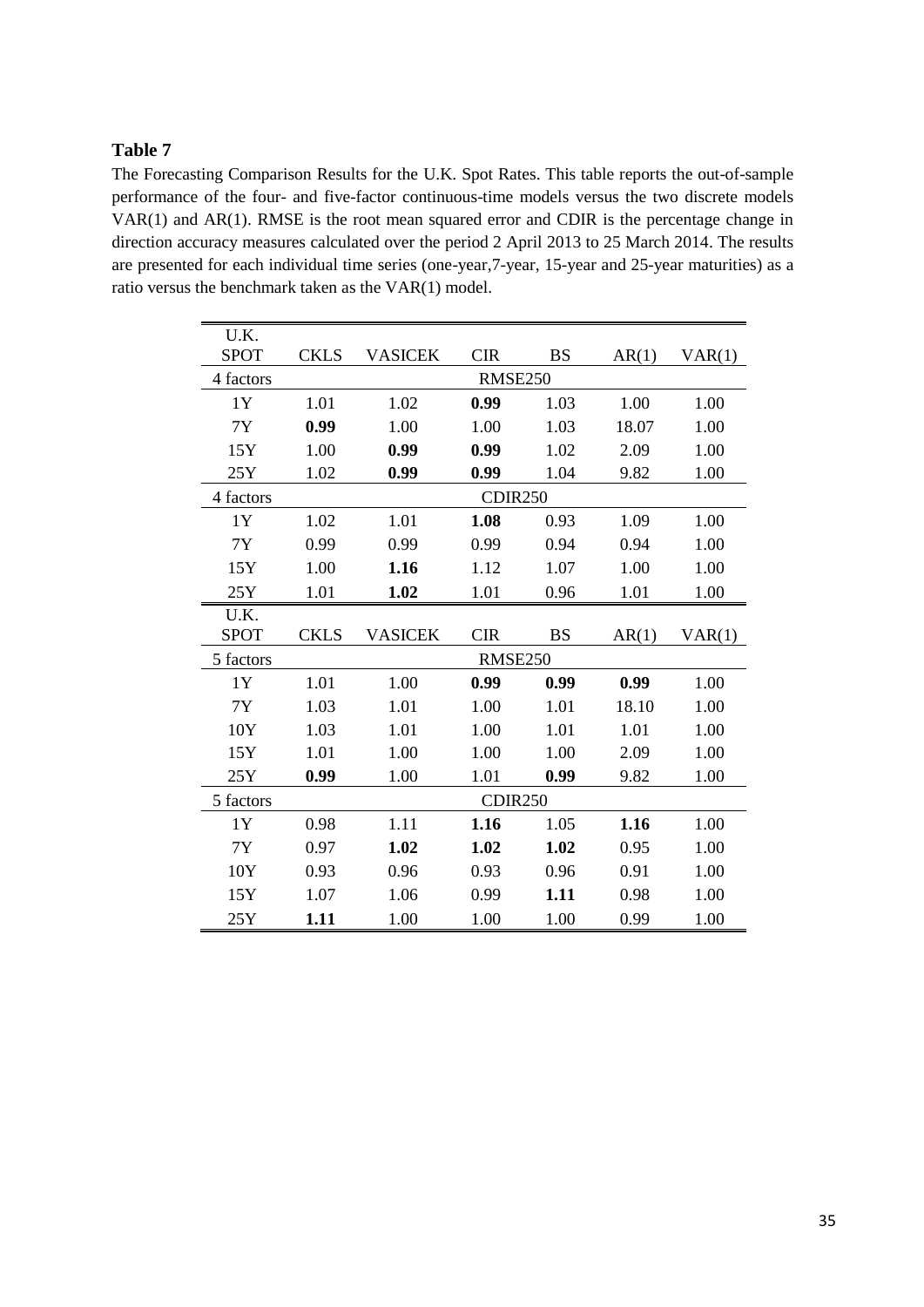Diebold-Mariano and Clark-West tests results for the forecasts generated from four-factor continuoustime models and VAR(1) and AR(1) models. This table reports the values of the Diebold-Mariano tests for all pairs of models and all interest rate maturities. The Clark-West results for the nested continuoustime models are entered in italic font. The models in bold produced the best forecasting results over the period 2 April 2013 to 25 March 2014.

| <b>LIBOR</b>           |         |            |           |            |          | Spot           |          |            |           |            |          |
|------------------------|---------|------------|-----------|------------|----------|----------------|----------|------------|-----------|------------|----------|
| 1W                     | Vasicek | <b>CIR</b> | <b>BS</b> | <b>VAR</b> | AR1      | 1Y             | Vasicek  | <b>CIR</b> | <b>BS</b> | <b>VAR</b> | AR1      |
| <b>CKLS</b>            | 190.39  | 65.90      | 77.40     | $-53.84$   | $-20.04$ | <b>CKLS</b>    | $-14.60$ | 11.12      | 17.43     | $-2.23$    | $-2.23$  |
| Vasicek                |         | 124.18     | 117.22    | $-53.78$   | $-19.88$ | <b>Vasicek</b> |          | $-9.58$    | $-18.66$  | $-2.27$    | $-2.26$  |
| $\rm CIR$              |         |            | $-38.89$  | $-53.84$   | $-20.03$ | <b>CIR</b>     |          |            | 5.78      | $-2.24$    | $-2.23$  |
| $\mathbf{B}\mathbf{S}$ |         |            |           | $-53.84$   | $-20.03$ | <b>BS</b>      |          |            |           | $-2.27$    | $-2.26$  |
| <b>VAR</b>             |         |            |           |            | 57.15    | <b>VAR</b>     |          |            |           |            | 0.37     |
| 1 <sub>M</sub>         | Vasicek | <b>CIR</b> | <b>BS</b> | <b>VAR</b> | AR1      | $7\mathrm{Y}$  | Vasicek  | <b>CIR</b> | <b>BS</b> | <b>VAR</b> | AR1      |
| <b>CKLS</b>            | 197.81  | 28.42      | 135.02    | $-47.31$   | $-21.93$ | <b>CKLS</b>    | 19.21    | 19.91      | 19.78     | $-8.37$    | $-26.84$ |
| Vasicek                |         | 136.36     | 50.95     | $-47.29$   | $-21.86$ | Vasicek        |          | $-16.87$   | $-20.56$  | $-8.60$    | $-26.84$ |
| $\rm CIR$              |         |            | $-56.52$  | $-47.31$   | $-21.93$ | <b>CIR</b>     |          |            | $-20.99$  | $-8.55$    | $-26.84$ |
| $\mathbf{B}\mathbf{S}$ |         |            |           | $-47.30$   | $-21.89$ | <b>BS</b>      |          |            |           | $-8.07$    | $-26.84$ |
| <b>VAR</b>             |         |            |           |            | 53.61    | <b>VAR</b>     |          |            |           |            | $-26.76$ |
| 6M                     | Vasicek | <b>CIR</b> | <b>BS</b> | <b>VAR</b> | AR1      | 15Y            | Vasicek  | <b>CIR</b> | <b>BS</b> | <b>VAR</b> | AR1      |
| <b>CKLS</b>            | 30.56   | 15.50      | 10.87     | $-12.93$   | $-9.79$  | <b>CKLS</b>    | $-5.85$  | 5.85       | 21.73     | $-9.33$    | $-15.69$ |
| Vasicek                |         | 21.10      | 20.70     | $-12.93$   | $-9.79$  | Vasicek        |          | 1.33       | $-23.82$  | $-10.08$   | $-15.99$ |
| <b>CIR</b>             |         |            | 11.41     | $-12.93$   | $-9.79$  | <b>CIR</b>     |          |            | $-23.60$  | $-10.09$   | $-15.99$ |
| $\mathbf{B}\mathbf{S}$ |         |            |           | $-12.93$   | $-9.79$  | <b>BS</b>      |          |            |           | $-8.92$    | $-15.47$ |
| <b>VAR</b>             |         |            |           |            | 17.18    | <b>VAR</b>     |          |            |           |            | $-12.20$ |
| 12M                    | Vasicek | <b>CIR</b> | <b>BS</b> | <b>VAR</b> | AR1      | $25\mathrm{Y}$ | Vasicek  | <b>CIR</b> | <b>BS</b> | <b>VAR</b> | AR1      |
| <b>CKLS</b>            | 11.61   | 3.56       | 10.05     | $-8.05$    | $-9.79$  | <b>CKLS</b>    | $-16.82$ | $-15.32$   | 23.16     | $-7.38$    | $-29.97$ |
| Vasicek                |         | 6.22       | 7.68      | $-8.05$    | $-9.79$  | <b>Vasicek</b> |          | $-6.69$    | $-26.10$  | $-8.60$    | $-30.03$ |
| $\rm CIR$              |         |            | $-5.67$   | $-8.05$    | $-9.79$  | <b>CIR</b>     |          |            | $-27.15$  | $-8.58$    | $-30.03$ |
| <b>BS</b>              |         |            |           | $-8.05$    | $-9.79$  | <b>BS</b>      |          |            |           | $-7.53$    | $-29.97$ |
| <b>VAR</b>             |         |            |           |            | 5.89     | <b>VAR</b>     |          |            |           |            | $-30.04$ |

The critical values are 1.645, 1.96 for Diebold-Mariano test and 1.282, 1.645 for Clark-West test at the 90%, 95% confidence level, respectively.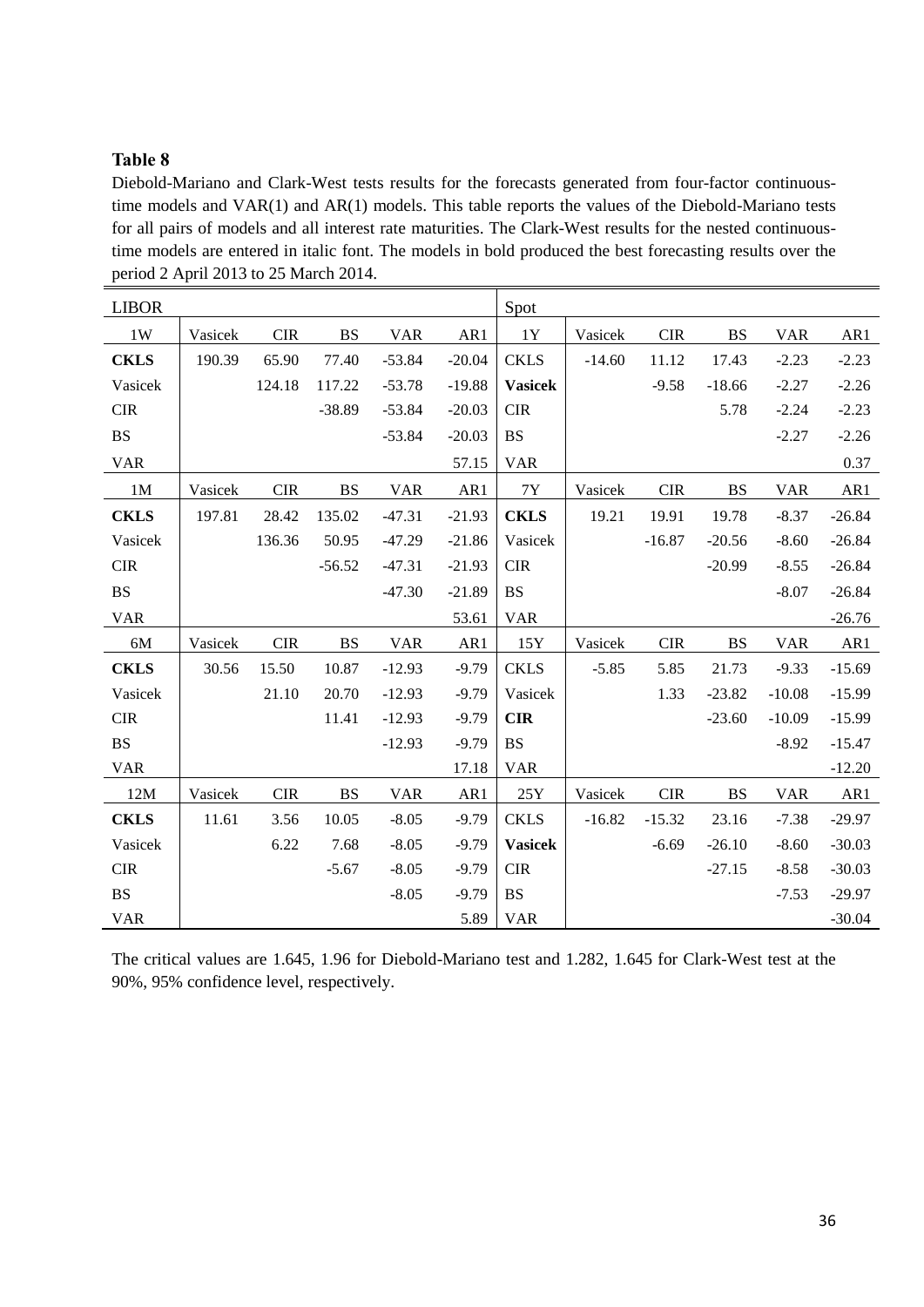Diebold-Mariano (for non-nested models) and Clark-West tests (for nested models) results for the forecasts generated from five-factor continuous-time models and VAR(1) and AR(1) models. The Clark-West test results are entered in italic font. The models in bold produced the best forecasting results over the period 2 April 2013 to 25 March 2014.

| LIBOR5F        |         |            |                        |            |          | Spot5F                      |         |            |           |            |          |
|----------------|---------|------------|------------------------|------------|----------|-----------------------------|---------|------------|-----------|------------|----------|
| 1W             | Vasicek | <b>CIR</b> | $\mathbf{B}\mathbf{S}$ | <b>VAR</b> | AR1      | $1\mathrm{Y}$               | Vasicek | $\rm CIR$  | <b>BS</b> | <b>VAR</b> | AR1      |
| <b>CKLS</b>    | 55.44   | 21.39      | 120.42                 | $-47.33$   | $-20.04$ | <b>CKLS</b>                 | 0.28    | $-0.52$    | $-1.34$   | $-10.13$   | $-10.09$ |
| Vasicek        |         | 45.27      | 33.88                  | $-47.31$   | $-19.99$ | Vasicek                     |         | 0.92       | 0.74      | $-10.13$   | $-10.09$ |
| CIR            |         |            | $-64.77$               | $-47.34$   | $-20.04$ | CIR                         |         |            | 0.48      | $-10.13$   | $-10.09$ |
| <b>BS</b>      |         |            |                        | $-47.33$   | $-20.03$ | <b>BS</b>                   |         |            |           | $-10.13$   | $-10.09$ |
| <b>VAR</b>     |         |            |                        |            | 53.20    | <b>VAR</b>                  |         |            |           |            | 0.49     |
| 1 <sub>M</sub> | Vasicek | <b>CIR</b> | <b>BS</b>              | <b>VAR</b> | AR1      | $7\,\mathrm{Y}$             | Vasicek | <b>CIR</b> | <b>BS</b> | <b>VAR</b> | AR1      |
| <b>CKLS</b>    | 97.72   | 58.57      | 26.85                  | $-25.80$   | $-21.93$ | <b>CKLS</b>                 | $-2.48$ | $-1.80$    | $-3.05$   | $-8.66$    | $-26.84$ |
| Vasicek        |         | 6.79       | 38.09                  | $-25.79$   | $-21.92$ | Vasicek                     |         | 2.39       | $-1.21$   | $-8.66$    | $-26.84$ |
| CIR            |         |            | 47.89                  | $-25.79$   | $-21.91$ | <b>CIR</b>                  |         |            | $-2.14$   | $-8.66$    | $-26.84$ |
| <b>BS</b>      |         |            |                        | $-25.79$   | $-21.93$ | <b>BS</b>                   |         |            |           | $-8.66$    | $-26.84$ |
| <b>VAR</b>     |         |            |                        |            | 23.20    | <b>VAR</b>                  |         |            |           |            | $-26.76$ |
| 3M             | Vasicek | <b>CIR</b> | <b>BS</b>              | <b>VAR</b> | AR1      | $10\mathrm{Y}$              | Vasicek | <b>CIR</b> | <b>BS</b> | <b>VAR</b> | AR1      |
| <b>CKLS</b>    | 69.97   | $-34.22$   | $-14.34$               | $-25.70$   | $-15.43$ | <b>CKLS</b>                 | $-2.07$ | $-1.35$    | $-2.51$   | $-9.48$    | $-7.53$  |
| Vasicek        |         | $-3.49$    | 19.94                  | $-25.70$   | $-15.43$ | Vasicek                     |         | 1.98       | 0.29      | $-9.48$    | $-7.53$  |
| $\rm CIR$      |         |            | 43.81                  | $-25.69$   | $-15.42$ | <b>CIR</b>                  |         |            | $-1.67$   | $-9.48$    | $-7.53$  |
| $_{\rm BS}$    |         |            |                        | $-25.69$   | $-15.43$ | <b>BS</b>                   |         |            |           | $-9.48$    | $-7.53$  |
| <b>VAR</b>     |         |            |                        |            | 30.54    | <b>VAR</b>                  |         |            |           |            | 4.96     |
| 6M             | Vasicek | <b>CIR</b> | <b>BS</b>              | <b>VAR</b> | AR1      | $15\mathrm{Y}$              | Vasicek | <b>CIR</b> | <b>BS</b> | <b>VAR</b> | AR1      |
| <b>CKLS</b>    | 12.74   | 183.22     | 294.43                 | $-7.49$    | $-9.78$  | <b>CKLS</b>                 | $-0.65$ | 0.11       | $-1.33$   | $-10.14$   | $-15.99$ |
| Vasicek        |         | $-85.69$   | $-145.37$              | $-7.50$    | $-9.79$  | Vasicek                     |         | 0.97       | 1.72      | $-10.14$   | $-15.99$ |
| <b>CIR</b>     |         |            | $-217.11$              | $-7.41$    | $-9.72$  | CIR                         |         |            | $-0.35$   | $-10.14$   | $-15.99$ |
| <b>BS</b>      |         |            |                        | $-7.24$    | $-9.60$  | <b>BS</b>                   |         |            |           | $-10.14$   | $-15.99$ |
| <b>VAR</b>     |         |            |                        |            | $-7.44$  | <b>VAR</b>                  |         |            |           |            | $-12.28$ |
| 12M            | Vasicek | <b>CIR</b> | $\mathbf{B}\mathbf{S}$ | <b>VAR</b> | AR1      | $25\ensuremath{\mathrm{Y}}$ | Vasicek | <b>CIR</b> | <b>BS</b> | <b>VAR</b> | AR1      |
| <b>CKLS</b>    | $-1.26$ | 185.88     | 90.21                  | $-8.10$    | $-9.78$  | <b>CKLS</b>                 | 1.72    | 3.31       | 1.11      | $-8.69$    | $-30.03$ |
| Vasicek        |         | $-94.71$   | $-45.48$               | $-8.10$    | $-9.79$  | Vasicek                     |         | $-1.60$    | 0.93      | $-8.69$    | $-30.03$ |
| CIR            |         |            | 141.82                 | $-7.99$    | $-9.45$  | <b>CIR</b>                  |         |            | 1.85      | $-8.69$    | $-30.03$ |
| $_{\rm BS}$    |         |            |                        | $-8.08$    | $-9.70$  | <b>BS</b>                   |         |            |           | $-8.69$    | $-30.03$ |
| <b>VAR</b>     |         |            |                        |            | 5.19     | <b>VAR</b>                  |         |            |           |            | $-30.05$ |

The critical values are 1.645, 1.96 for Diebold-Mariano test and 1.282, 1.645 for Clark-West test at the 90%, 95% confidence level, respectively.